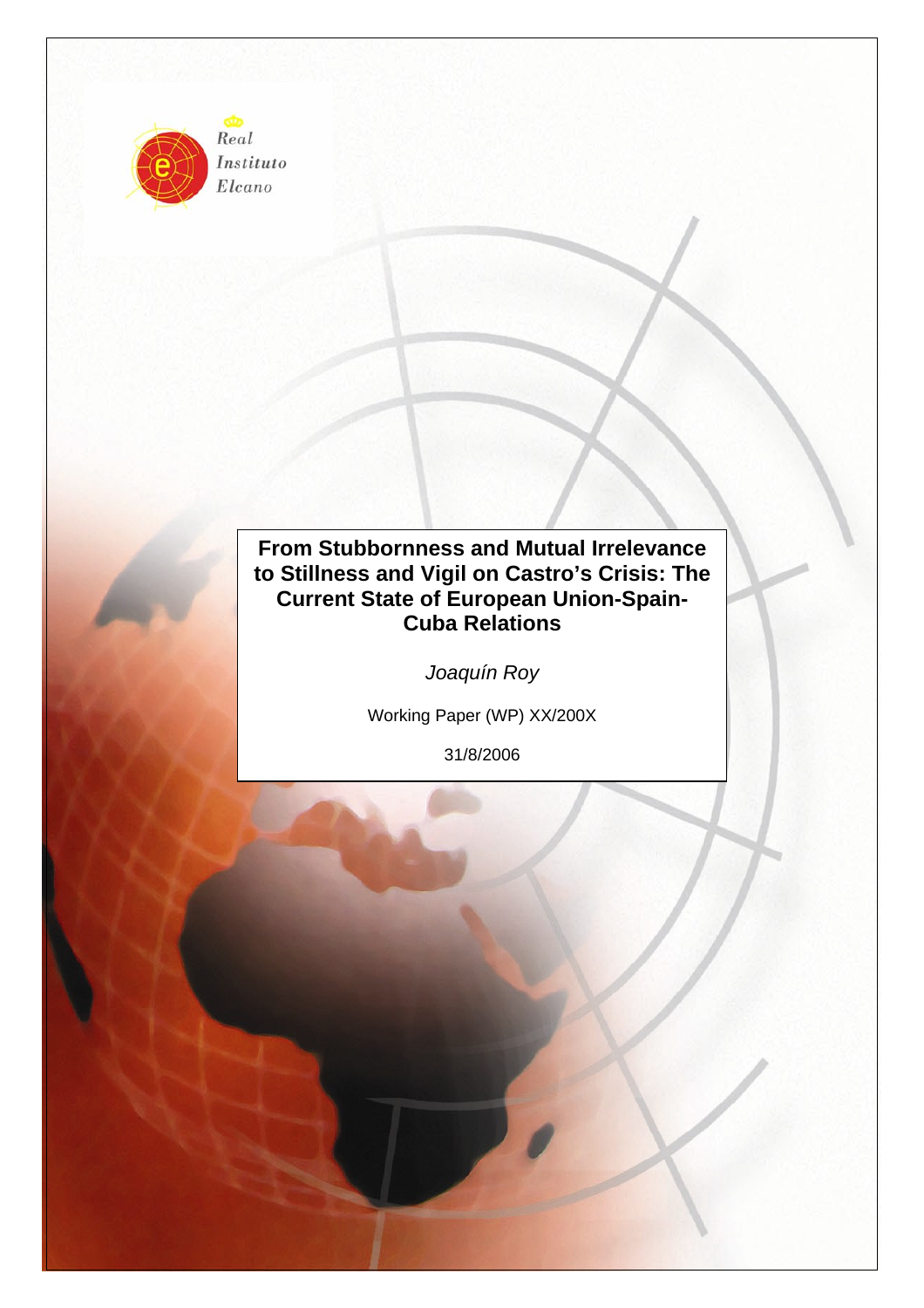

# **From Stubbornness and Mutual Irrelevance to Stillness and Vigil on Castro's Crisis: The Current State of European Union-Spain-Cuba Relations1**

*Joaquín Roy \** 

**Summary**: By mid-2006, for the first time in almost half a century, all actors and observers of the Cuban drama that has attracted the attention of a wide spectrum of the world's public opinion were in agreement. All breathed a sort of a mix of expectation, calm, anguish, and hope in front of the moderately imminent biological ending of at least the current political leadership. What it was less clear then and it is less clear now, of course, is the doubt consisting in deciphering if this chapter of the recent history of Cuba will also represent a drastic change of regimeXXXXX

# **Introduction[2](#page-1-0)**

By mid-2006, for the first time in almost half a century, all actors and observers of the Cuban drama that has attracted the attention of a wide spectrum of the world's public opinion were in agreement. All breathed a sort of a mix of expectation, calm, anguish, and hope in front of the moderately imminent biological (as the term is customarily used in Cuba) ending of at least the current political leadership. What was not actually expected

 $\overline{a}$ *\* Jean Monnet Professor and Director of the European Center at the University of Miami, Visiting Professor at the University of Barcelona during the first semester of 2006 and author –among other*  books on Cuba– of 'Cuba, the United States and the Helms-Burton Doctrine: International *Reactions', published by the University Press of Florida in 2000* 

<sup>1</sup> Originally published in the Jean Monnet/Robert Schuman Paper Series, vol. 6, nr 41, Special, August 2006. The Jean Monnet/Robert Schuman Paper Series is produced by the Jean Monnet Chair of the University of Miami in cooperation with the Miami European Union Center.

<span id="page-1-0"></span> $2$  This paper is a follow-up to several articles, reports and book chapters published in recent years: 'Cuba: motivaciones y perspectivas de una extrema tensión', ARI, Elcano Royal Institute, April 2003,

*<http://www.realinstitutoelcano.org/analisis/274.asp>*; 'The European Perception of Cuba: from Frustration to Irritation', Working Paper, Institut Universitari d'Estudis Europeus, Universitat Autónoma de Barcelona, 2003, *[http://selene.uab.es/\\_cs\\_iuee/english/obs/m\\_working.html](http://selene.uab.es/_cs_iuee/english/obs/m_working.html)*; *<http://www.miami.edu/eucenter/royfinal.pdf>*; 'The European Perception of Cuba: from Frustration to Irritation', update of previous entry, Canadian Foundation for the Americas (FOCAL), Background Briefing, September 2003,

*[http://www.focal.ca/images/pdf/Cuba\\_EU.pdf](http://www.focal.ca/images/pdf/Cuba_EU.pdf)*; 'Cuba: Between the United States and Europe', *Cuba Today*, National Policy Association Bulletin, Washington DC, vol. 3, nr 2, October 2002, p. 1-4; 'The European Anchoring of Cuba: from Persuasion and Good Intentions to Contradiction and Frustration', Miami European Union Center/Jean Monnet Chair, vol. 2, nr 6, May 2002,

*[http://www.miami.edu/EUCenter/royworkingpaper\\_cuba.pdf](http://www.miami.edu/EUCenter/royworkingpaper_cuba.pdf)*; 'The European Union and Cuba in the aftermath of Castro's "fall"', occasional paper, Miami European Union Center/Jean Monnet Chair, vol. 10, nr 14, October 2004, *<http://www.miami.edu/eucenter/roycubafinal.pdf>*; 'Confrontación, irritación y desilusión: balance de las relaciones entre la Unión Europea y Cuba', ARI, Elcano Royal Institute, November 2004,

*<http://www.realinstitutoelcano.org/analisis/605.asp>*; 'The European Union-Cuba relationship: more of the same?', *FOCAL Point: Spotlight on the Americas*, January 2005, vol.4, nr 2, p. 6-7,

*http/[www.focal.ca/pdf/focalpoint\\_feb05.pdf](http://www.focal.ca/pdf/focalpoint_feb05.pdf)*; 'Cuba and the European Union: Chronicle of a Dead Agreement Foretold', *Redifining Cuban Foreign Policy: the Impact of the 'Special Period'*, Michael Erisman and John Kirk (eds.), University of Florida Press, Gainesville, 2006, p. 98-120. While this update has to be read in the context of EU-Cuba relations since the early 1990s, it deals almost exclusively with the developments from mid 2003 to mid 2006.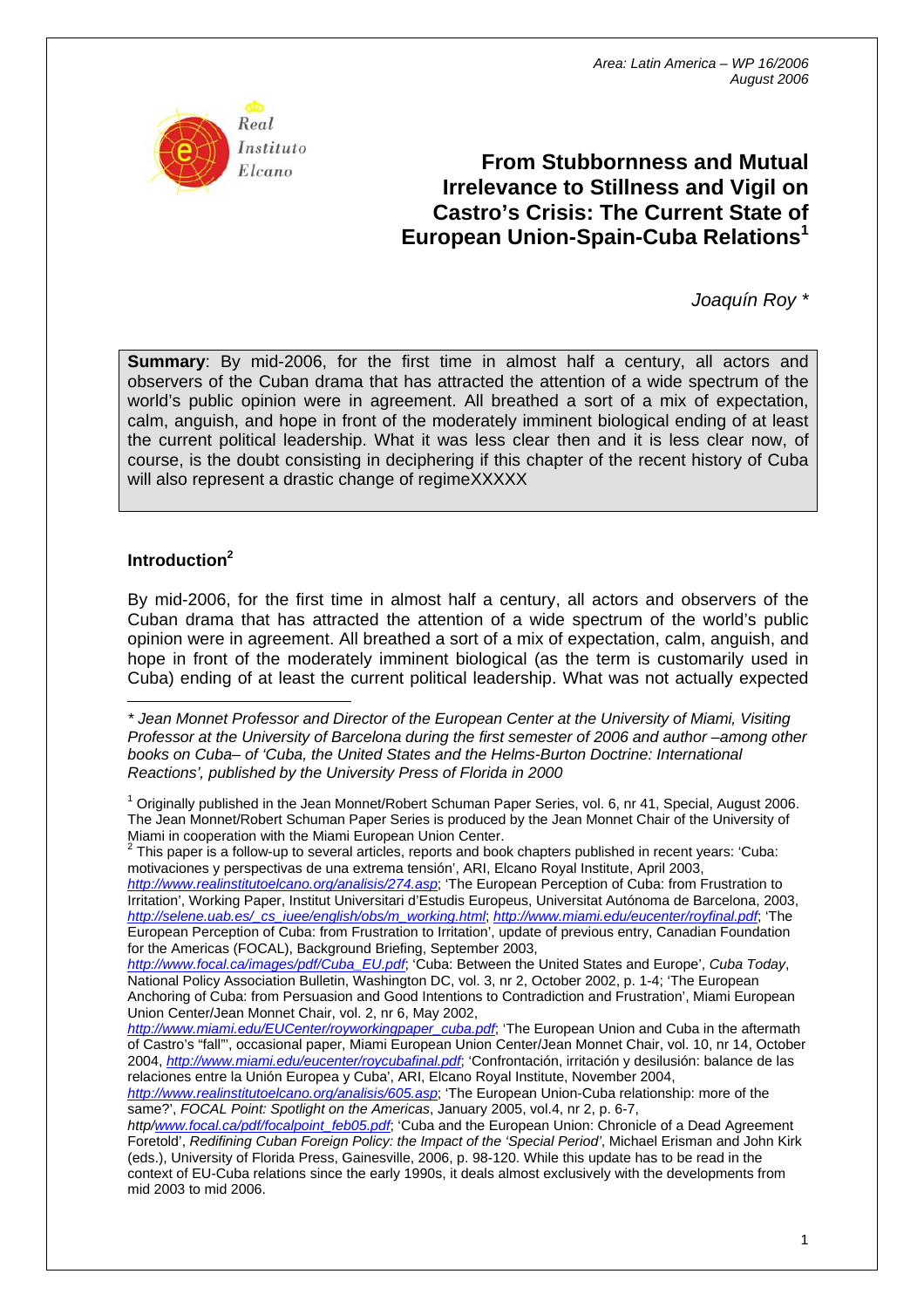was that the vigil was going to end so suddenly and not exactly for the terminal reason (the death of Castro) that most feared or hoped for. What it was less clear then and it is less clear now, of course, is the doubt consisting in deciphering if this chapter of the recent history of Cuba will also represent a drastic change of regime. In other words, the ultimate questions was not only 'and now, what?' What was demanded was to know if all the uncertainty created by Castro's illness was going to end in a succession or a transition. In this context, each sector, actor and observer has performed according to individual or group needs and desires.

Although most observers would agree that something important was commencing to develop in Cuba in mid 2006, differences in analysis and political views rested basically on the fact if this change to come was going to be a succession or a transition. In other words, on the one hand, the bets were off for either predicting a synchronized change in the leadership according to the legislation in place, with Raúl Castro taking over the powers bestowed by his brother Fidel, or for a transitory outcome. The alternative contemplated was to be a brief interlude in the direction of a true transition to a different kind of political regime.

According to numerous signals coming from Havana, all the pieces in the puzzle seemed to be prepared ('atado y bien atado', tied up and well tied up, as the official saying went on during the last years of the Franco regime) for the effective Cuban succession, even when now no one seemed to know if that plan would lead to a provisional leadership by Raúl Castro, as it was in fact announced when the sudden illness and surgery of Fidel Castro were announced and then his brother took his temporary place. The alternative, a collective power wielded by the party, was on the horizon.

In any case, in the context of EU-Cuba relations, the prevalent atmosphere was in a state of stillness[.3](#page-2-0) The United States and the anti-Castro interests were engaging in another cyclical round of hardening of the economic and political measures against Cuba that were initiated by the embargo imposed as a retaliation for the expropriations executed in the early days of the Cuban revolution. Meanwhile, diverse European Union collective interests and individual governments seemed to be inexorably coming to the conclusion, with some sense of realistic resignation, that their efforts for a long policy of constructive engagement with the Cuban regime and the society at large were not receiving the expected results. 'Welcome to the club', was the collective assessment in Washington and European capitals.

However, while the US-Cuba confrontation appeared to be characterized by another variation of the old-fashioned Cold War methods (at least in its verbal and show business appearances), the European-Cuban relationship were tinged by a peculiar and special touch of admirable stubbornness, as definite as the attitude expressed by the United States and Cuba to each other for over four decades. The difference this time was that the Europe-Cuba relationship was doomed for frustration, not by a sentiment of irritation from the part of the European Union at the hardening of the human rights behavior executed by Castro, but by a sense of 'mutual irrelevancy'<sup>[4](#page-2-1)</sup> that apparently characterized both strategies (if one can label the European and Cuban attitudes as such).

<span id="page-2-0"></span> $3$  The official assessment of Cuba-EU relations is succinctly exposed in the documentation provided by the DG-Development of the European Commision, in charge of the dossier of the relationship with that country. In contrast with all the rest of the Latin American countries (with the exception of the Dominican Republic), whose relationship with the EU is regulated though the DG-External Relations, Cuba, lacking a development cooperation agreement, is still a candidate to be inserted in the ACP network benefiting of the former Lomé Convention and now the Cotonou Agreement, along the other Caribbean countries, including the Dominican Republic and Haiti. For detailed documentation, see the website (unaltered since 5 August 2005): *[http://ec.europa.eu/comm/development/body/country/country\\_home\\_en.cfm?cid=cu&status=new](http://ec.europa.eu/comm/development/body/country/country_home_en.cfm?cid=cu&status=new)*

<span id="page-2-1"></span>The author would like to credit an anonymous staff member of an EU institution for this expression, apparently shared by a wide range of actors in the Brussels EU establishment.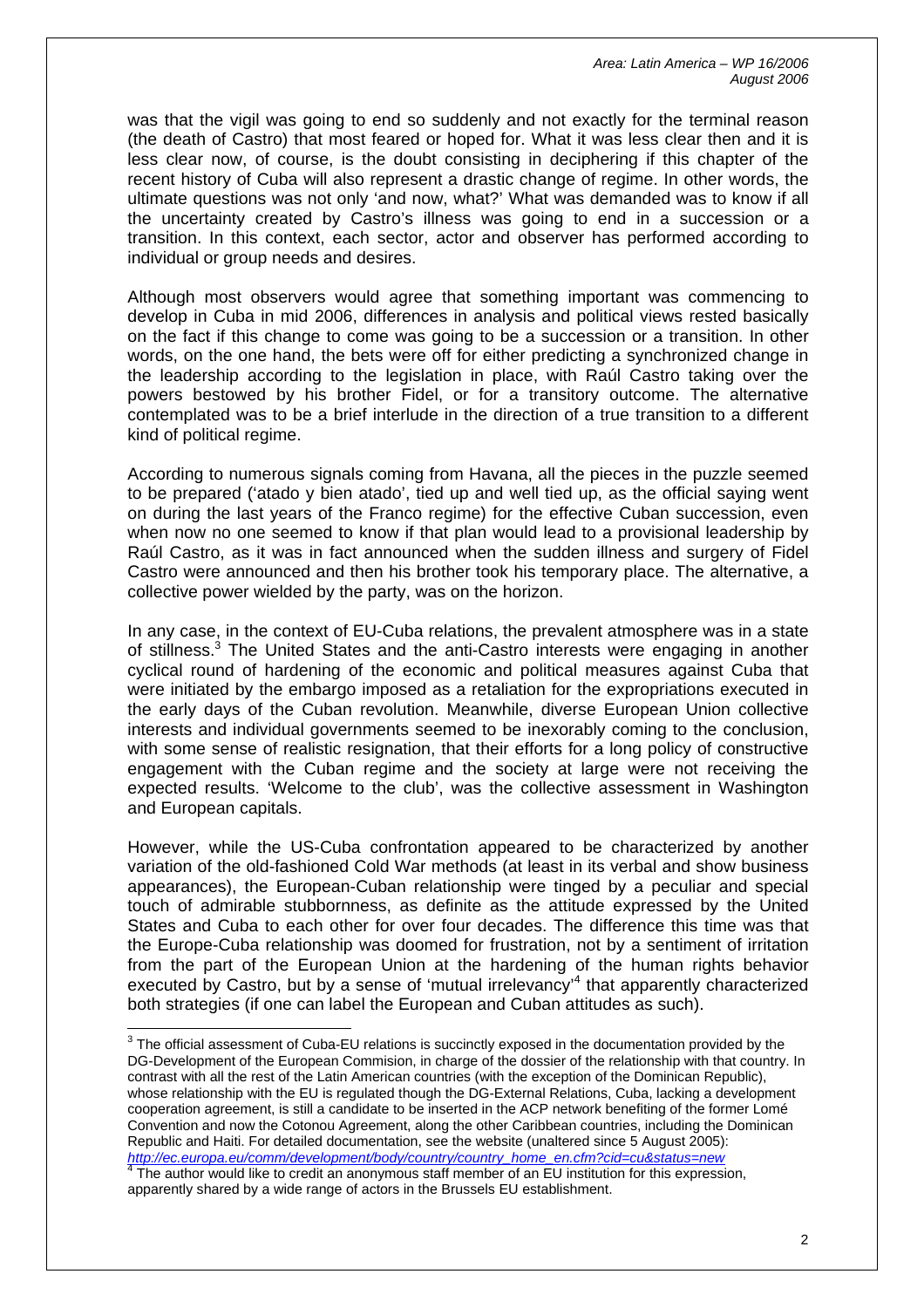Both actors seemed (and still are) to be convinced that they had exhausted all moves to influence each other. Both appeared to be content (or at least placidly resigned) with the evidence that, no matter how much they try (or don't try), there is no chance for an important change in their corresponding behavior. For the European Union this diagnosis does not seem to appear to be negative, because the record shows that Brussels has tried to influence, persuade, and, in a subtle manner, to coerce Havana in a given future political direction, aiming mostly at preparing the country for changes after the end of the current political system. For Cuba, the stalemate has to be read as a triumph, even at the price of not receiving some expected benefits for a mild reform in behavior. Showing that facing the European Union and some powerful European actors has political returns. It is therefore valued at a much higher level that submitting to negotiation and compromise.<sup>5</sup>

This apparently well-set scenario that dominates the European-Cuban relationship when the Castro regime was approaching its fiftieth anniversary and the leader was ready to surpass his  $80<sup>th</sup>$  birthday has developed from a series of trends, events, and tactics that evolved parallel to the more tumultuous, at times dangerous and bordering on war, relationship between the United States and Cuba since 1959. The ups and downs of the European-Cuban link are, to a large extend, collateral damage and appendices of a deeper and more complex relationship between Havana and Washington. For the most part, the European motions towards Cuba have been the result of reactions to the US policy, although some European actors have had a long historical linkage with the Caribbean nation, such is the notorious and special case of Spain.<sup>[6](#page-3-1)</sup> This 'special relationship' is constantly present in the analytical framework of Spanish observers and scholars, with the result that reality and historical facts are filtered through the particular lenses of the direct witnesses and researchers.<sup>7</sup>

This stalemate is aptly illustrated by the evolution of what has to be considered as the most critical confrontation between the European Union and Cuba in decades, leading to

<span id="page-3-0"></span><u>5</u><br><sup>5</sup> Of the previous papers and chapters mentioned in note 1, one has to be considered as the most updated regarding this issue, covering until the beginning of the change of course in EU policy in 2004: 'The European Union and Cuba in the aftermath of Castro's "fall"', occasional paper, Miami European Union Center/Jean Monnet Chair, vol. 10, nr 14, October 2004, *<http://www.miami.edu/eucenter/roycubafinal.pdf>* 6 The following books by this author deal with topics on the relationship between Cuba and Spain. For a

<span id="page-3-1"></span>selection of my publications on the relationship between Spain and Cuba: *Josep Conangla i Fontanilles, La Constitució de l'Havana i altres escrits*, Edicions de La Magrana/Diputació de Barcelona, Barcelona, 1986; *Catalunya a Cuba*, Editorial Barcino/Fundació Jaume I, Barcelona, 1988, preface by Pere Grases; *Cuba y España: relaciones y percepciones*, Biblioteca Cubana Contemporánea, Madrid, 1988; *El espacio iberoamericano: dimensiones y percepciones de la relación especial entre España y América Latina*, with Juan Antonio March, Instituto de Estudios Ibéricos/Centro de Estudios Internacionales, Miami/Barcelona, 1996, (chapter: 'España y Cuba: Una relación muy especial' and 'Posdata'); *The Ibero-American Space: Dimensions and Perceptions of the Special Relationship Between Spain and Latin America*, with Albert Galinsoga (eds.), Iberian Studies Institute, 'Jean Monnet' Chair for European Integration, University of Lleida, 1997 (chapter: 'Spain and Cuba: a very special relationship' and *'* Postscript'); *Josep Conangla y Fontanilles. Memorias de mi juventud en Cuba durante la guerra (1895-1898)*, Ediciones Península, Barcelona, 1998, annotated edition and introduction; *La siempre fiel: un siglo de relaciones hispanocubanas (1898-1998)*, Los Libros de la Catarata/Instituto Universitario de Desarrollo y Cooperación, Universidad Complutense, Madrid, 1999; Josep *Conangla i Fontanilles: Patriarca del nacionalisme catalá a Cuba*, Generalitat de Catalunya, Barcelona/Tarragona, 1999*; Cuba, the United States and the Helms-Burton Doctrine: International Reactions*, University Press of Florida, Gainesville, 2000, *http://www.upf.com/book.asp?id=ROYXXS00* 7

<span id="page-3-2"></span> In addition to the standard academic literature (see previous papers mentioned in introductory note), some unusual pieces of direct Spanish witnesses of the recent Cuban developments are worth consideration. Among them, not only for its content, but because it follows in a diary method a chronological order of the period studied in this monograph, see the book authored by former TVE correspondent in Havana, José Manuel Martín Medem, *¿Por qué no me enseñaste cómo se vive sin ti?* (El Viejo Topo, Madrid, 2005). Although it deals with events of the period previous to the term of this paper, it is advisable to review the commentaries made by Martín Medem's predecessor in Havana, Vicenç Sanclemente, in his book entitled *La Habana no es una isla: crónica de un corresponsal en Cuba* (Jaque Mate, Barcelona, 2002). For a critical evaluation of the fascination generated by Cuba on the minds of the Spanish intellectuals, see the article by Antonio Elorza, 'Cuba desde España: el espejismo', *Letras Libres*, September 2004, *<http://www.letraslibres.com/index.php?art=9889>*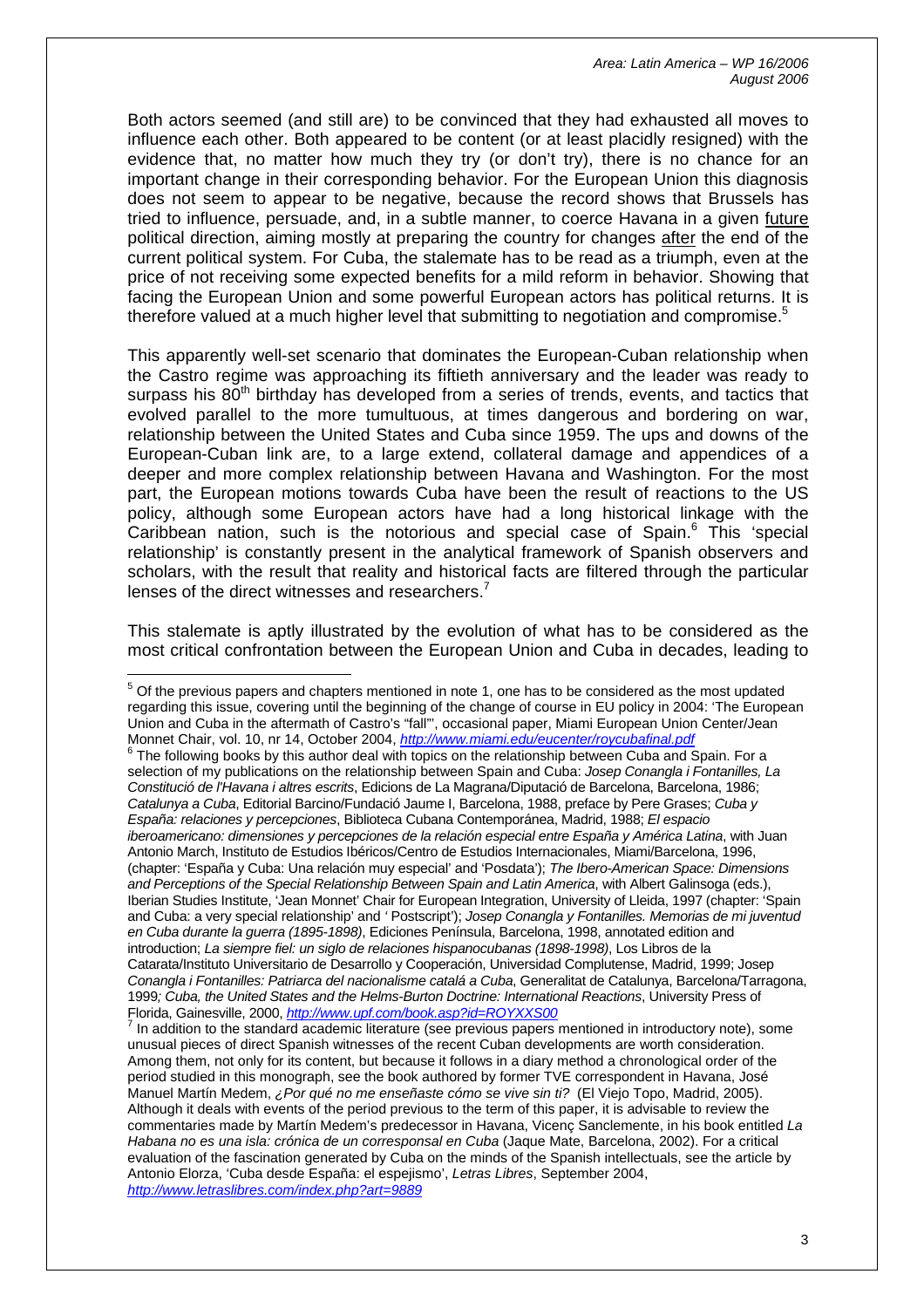a softening of the attitudes and offerings on the part of the EU, with no evidential results and rewards given by the Cuban regime. Far from resorting to the battle lines, both sides seemed to have preferred to agree on a *modus vivendi*<sup>[8](#page-4-0)</sup> that, while it does not satisfy anybody, it serves at least as a platform for not to worsen the situation.

The series of moves started with a deep consideration that the temporary measures taken by the EU in mid 2003, as a retaliation for acts considered as violation of human rights executed by the Cuban regime, were delivering counterproductive results which did not benefit anybody, possibly with the exception of the satisfaction of hardliners in the Cuban exile community and the US government. By expecting the Cuban regime to submit to the persuasion first and then to the punishment for unbecoming behavior, the European diplomatic machinery was shut off and became ineffective in minimally acting in support of the dissident movement it meant to benefit. Brussels saw that it became the victim of the same symptom that has affected the US interests through the 40-plus years of the embargo and isolation policy.

# **2. Change of Course: Back to 'Constructive Engagement'**

Not convinced that a change of policy would render the expected results, the European Union decided in mid 2004, less than a year after the imposition of temporary measures (known as 'sanctions' by outsiders, but a term never used in the EU context), to suspend them and revert the official attitude to the basic three-fold strategy in existence since the mid 1990s when the EU adopted the Common Position on Cuba. First, it stated disagreement with the political and economic system of Cuba. However, the EU expressed opposition to the US embargo, and most especially to its collateral measures regarding potential retaliation against outside interests dealing with Cuba. Finally, it conditioned an improvement of the EU-Cuba relationship and the expected benefit derived from programs of development cooperation to the implementation of a substantial reform in the Cuban legal and political system and a policy of respect for human rights.

This scene has to be properly framed within the context of the first stormy part of 1996 when the prospects of a rapprochement between the European Union and the United States were optimistic. Simultaneously the troubles for the passing of the Helms-Burton act<sup>[9](#page-4-1)</sup> (aimed at punishing European investment in Cuba) ended abruptly when Castro ordered on 24 February 1996, the criminal shot down of two Brothers to the Rescue airplanes that recklessly had been overflying Cuban territory.<sup>10</sup> In the fall, after the victory of the Popular Party led by José María Aznar, the new Spanish government took the lead in the EU and managed to get the Common Position approved, a first imposed on any other country. Reinforced by the measures ('sanctions') in 2003, this time the EU decided to get rid of them and then deal with the approach to be taken with the dissident movement and official participation in events taking place in Cuba for the sake of strengthening the communication with the Cuban government and society at large.

The preparations for this mild reform of the official attitude commenced in mid 2004. Although the topic was largely discussed and debated during the previous months, the change of government in Spain as a result of the March 14 election (linked to the 11

<span id="page-4-0"></span> $\overline{\phantom{a}}$  $8$  This expression was at times in the past applied to the Spain-Cuba political and economic relationship during the first part of the Castro regime, while Franco was in charge of Spain. Observers of the current EU-Cuba relationship have recently adopted it in an unofficial fashion.

<span id="page-4-1"></span>Neutered by an escape clause given to the President and an agreement made with the EU, its 10<sup>th</sup> anniversary passed without fanfare on 12 March 2006. Meanwhile, numerous details of the airplane attack are still covered by mystery: Ariel Remos, 'Sin resolver el asesinato de Hermanos al Rescate', *Diario las Américas*, 22/II/2006.

<span id="page-4-2"></span><sup>10</sup> For a complete analysis of the genesis and evolution of this legislation, see my book: *Cuba, the United States and the Helms-Burton Doctrine: International Reactions*, *op. cit*.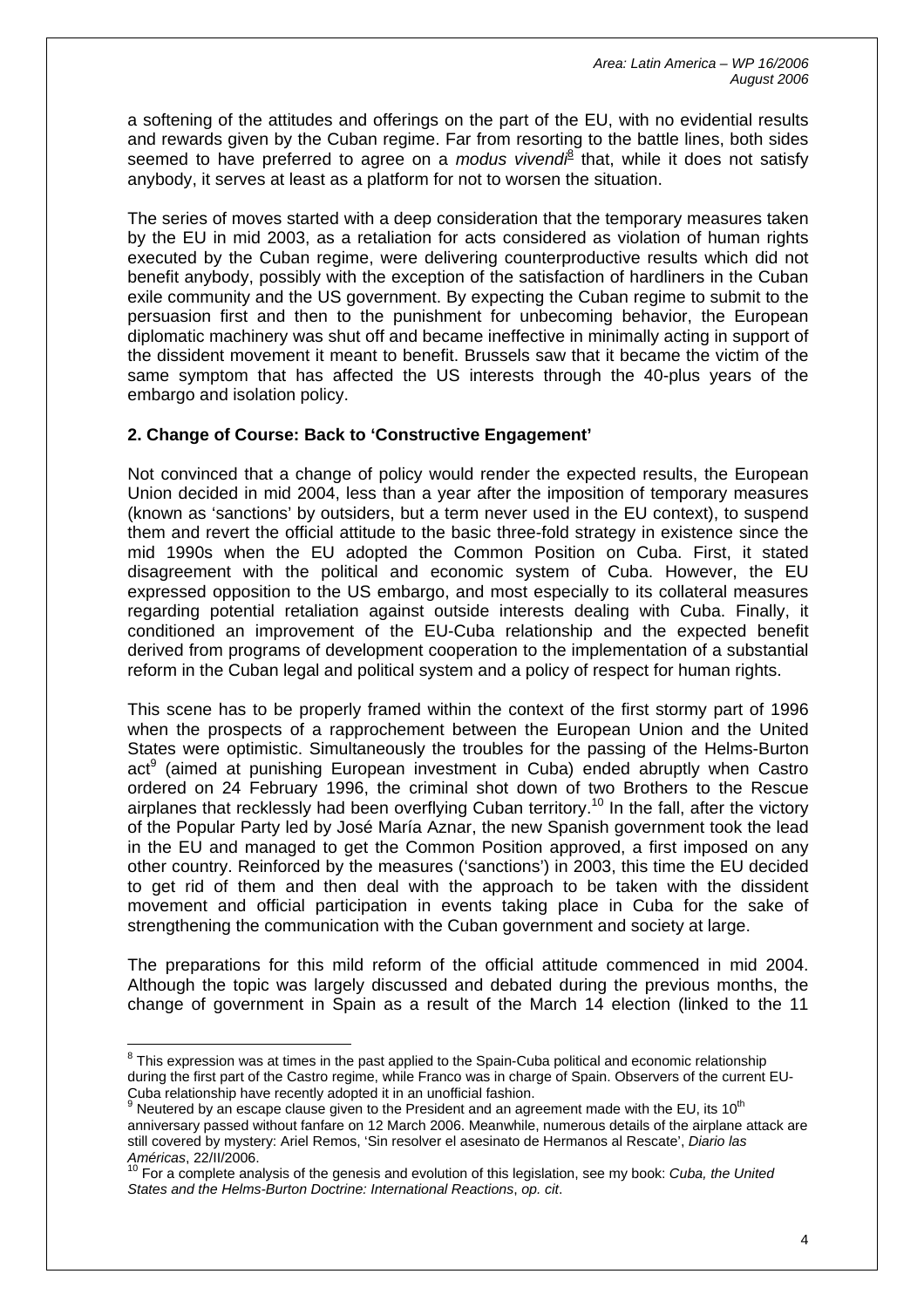March terrorist attack in Madrid) was also a deciding factor. Madrid took the lead in persuading the rest of the EU governments to consider a correction for a situation that was, according to the evaluation of the core of EU Council members, counterproductive and not to the benefit of the Cuban civil society, while diplomatic channels remained frozen.

The Irish presidency of the EU Council ended in June 2004 with no noticeable changes. Several sectors of the EU institutions continued stressing the need to follow the official script and proceeded with campaigns to influence and to pressure the Cuban government. Such is the notorious case of Swedish EU Parliament Member Cecilia Malstrom, who has been a leader of the critical sector opposed to any amelioration of the measures taken in 2003.<sup>11</sup> As referred later on this commentary, Malstrom's activity was to resurface later on when the EU changed course.

As a sign of an unchanged situation, on 13 May 2004, the Presidency of the EU issued a Declaration reaffirming its condemnation for the trials of dissidents in Havana, recalling the Resolution adopted by the UN Commission on Human Rights of 15 April 2004, reminding Havana that the situation was to be weighed when the evaluation the Common Position was due.<sup>12</sup> Consequently, on 14 June 2004, at the closing of the Irish leadership of the EU, the General Affairs Council issued its assessment expressing 'disappointing lack of progress' by the Cuban government, and 'serious concern at the ongoing largescale violation of human rights in Cuba', calling Cuba 'to release immediately all those detained for political reasons'. Among other concerns, the EU expressed 'regret at the imposition of new restrictions on private enterprise', 'condemned the unacceptable attitude of the Cuban government towards EU delegations in Havana', and 'regret at Cuba's refusal of EU cooperation'. As a result 'of the lack of progress… the Council reaffirmed the measures adopted on 5 June 2003'. At the same time, 'in the context of its policy of constructive engagement, the EU and its Member States would also continue to provide support for cultural events in Cuba and would urge the Cuban authorities to avoid obstructing this process'[.13](#page-5-2)

In spite of the apparent lack of substantial changes in European perceptions, the Spanish lead of the EU's new course of action on Cuba became more assertive when on 9 July 2004, Madrid named the new ambassador. Carlos Alonso Zaldívar, a career diplomat with previous experience in Korea and Rome, was named and confirmed, giving the Castro government a sense of priority when the Spanish government announced earlier that three important posts were designated for the initial changes. The other two were the UN and Morocco embassies. Simultaneously, Herick Campos, PSOE deputy and Secretary General of the Socialist Youth, visited Havana, with the result that the Partido Popular retaliated by sending its Secretary for International Relations Jorge Moragas to Cuba to visit Oswaldo Payá. Days after, the Cuban authorities released the only woman among the 75 arrested dissidents, Martha Beatriz Roque.<sup>[14](#page-5-3)</sup>

The plans for a reformatting of the EU policy proceeded and news of the impending change were met by the Spanish opposition with certain measures to influence the discussions taking place in Brussels. The Spanish embassy prepared the way intending to use the reception of the national day of 12 October for announcing the new plan, with considerable criticism from sectors of the dissident movement and the Cuban exile community.[15](#page-5-4) In this contextual framework, in another of the serious incidents that could

<span id="page-5-0"></span><sup>&</sup>lt;sup>11</sup> Letter to Cuba's ambassador to the EU, 20/III/2003.

<span id="page-5-2"></span><span id="page-5-1"></span>

<sup>&</sup>lt;sup>12</sup> Declaration, 13/V/2004.<br><sup>13</sup> Council of the European Union, General Affairs and External Relations, 14/VI/2004, 10189 (Presse 195).<br><sup>14</sup> For a detailed analysis of this episode, see my paper entitled 'The European Un aftermath of Castro's "fall"', *op. cit*., and Martín Medem, p. 222-225.

<span id="page-5-3"></span>

<span id="page-5-4"></span><sup>15</sup> Roy, *ibid*, p. 7; Martín Medem, p. 240-246.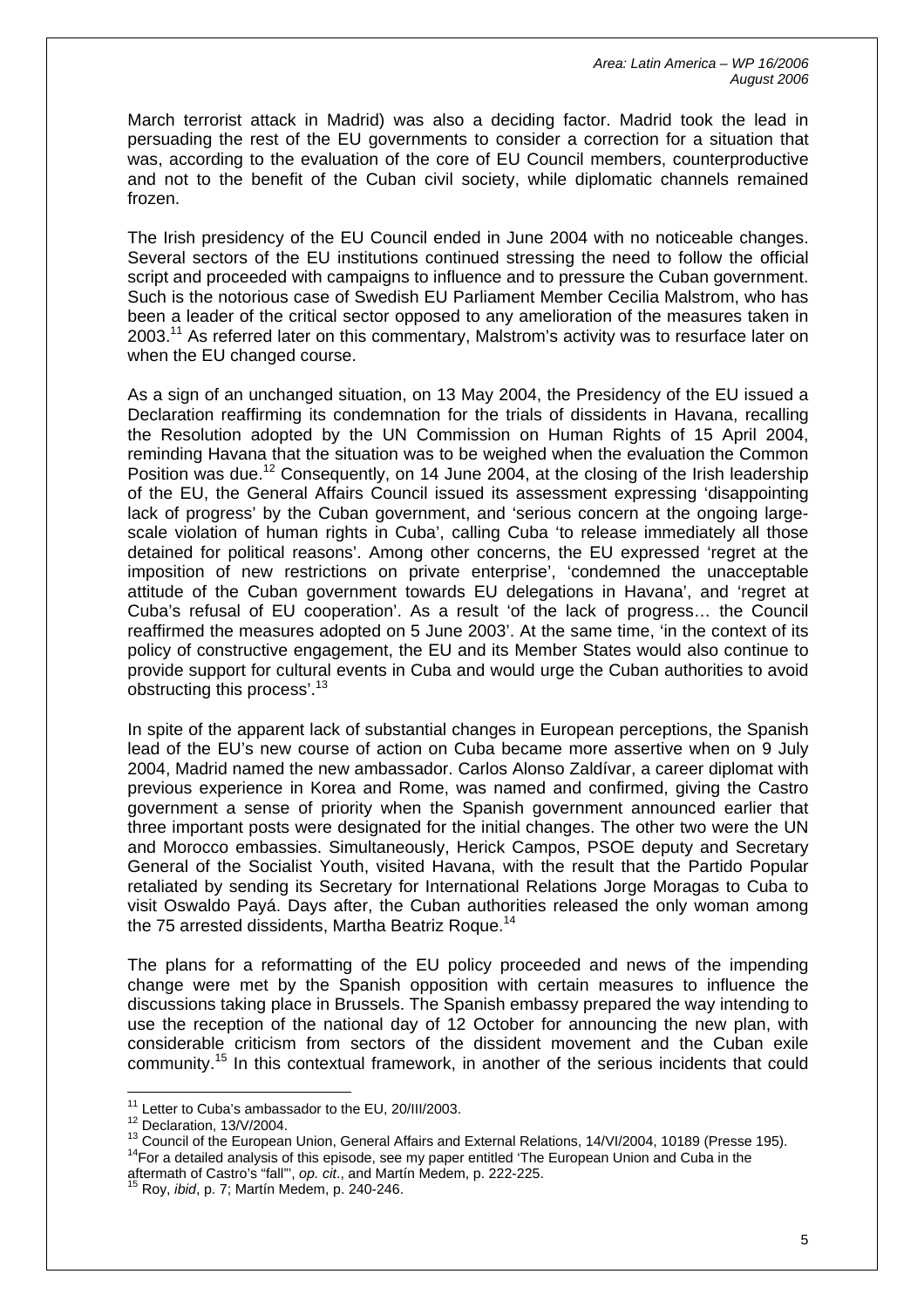have had important consequences, Jorge de Moragas traveled again to Havana on a tourist visa. He was accompanied by two Dutch deputies, while the Netherlands had the EU presidency. Moragas intended to meet with representatives of the dissident movement and he was detained at the airport and forced to go back on the same Air France airplane he had taken. The Spanish government presented a protest to the Cuban authorities, and the incident caused considerable trouble to the Spanish embassy while it was preparing the ground for the change of policy.<sup>16</sup> This incident was strategically located just before the Latin American Committee of the EU (COLAT) was to meet to discuss the Cuban issue, with the result that the debate was postponed for later in November, giving time to the European embassies to assess the situation.<sup>[17](#page-6-1)</sup>

In what was to be one of the most publicly debated debuts of any Spanish ambassador to Cuba, Zaldívar became the center of the controversy when in the course of the reception for the national day of 12 October, not attended by Cuban officials who had boycotted the occasion, he announced that the Spanish government had decided to take the lead and apply what was going to be the centerpiece of the EU new approach. The new format was not to include invitations to be extended to the representatives of the dissident movement with which the national governments will have separate, periodic meetings.<sup>18</sup> Some dissidents took the measures as pragmatic and others felt insulted and left the reception in disgust, while the Cuban exile community in Miami lambasted the Spanish government.<sup>[19](#page-6-3)</sup>

Days after, news erupted about the fall suffered by Fidel Castro in Santa Clara after leaving the podium and concluding his speech. The incident gave considerable ground for speculation regarding his health. $^{20}$  It was to be a precedent widely studied and then on 31 July 2006, news came of his surgical operation and his temporary substitution in power by his brother. In the Spanish context, the accident of Santa Clara produced unusual commentaries from several PP figures. Loyola de Palacio, upon leaving her position of Vice President of the European Commission, said that 'we are all waiting for Castro to die… because it will be the only way to change the situation and democracy to return to Cuba<sup>'.21</sup> Meanwhile, the conservative majority (376 in favor, 281 against, and 26 abstentions) of the EU Parliament approved a resolution to demand the release of all political prisoners in Cuba and the authorization for Oswaldo Payá to travel to Europe to receive the Sajarov Prize awarded to him by the Parliament.<sup>[22](#page-6-6)</sup>

Nonetheless, in the EU-Cuba front the machinery of change was in motion. The Cuban Ministry of Foreign Affairs convoked (in a rather unprecedented move) the Spanish ambassador to announce him the 'unfreezing' of the conflictive relationship that prevented direct communications with European embassies. In spite of all difficulties and obstacles placed by different actors, at the year's closing, it was obvious that the existing policy had exhausted all its available credibility. Brussels and several European governments had given explicit signals to Havana for the need of offering a hint of a gesture that would help the EU to change course.

Consequently, a sort of olive branch was extended by the Cuban government in the form of the release of a dozen political prisoners, among them the prestigious poet and

<span id="page-6-0"></span><sup>&</sup>lt;sup>16</sup> Roy, *ibid*, p. 7-8.

<span id="page-6-1"></span>

<span id="page-6-3"></span><span id="page-6-2"></span>

<sup>&</sup>lt;sup>17</sup> Roy, p. 8-9; Martín Medem, p. 250-253.<br><sup>18</sup> Roy, p. 6-7; Martín Medem, p. 242-251.<br><sup>19</sup> For a critical assessment of the change of the EU policy under the leadership of the Spanish government and the role played by the new ambassador, see: Antonio Elorza, 'La Unión Europea y Cuba: no habrá final feliz', *Letras Libres*, December 2004, *<http://www.letraslibres.com/index.php?sec=13&art=10126>*<sup>20</sup> Roy, *ibid*, p. 9-10.<br><sup>21</sup> Roy, p. 9; Martín Medem, p. 255.

<span id="page-6-5"></span><span id="page-6-4"></span>

<span id="page-6-6"></span><sup>22</sup> Martín Medem, p. 265.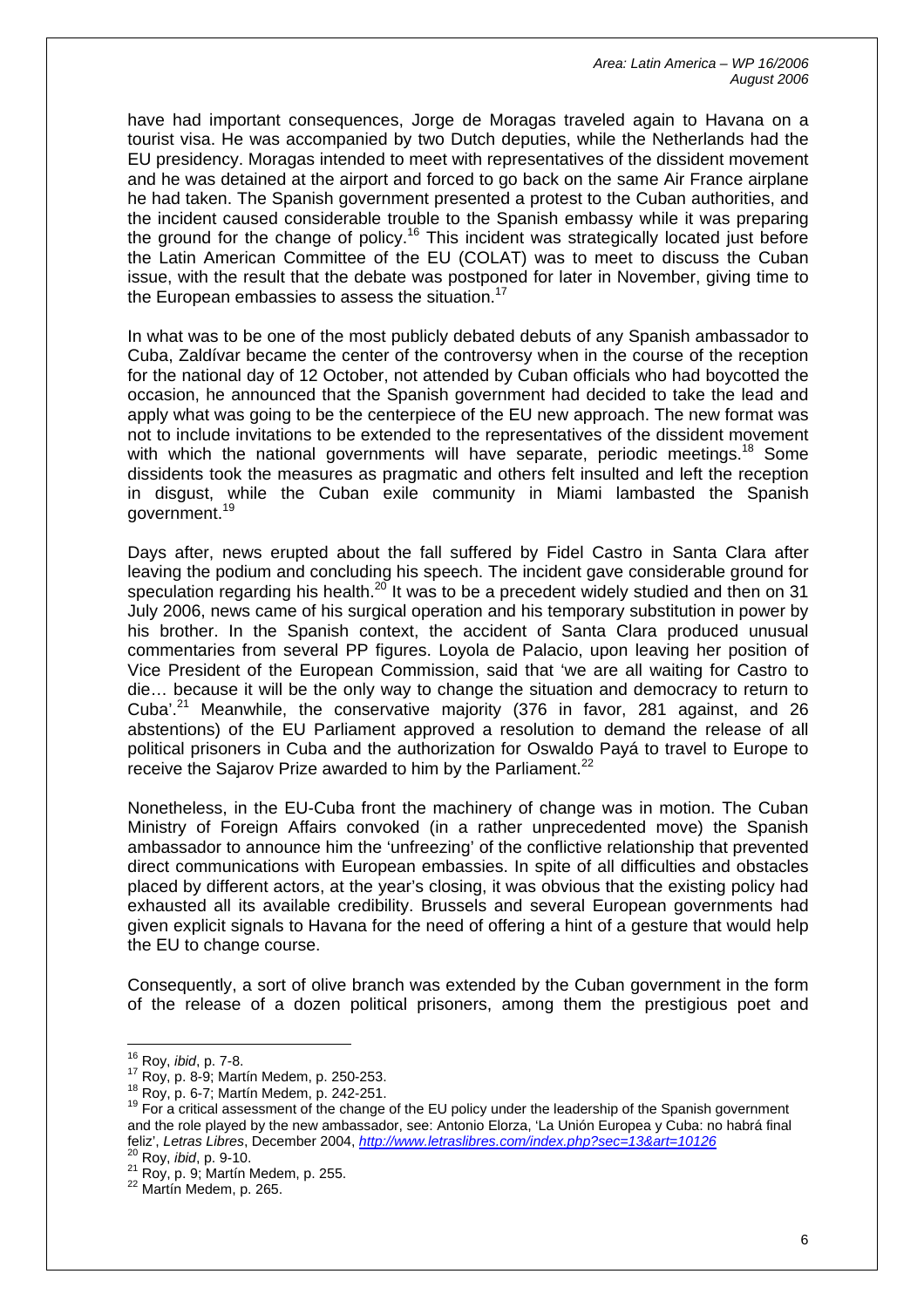independent journalist Raúl Rivero and the economist Oscar Espinosa. While this move was limited in number (still the bulk of the 76 imprisoned dissidents remained in jail) and in concept (the 'liberation' was conditioned as '*excarcelación*', in fact a house exile), EU circles welcomed the improvement, took a positive note and continued to pressure the decision makers of the national governments to match the expectations.<sup>23</sup> While the conservative opposition in Spain evaluated this as a triumph for Castro, the Dutch government as EU presidency judged the decision as 'encouraging'.<sup>[24](#page-7-1)</sup>

The change of the EU presidency had, among other details, resulted in the announcement of the reformatting of the EU attitude. On 31 January, the General Affairs Council issued its conclusions deciding that 'all measures taken on June 5, 2003' were 'temporarily suspended'. This decision was to be reviewed in six months 'in the light of developments towards democratic pluralism and respect for human rights'. In detail, the Council terminated 'the limitation of high-level visits', while meetings 'with peaceful opposition might be part' of such high level visits. It also suspended 'the reduction of the level of participation in cultural events<sup>'.25</sup> As later developments would show, on 13 June 2005, the Council decided 'to maintain the dialogue' and to keep the measures suspended, in spite of the fact that reiterated 'its urgent request to release unconditionally all political prisoners', expressed 'regret at the lack of any further advance since the release' of a number of prisoners, and the fact that it did not detect 'satisfactory progress on human rights'.<sup>26</sup> In essence, the EU had elected to keep on trying to maintain the lines of communication opened, with the result that European circles and interests opposed to this new EU approach branded it 'a policy of appeasement'.<sup>27</sup> However, the semester and its background were not an easy scenario for what appeared to be a notable improvement in EU-Cuba relations.

The Spanish government and EU leaders stressed the need for the change, justifying this move because the imposition of the 'sanctions' did not deliver any positive results.<sup>28</sup> outlining an improvement in the relationship and a noticeable decrease in the tension.<sup>29</sup> In contrast with the optimistic EU assessment, the US government predicted that Cuba would implement an even harsher policy against the dissidents. Some of them, however, considered that the change would not have any effects on their situation. The US press stressed the division of views within the EU regarding the evolution of the Cuba issue.

Divisions, contradictions and paradoxes, added to the complexity, seemed to be part of the overall composite label branded by all sides dealing with the new Cuba-Europe relationship. In essence, things had returned to 'normal'. After a period of freezing when customary feelings between European, and most especially Spanish, personalities and interests of Cuba and Europe again were behaving as expected. When 'normalcy' was hidden behind the impasse caused by the implementation of the special measures, the oddity of inaction took its place. Now things returned to their usual shape. However, some interesting novelties were revealed, as a sign of the new times.

<span id="page-7-0"></span><sup>&</sup>lt;sup>23</sup> Markus Merckel et al., 'Las relaciones de la Unión Europea con Cuba', El País, 12/XII/2004.

<span id="page-7-1"></span>

<span id="page-7-2"></span>

<span id="page-7-4"></span><span id="page-7-3"></span>

<sup>&</sup>lt;sup>24</sup> Martín Medem, p. 277.<br>
<sup>25</sup> Press Release, 31/l/2005; Conclusion, Cuba.<br>
<sup>25</sup> Council of the EU, External Relations Council Meeting, 13/VI/2005.<br>
<sup>26</sup> Council of the EU, External Relations Council Meeting, 13/VI/2005.

<span id="page-7-5"></span>

<span id="page-7-6"></span><sup>29</sup> AFP, 'Embajador español en Cuba cree que las "relaciones bilaterales se están normalizando"', *Diario las Américas*, 25/I/2005; Mauricio Vicent, 'O dialogamos con todos o nos tiramos los trastos a cabeza', *El País*, 24/I/2005.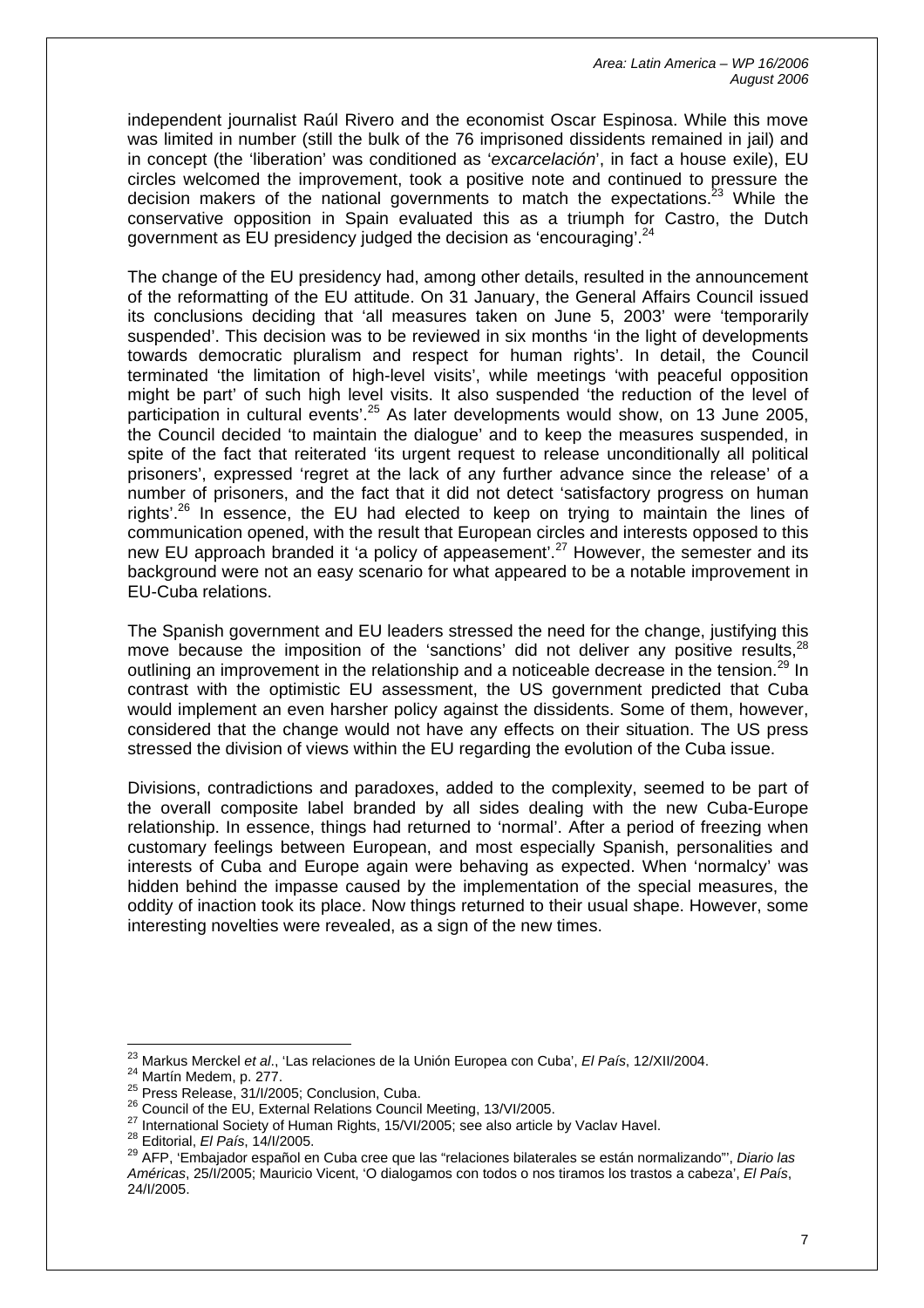# **3. Enlarging Frequent Miles Accounts**

A frenzy of significant transnational travel took the scene of Cuba-EU-Spain-US, relations. To start with, for example, the Cuban exile establishment had split much earlier in this EU-Cuba development. The root of this was the disappearance of the towering figure of Jorge Mas Canosa, founder of the Cuban American National Foundation CANF), credited for most of the successes of the exiles in influencing the US policy towards Cuba, along with the passing of the Helm-Burton legislation. Dissatisfied with the evolution of the organization now led by Mas Canosa's son, Jorge Mas Santos, important wealthy members left the organization and founded a rival entity, aiming to fill the place of lobbying US power circles. While the Spanish government avoided meetings with Jorge Mas in Madrid,<sup>30</sup> as a retaliation for making public appearances before his departure expressing the demands he was going to present to the Spanish government, his contribution to a presidential inaugural gala organized by Cuban-American congresspeople was rejected, $31$  adding insult to injury. The misfortunes of the CANF leadership worsened when it supported the candidacy of George Bush's rival, John Kerry, in the 2004 election. The CANF apparently recovered part of its international attraction when the crisis of Castro's illness erupted.

On the Cuban front, at times the leadership seemed to lack coordination, although this was most of the time due to the overwhelming protagonism executed by Fidel Castro who, in one of his televised interventions, lambasted the usual enemies (the United States, the exiles) and added… the European Union, just at the moment when the thaw of relations was in motion.<sup>32</sup> It is not surprising at the same time that Cuban Foreign Minister Pérez Roque embarked in a well-choreographed, PR-like tour of Europe, including key stopovers in Madrid and Brussels, where he was warmly received by King Juan Carlos and top EU officials. He demanded a treatment for Cuba similar to the one received by other nations. However, not all was free from controversies and certain double-meaning message given by the Spanish government to the Cuban leadership. As will see below, while dissident poet Raúl Rivero was well received upon his liberation by Under Secretary of State Bernardino León and PSOE International Relations Secretary Trinidad Jiménez, Pérez Roque was received, according to strict protocol, by an airline stewardess. An in spite of the fact the he was later received by King Juan Carlos, Prime Minister Rodríguez Zapatero avoided photo opportunities with the Cuban foreign minister. Anonymous Cuban sources then spread the veil threat that Fidel Castro could retaliate by not attending the Ibero-American Summit to be held in Salamanca in the fall. $33$  He in fact skipped the gathering because of a combination of factors, as outlined below.

Continuing the long tradition implemented by Spain's regional leaders, Andalusian autonomous president Manuel Chaves (who is significantly the president of the PSOE) inaugurated the new trend of high visibility visits from Europe. He was the first important dignitary to arrive in Havana since the lifting of the temporary measures that banned such trips for 18 months. Not long afterwards the tour taken by Chaves, Raúl Castro, Fidel Castro's brother and heir apparent, visited Galicia, the native land of their father. This highly visible visit caused many polemic commentaries mostly due to the fact that there was no evidence of any critical comment or special demand made by the ultraconservative Galician President Manuel Fraga Iribarne on the Cuban leadership regarding the dissident movement and the expansion of the liberating measures. This friendly and diplomatic pattern was in tune with past experiences by Raul's host, who

<span id="page-8-0"></span><sup>&</sup>lt;sup>30</sup> Rui Ferreira. 'Canciller cancela cita', El Nuevo Herald, 15/I/2005.

<span id="page-8-2"></span><span id="page-8-1"></span>

<sup>31</sup> Lesley Clark, 'Gala's snub is no obstacle', The Miami Herald, 20/1/2005.<br><sup>32</sup> Mar Marín, 'Castro advierte que no necesita a Europa tras giro político UE', *Diario las Américas*, 3/11/2005; Vanessa Arrington, 'Castro says Cuba doesn't need US', *The Miami Herald*, 3/II/2005.

<span id="page-8-3"></span><sup>33</sup> Juan José Aznárez, 'España mira al poscastrismo', *El País*, 23/V/2005.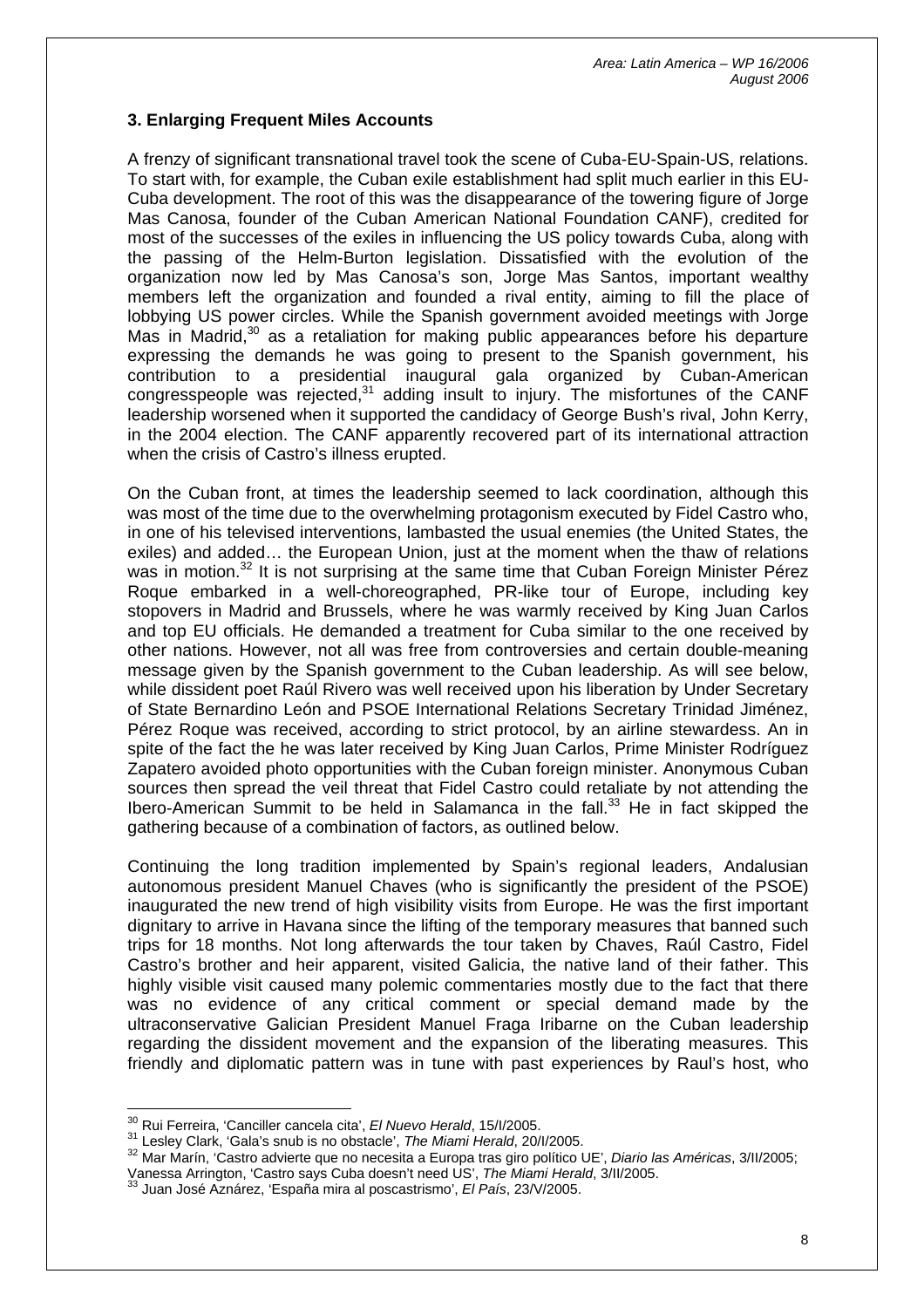spent part of his childhood as an immigrant in Cuba. $34$  As a sample of the important change in Cuba-Spain relations, Magdalena Alvarez, in charge of public investment, was the first Spanish minister to visit Havana since 1996. She signed agreements on air traffic, predicting a closer cooperation between the two countries.<sup>3</sup>

Just by coincidence but with no less significance, Raúl Castro welcomed in Santiago de Cuba the descendents of the Spanish Admiral Cervera, who led the Spanish Navy in the 1898 defeat that ended the Spanish colonial presence in Cuba. The Cuban leader used the occasion to express unlimited admiration for the gallantry of the Spanish military in executing an impossible mission facing the US forces.<sup>36</sup> This mutual personal feeling (Fraga's friendly attitude for a son of a Galician, and Raúl's reverence for the Spanish colonial military) constantly surfaces in the Spanish-Cuban relationship and it is more easily detectable and used (sometimes manipulated) during periods of thawing in what at times seem to be a stormy relationship.<sup>37</sup>

In contrast, the President of the autonomous region of Madrid, Esperanza Aguirre, a leading Partido Popular figure, very critical of the PSOE's government, expressed support for the dissident movement, in an escalation of criticism made by the PP on the new attitude of the Spanish government. This and other disagreements confirmed the end of what in the first part of the 90s was considered to be a consensus between the two parties regarding the policy to be observed on Cuba.

This Cuba-Spain exchange was enriched by an unprecedented and well publicized visit made to Miami by two high-level representatives of the Spanish Ministry of Foreign Affairs. Javier Sandomingo, director of the Ibero-America area, and Pablo Gómez de Olea, deputy director, interviewed a wide array of representatives of the Cuban exile community and Miami Spanish press for a week. They explained the new EU approach led by Spain and shared plans for meetings with the dissident movement in Cuba.<sup>3</sup>

But the Spanish front was not reduced to this high political level. Under a flair of normalcy, authorities reported that an increase in the number of Spanish citizens residing in Cuba and claiming pensions from the Spanish government,  $39$  while the Spanish consulate in Havana recorded between 800 and 1,000 visits to process documents. Of the 30,000 Spanish citizens living in Cuba, almost 3.000 receive pensions between €1,000 and €3,000, a fortune compared with US\$15 as basic salary in Cuba and a pension of US\$8. $^{40}$  $^{40}$  $^{40}$ 

Almost coincidentally, another personality named Eduardo Aguirre arrived in Madrid to take the post of US ambassador. Aguirre, a Cuban émigré residing in Houston, an old friend of the Bush family, was offered this sensitive position in difficult times when the relationship between the Spanish and the US governments was very delicate as a result

<span id="page-9-0"></span><sup>34</sup> Gabriela Calotti, 'Fraga no pidió a Raúl Castro la liberación de presos', *Diario las Américas*, 8/V/2005; AFP, 'Malestar en el PP por reunión de Fraga con Raúl Castro', *Diario las Américas*, 7/V/2005; EFE, 'Manuel Fraga considera un honor la visita de Raúl Castro a Galicia', *Diario las Américas*, 7/V/2005. Incidently, Fraga made certain pertinent comments to *Deutsche-Welle* (9/VIII/2006) once the news of Castro's illness were announced, remembering that in 1992 he recommended the Spanish transition as a model for Cuba, not the

Nicaraguan, as the Cuban leader says in the long and highly controversial interview with *Le Monde*'s Ignacio<br>Ramonet, *Fidel Castro: biografía a dos voces* (Debate, Madrid, 2006), p. 467-468.

<span id="page-9-2"></span><span id="page-9-1"></span>

<sup>&</sup>lt;sup>35</sup> AFP, 'Ministra vaticina mayor cooperación con Cuba', *Diario las Américas*, 24/IV/2005.<br><sup>36</sup> This sign of admiration matches the praise given by his brother Fidel in the course of the interview-book by Ignacio Ramonet, *Fidel Castro: Biografia...*, *op. cit.*, p. 460, in which he reiterates his respect for General<br>Franco.<br><sup>37</sup> Mauricio Vicent<sup>41</sup> os Centera regresor a Cube<sup>7</sup>, El Peía 27/IU/2005: Orlanda Oueuses Négati (

<span id="page-9-3"></span>Mauricio Vicent, 'Los Cervera regresan a Cuba', *El País*, 27/III/2005; Orlando Guevara Núñez, 'Preside Raúl homenaje a patriotas cubanos y almirante español', *Granma*, 26/III/2005. 38 Gerardo Reyes, 'España no olvidó a los disidentes, dicen funcionarios', *El Nuevo Herald*, 20/III/2005;

<span id="page-9-4"></span>Gustavo Pena, 'Prepara la UE reuniones con la disidencia en Cuba', *Diario las Américas*, 20/III/2005.<br><sup>39</sup> EFE, 'Españoles en Cuba reclaman pensiones', 10/XI/2005.

<span id="page-9-6"></span><span id="page-9-5"></span><sup>40</sup> EFE, 'Consulado de España en Cuba desbordado por enorme demanda', 26/IV/2005.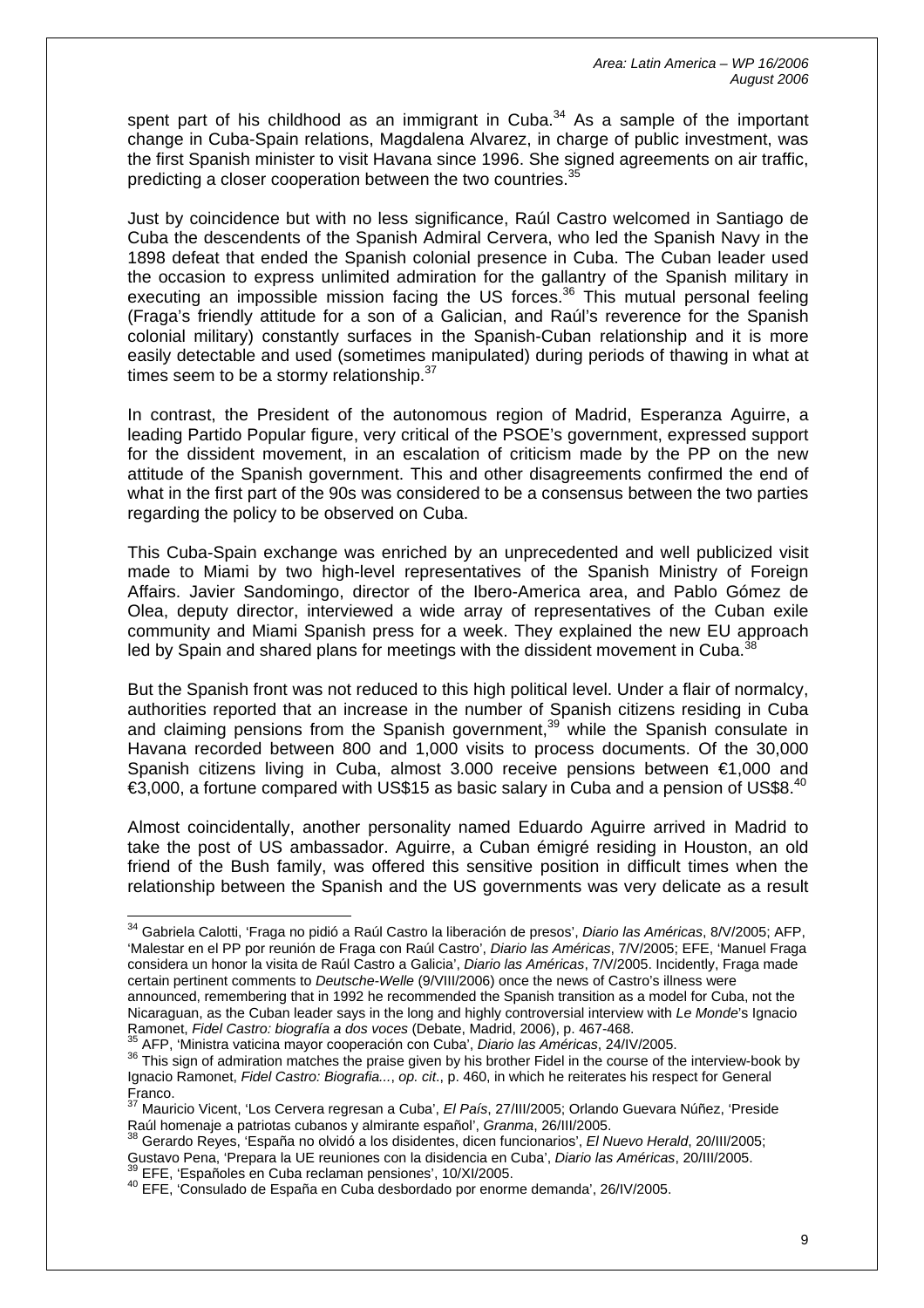of the withdrawal of the Spanish military placed in Iraq by Spanish premier Aznar.<sup>[41](#page-10-0)</sup> Although Aguirre has been very prudent not to deal with the Cuba issue, he has been relaying the displeasure of the White House for other moves made by the Zapatero government in Venezuela.

# **4. 'To be Frank, My Dear, I Don't Give a Damn'**

On the EU side, the lifting of the measures had as a most important result the visit to Havana paid by Louis Michel, Commissioner for Development. He met with several representatives of the dissident moment in Cuba, with Pérez Roque, minister of foreign affairs, and Ricardo Alarcón, president of the Assembly of the Popular Power, the Cuban parliament.<sup>42</sup> Alarcón has been one of the most critical voices regarding the relationship with the EU. On the eve of Pérez Roque's trip to Europe and right after Michel's visit to Havana, Alarcón demanded of the EU 'a little humility' in its relation with Cuba when pondering conditions for a better treatment. He labeled the suspended sanctions as 'childish' and considered 'unimportant' the promised help from the EU, while warning Europe of not treating Cuba as an 'unbecoming kid, suffering a punishment in a corner by a teacher without authority'.[43](#page-10-2) Days after, Alarcón warned that 'Cuba would not give power to idiots', referring to the representatives of the dissident movement staging pacific demonstrations and meeting with EU officials.<sup>[44](#page-10-3)</sup>

Oddly enough and not by coincidence, this visit was preceded by a special representation of the European Parliament. Miguel Angel Martínez, a Spanish radical member of the socialist group, led a group ('Of Friendship and Solidarity') of the EP members in support of Cuba. This group acted to counter the actions taken by the conservative majority led by Swedish EP member Cecilia Malstrom, who managed to present an amendment and get it approved (376 for, 281 against and 26 abstentions) thanks to the majority of the Popular Party-led group of an amendment in the sessions of the Parliament censuring the suspension of the EU measures on Cuba. The split of EU institutions on Cuba was then obvious. While the Commission was inclined to support the reform and the suspension of the measures, as the consensus majority of the EU Council voted, the EP Parliament majority expressed dissatisfaction. This is one of the reasons why when Pérez Roque visited the Parliament he only met with President Josep Borrell and with the pro-Cuba group. While in Havana, the Martínez-led group was received by Vice President Carlos Lage. $45$ 

Since the announcement of the change of EU approach, former Spanish premier José María Aznar continued with his criticism on the new Spain's foreign policy and then objected to the audience given by King Juan Carlos to Cuban Foreign Minister Pérez Roque, prompting prominent members of the Zapatero government to counter his arguments.[46](#page-10-5) Using one of his periodic lectures at Georgetown University in Washington, Aznar branded as a 'total mistake' the lifting of the EU sanctions, because it 'only gives strength to the Cuban regime', with the result that 'the dissidents are used as

<span id="page-10-0"></span><sup>&</sup>lt;sup>41</sup> EFE. 'Senado da visto bueno a Eduardo Aguirre', Diario las Américas, 17/VI/2005.

<span id="page-10-1"></span><sup>41</sup> EFE, 'Senado da visto bueno a Eduardo Aguirre', *Diario las Américas*, 17/VI/2005. 42 Elson Concepción, 'Voluntad para ampliar las relacioines de amistad', *Granma*, 26/III/2005; Mauricio Vicent, 'El comisario europeo de desarrollo visita Cuba', *El País*, 26/III/2005. 43 Mar Marín, EFE, 'Alarcón advierte a la UE que no tiene autoridad para juzgar a Cuba', *Diario las Américas*,

<span id="page-10-2"></span><sup>6/</sup>III/2005.

<span id="page-10-3"></span><sup>44</sup> AFP, 'Cuba no entregará el poder a "mentecatos"', *Diario las Américas*, 23/III/2005; EFE, 'Disidencia interna pide UE incluya liberaciones en agenda con Cuba', *Diario las Américas*, 23/III/2005. 45 EFE, 'Parlamento Europeo censura suspensión por la UE de sanciones a Cuba', *Diario las Américas*,

<span id="page-10-4"></span><sup>1/</sup>IV/2005; Miguel Angel Pedroso, 'Satisfecha con su visita la delegación del grupo de Amistad y Solidaridad del Parlamento Europeo', 26/III/2005; 'Eurodiputados socialistas viajan a Cuba para apoyar a Fidel Castro', *ABC*, 19/III/2005.

<span id="page-10-5"></span><sup>46</sup> EFE, 'España defiende su política', *El Nuevo Herald*, 19/III/2005.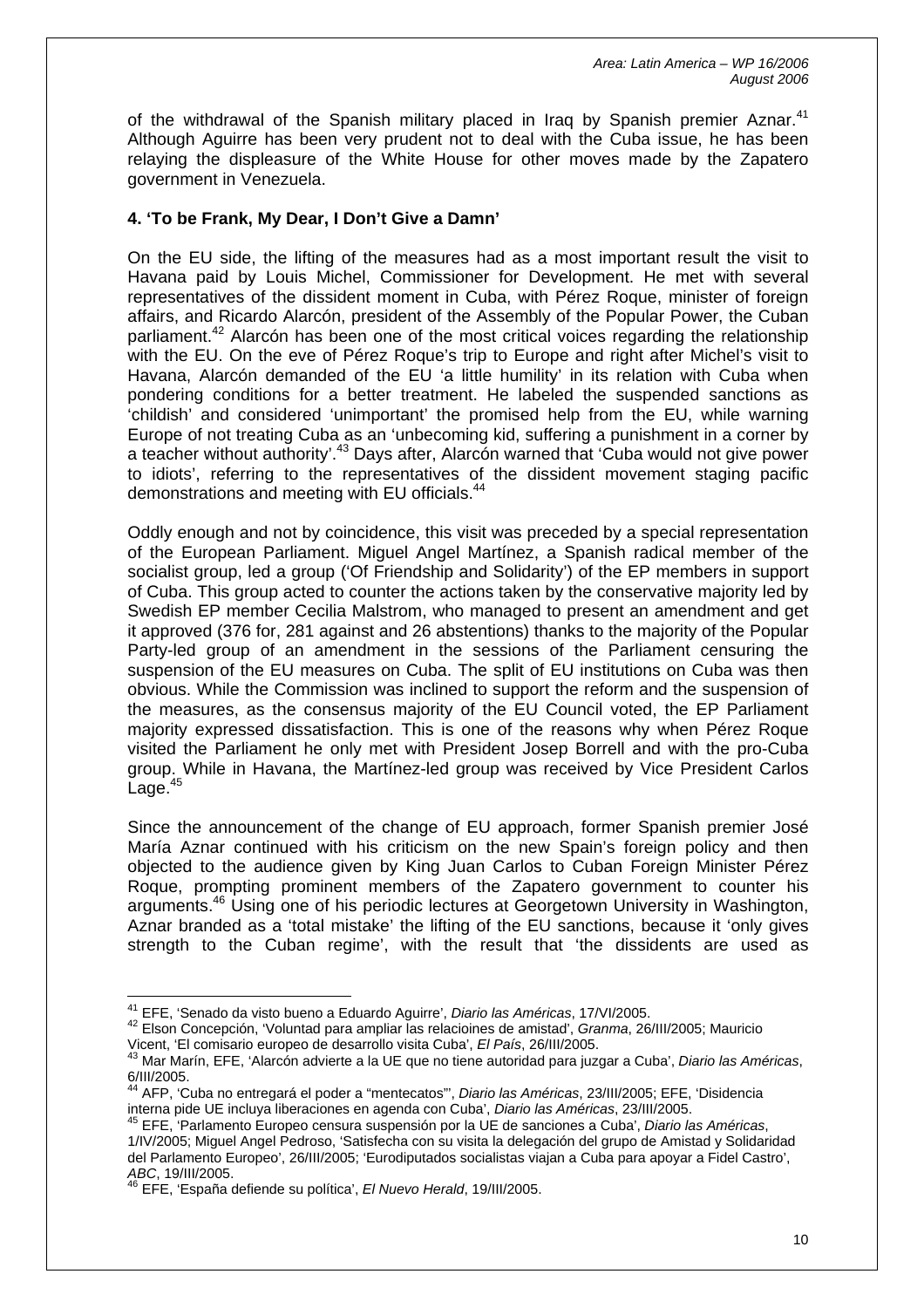merchandise<sup>'.47</sup> Exhausting the patience of Spanish officials for the frequent criticisms made by Aznar on several aspects of Spain's foreign policy, and most especially the new approach to Cuba, Under Secretary of State Bernardino León called Aznar's attitude 'cynic' and reminded that the former premier himself tried in several occasions to come to terms with Castro offering a close relationship.<sup>[48](#page-11-1)</sup>

The overall Cuban scenario and the moves by outside actors also show two events with important impact. One was the annual round of the meeting of the Human Rights Committee of the United Nations in Geneva. The other was a novelty: the preparations of the unprecedented assembly organized by the dissident movement.

Much to the regret of the Cuban government that had invested considerable energy in special operations (among them the trip made by Pérez Roque to Europe) in the weeks before to obtain a favorable outcome, the UN Commission voted once again a Resolution (this time tabled by the United States) on the human rights situation in Cuba. 21 members (among all the EU members) voted against Cuba, 17 against the measure, while 15 abstained. Keen observers had predicted the outcome of the EU attitude based on the previous record. In 2004 all EU members sided with the Honduras led-measure; in 2003 Europe sided with the initiative taken by Costa Rica; and in 2002 the EU members added their vote to the Revolution presented by Uruguay.[49](#page-11-2) When the outcome was known, Castro vented his anger at the UN Commission, using one novel expression in his long of epithets. This time was the equivalent of 'I don't give a damn'. He said: 'me importa un bledo la Comisión', branding this time the EU members as 'accomplices' of the United States.

A new trend in the activities of the opposition, a meeting of the 'Assembly to Protect Civil Society', composed of representatives of the dissidents, was planned and held on May 20, the day of Cuban independence, under the coordination of Martha Beatriz Roque. As expected, the Cuban government placed obstacles for the attendance of outside actors and representatives of European organizations, and confirmed attendees were not given visas or were stopped at the Havana airport. Among the resident diplomats who attended the proceedings was James Cason, chief of the US mission in Havana. However, the event was marred by internal disagreements among the different groups, among them the organization led by Olwaldo Payá, main author of the Proyecto Varela. The assembled members received warm congratulations messages from European politicians, among them the leadership of the Spanish Socialist Party.<sup>[50](#page-11-3)</sup>

Among the benefits received by the dissident community was the liberation of poet and journalist Raúl Rivero, thanks to the active negotiations of the Spanish government. After deciding to reside in Spain, upon his arrival Rivero was received by Spanish premier

<span id="page-11-0"></span><sup>47</sup> EFE, 'Aznar: levantamiento de sanciones a Cuba es "completa equivocación"', *Diario las Américas*, 20/IV/ 2005. 48 D. Gracia, 'No admito el cinismo, Aznar ya intentó acercarse a Cuba', *Expansión*, 14/XI/2005. 49 A.Z., 'Cuba echa la red', *Cambio16*, 28/III/2005; AFP, 'Cuba espera que ningún "Caín" latinoamericano

<span id="page-11-1"></span>

<span id="page-11-2"></span>apoye a EEUU en Ginebra', *Diario las Américas*, 8/III/2005; AFP, 'UE apoya a EEUU que se condene a Cuba en Ginebra', *Diario las Américas*, 12/IV/2005; EFE, 'me importra un bledo Comisión de Derechos Humano', 9/IV/2005; EFE, 'Apoyo europeo a condena a Cuba en Ginebra', *Diario las Américas*, 13/IV/2005; EFE, 'Vuelven a condenar a Cuba en la ONU', *Diario las Américas*, 15/IV/2005; Ariel Remos, 'Sonada derrota de Castro en Ginebra', *Diario las Américas*, 16/IV/2005; Pablo Alfonso, 'El bledo y el nuevo juguete', *El Nuevo Herald*, 17/IV/2005; EFE, 'No necesitamos ayuda de la UE', *Diario las Américas*, 19/IV/2005; Pablo Alfonso, 'Ginebra, Cuba y la Unión Europea', *El Nuevo Herald*, 16/III/2005.

<span id="page-11-3"></span><sup>50</sup> *The Miami Herald*, editorial, 'A summit in Cuba to plan democracy', 20/V/2005; EFE, 'Disidente cubano agradece solidaridad de socialistas españoles', *Diario las Américas*, 20/V/2005; Wilfredo Cancio Isla, 'Se destapa una pugna en la oposición cubana', *El Nuevo Herald*, 7/IV/2005; Ariel Remos, 'Cuba en Asamblea', *Diario las Américas*, 21/V/2005; Mark Franck, 'Cuban dissidents hold meeting in Havana', *Financial Times*, 21/V/2005; Europa Press, 'Exiliados "sorprendidos" porque ningún político español ha confirmado su asistencia a la Asamblea del 20 de mayo', 18/V/2005.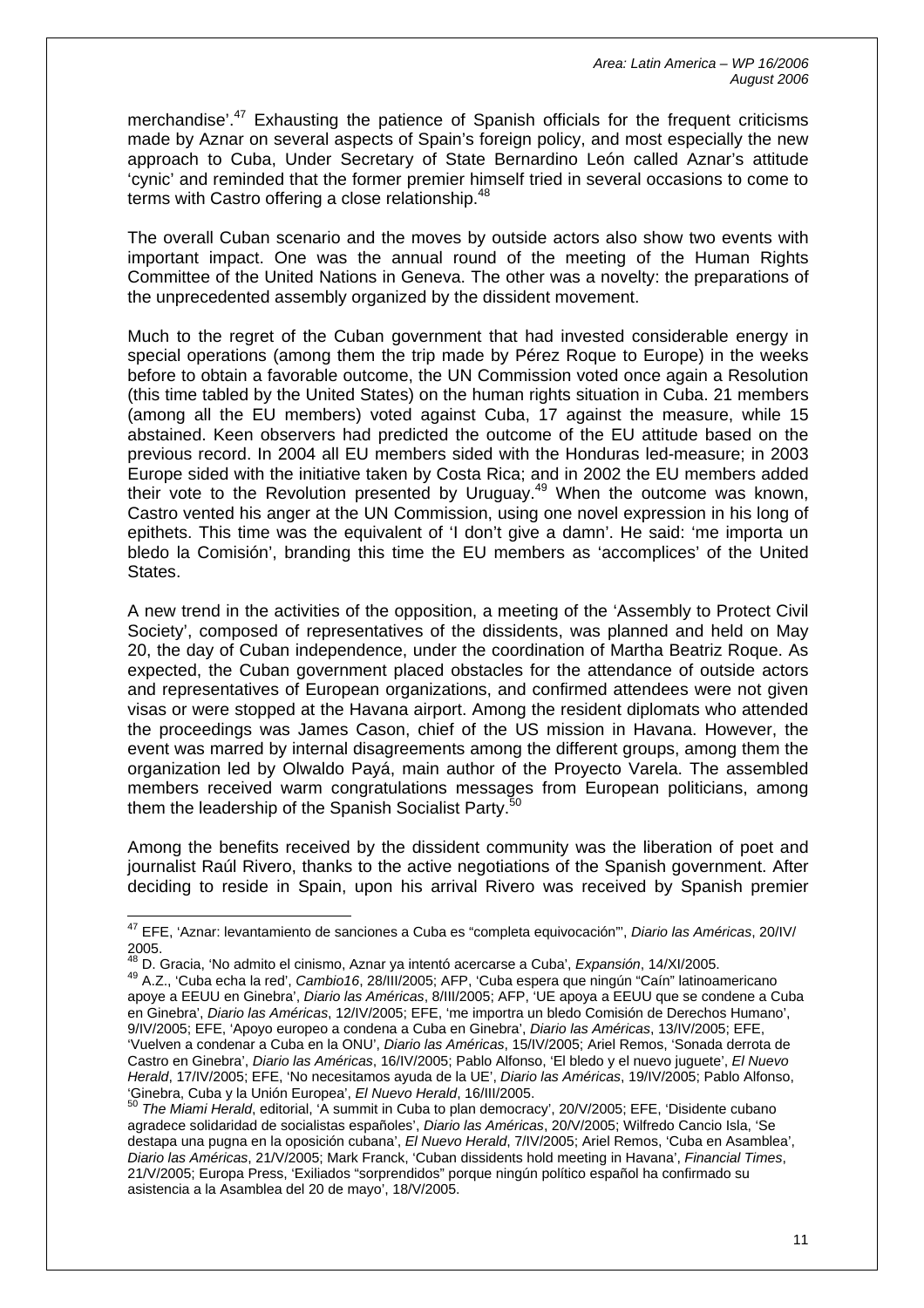Zapatero, under the auspices of PSOE international relations secretary Trinidad Jiménez (who later in the year would become the target of Castro's wrath).<sup>51</sup> Significantly, the PP leadership of Madrid gave him the award 'Tolerance' awarded the previous December.<sup>[52](#page-12-1)</sup> Although an isolated incident, Rivero was detained for hours when he arrived at the Miami airport to participate as a lecturer at the Miami-Dade Community College, much to the embarrassment of the exile community leadership.<sup>[53](#page-12-2)</sup>

Economic relations between European countries and Cuba were in the background of this evolution, and most especially the Spanish investments. At the end of 2004, the Cuban and Spanish governments agreed to close an agreement on the exchange of the debt for funds destined to education projects. $54$  Oil conglomerate Repsol-YPF was exploring partnerships with Chinese and Norwegians companies.<sup>55</sup> Meanwhile, a reduction of business for small and median volume companies was predicted in the background of priority given to large multinational companies<sup>56</sup> and the aggressive strategy posed by China.<sup>57</sup> The Cuban government did not renew a dozen licences for small Spanish companies, while negotiations for unblocking the trade relations remained frozen.<sup>[58](#page-12-7)</sup>

Oddly in preparation for the reconsideration of the EU approach, the Cuban government expelled three members of the parliaments of Spain, Germany and the Czech Republic, who had arrived in Havana to attend a gathering of the Assembly for the Civil Society, organized by dissident leader Martha Beatriz Roque. Four European journalists trying to cover the event were also detained, prompting the EU official protest, causing internal friction in Spain with the PP claiming lack of protection given by the Spanish diplomatic representation in Cuba.[59](#page-12-8)

## **5. Don't Blame Me for Trying**

In spite of all this conflictive and shaky scenario, as mentioned above, the EU Council decided on 13 June 2005, to continue with the suspension of the measures, giving the constructive dialogue policy a chance. This time, the EU even walked the extra mile in extending the term of the cyclic evaluation of the conditions of the 1996 Common Position, from a short six-month period to a whole year, offering Cuba the opportunity to show an improvement in its human rights record on June of 2006.

Previous to the announcement of the decisions, all sides with a stake in the issue lobbied the EU to either make a change in its policy or stay course. Over a hundred NGOs and cooperation agencies demanded the permanent lifting of the 2003 measures, the elimination of the Common Position, and the reestablishment of relations between the EU

<span id="page-12-0"></span> $\overline{a}$ 51 P. Bachelet, 'Disidente cubano planea trasladarse a España', *El Nuevo Herald*, 14/I/2005; *The Miami Herald*, 'Freed from Castro's jails dissident moves to Spain', 2/IV/2005; EFE, 'Rivero se fue de Cuba', *Diario las Américas*, 2/IV/2005; Wilfredo Cancio Isla, 'Raúl Rivero llega a España', *El Nuevo Herald*, 2/IV/2005; AFP,

<span id="page-12-1"></span>

<span id="page-12-3"></span><span id="page-12-2"></span>

 $^{52}$  AFP, 'Raúl Rivero recuerda a amigos presos en Cuba', Diario las Américas, 19/V/2005.<br>  $^{53}$  The Miami Herald, editorial, 'Rivero's US detention', Diario las Américas, 11/X/2005.<br>  $^{54}$  José María Tríper, 'España

<span id="page-12-4"></span>

<span id="page-12-5"></span>

<span id="page-12-7"></span><span id="page-12-6"></span>

<sup>&</sup>lt;sup>55</sup> Roberto Casado, 'Repsol YPS en Cuba', *Expansión*, 3/VI/2005.<br><sup>56</sup> José María Tríper, 'Cuba se abre a las multinacionales', *El País*, 28/VI/2005.<br><sup>57</sup> EFE, 'Empresas españolas mantienen apuesta en Cuba', *Diario las* 13/VI/2005.

<span id="page-12-8"></span><sup>59</sup> *El País*, 'Cuba expulsa a políticos y periodistas europeos', 20/VI/2005; Mauricio Vicent, 'Cuba expulsa a políticos europeos invitados a mayor foro disidente celebrado en La Habana', *El País,* 21/VI/2005; *El País*, 'La UE considera inaceptable la actitud de Castro', 21/VI/2005; *El País*, 'El gobierno presionó para evitar la expulsión', 21/VI/2005; Cecilia Fleta, 'Las expulsiones desatan las críticas de la política española hacia Cuba', *El País*, 22/VI/2005.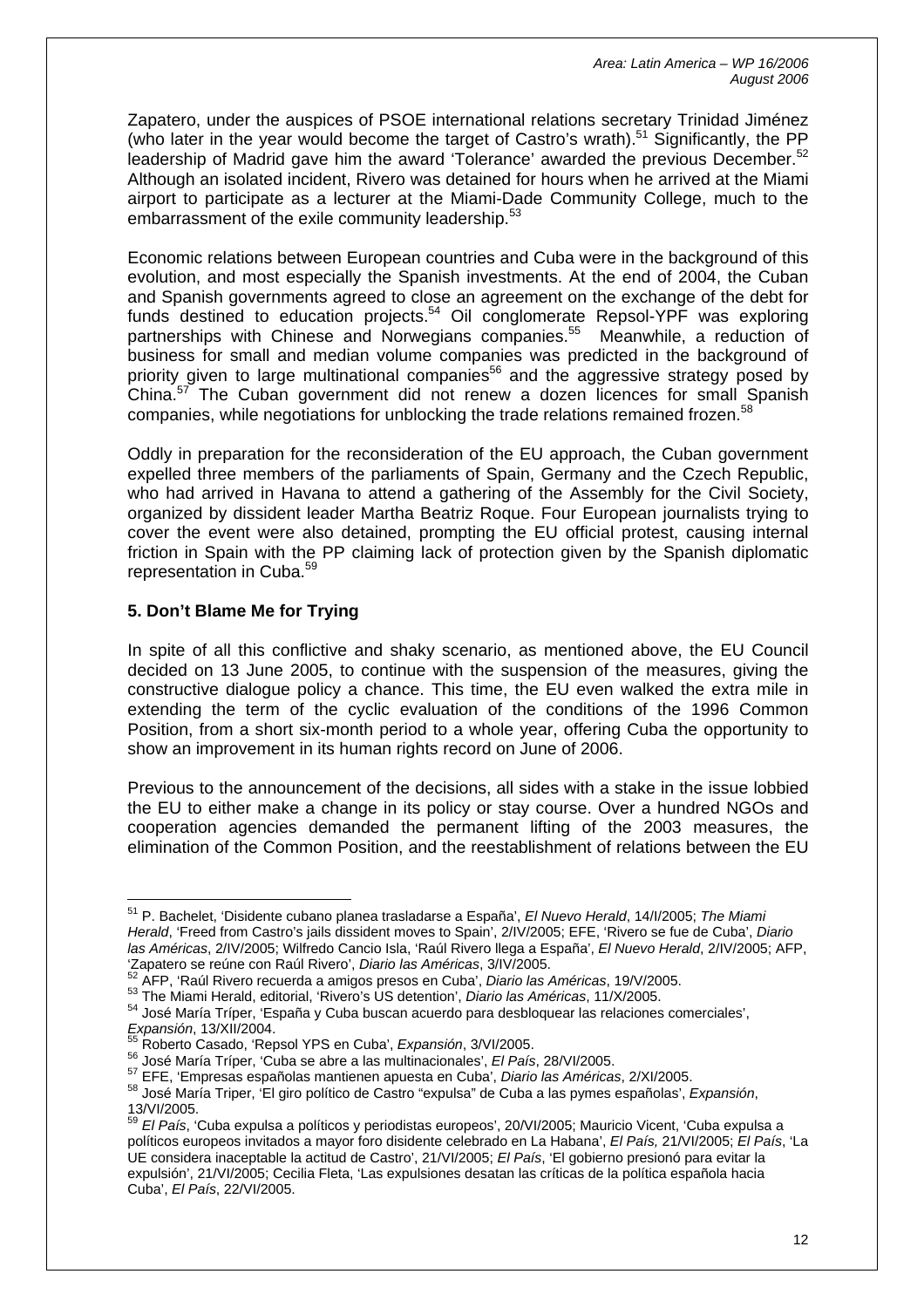and Cuba based on mutual respect. $60$  In contrast, a representation of the most important dissident organizations in Cuba demanded the EU's official recognition of the movement, stopping the issuing of trade loans to the Cuban regime, and the monitoring of the human rights situation, with the explicit recommendation of continuing with the sanctions imposed  $\overline{a}$  2003.<sup>61</sup> However, as many insiders<sup>62</sup> and independent observers predicted, the EU General Affairs Council decided to maintain the status quo taken in January of 2005.

Nonetheless, the text agreed cannot be taken as a triumph for the Cuban regime because it was laden with several samples of unusual harsh language. As mentioned aaerlier in this paper, while reaffirming the validity of the Common Position and reiterating its willingness to maintain a constructive dialogue, the EU insisted on 'its urgent request to Cuba to release unconditionally all political prisoners', and 'expressed regret at the lack of any further advance since the release in June and November of 2004 of a number of the political prisoners', and 'condemned the action taken by the Cuban authorities to curb the freedom of expression and assembly and freedom of the press'. It also 'condemned Cuba's unacceptable attitude towards foreign parliamentarians and journalists who attended the Assembly (of 20 May 2005)' and called on the Cuban authorities to refrain in the future from such actions which would jeopardize normal relations between Cuba and the European Union'. Finally, while noticing that 'there was no satisfactory progress on human rights', the EU decided to reconsider its Common Position in June 2006, while 'measures taken on June 5, 2003, remain suspended'.<sup>[63](#page-13-3)</sup>

Repercussion in the media was wide and deep, creating a climate of further expectation, considering the hope expressed by different sectors for a change or reformatting of the existing policy.<sup>64</sup> The dissident community and representatives of the Cuban exiles expressed split opinions, showing satisfaction and displeasure (a majority).[65](#page-13-5) As expected, the US government had issued earlier statements of disagreement with the continuation of the EU approach, backed by Spain.<sup>66</sup> Following the new trend on the European front, along with the business returning to normalcy, was the visit to Havana by Portuguese Nobel Prize winner José Saramago, who in 2003 had added his name to the long list of protestors for the summary executions and imprisonment of dissidents, expressing disgust, drawing a line in his long support for the Cuban regime ('*hasta aquí he llegado*', he titled an article of protest then).<sup>[67](#page-13-7)</sup>

Inside the EU machinery and deep in the bowels of the Cuban governmental structure, there was a common sentiment that was to dominate the moves of each side in the coming months. According to seasoned observers and insiders in Brussels, each side had come to the conclusion: the arsenal of arguments available to influence each other was exhausted. The stalemate, in essence, neither benefited nor damaged their corresponding image, prestige, or appearance of power and resistance. The EU did show until then

<span id="page-13-0"></span><sup>&</sup>lt;sup>60</sup> Communication to the Council of the EU, 'Revisión posición común Cuba', 8/VI/2005.

<span id="page-13-1"></span> $61$  Press release by the Assembly to Promote the Civil Society in Cuba, Todos Unidos and Lawton Foundation. 10/VI/2005.

<span id="page-13-2"></span><sup>&</sup>lt;sup>62</sup> EFE, 'Prevén que Europa no restablezca las sanciones', *El Nuevo Herald*, 11/VI/2005; EFE, 'Ferrero-<br>Waldner espera que se mantenga actual política hacia Cuba', 13/VI/2005.

<span id="page-13-4"></span><span id="page-13-3"></span>

Waldner espera que se mantenga actual política hacia Cuba', 13/VI/2005.<br><sup>63</sup> Council of the European Union, External Relations Council Meeting, Luxemburg, 13/VI/2005.<br><sup>64</sup> Santiago Delgado, EFE, 'Europa opta por el diálogo mantiene la mano tendida', *El Nuevo Herald*, 14/VI/2005; Mariano Andrade, AFP, 'UE mantendrá suspensión de sanciones', *Diario las Américas*, 11/VI/2005; R.M. Rituerto, 'La UE constata que no hay avances en Cuba',

<span id="page-13-5"></span><sup>&</sup>lt;sup>65</sup> EFE, 'Disidentes alaban y critican', *El Nuevo Herald*, 15/VI/2005; Carlos Alberto Montaner, 'Spain against the Cubans', *The New York Sun*, 16/VII/2005; Mariano Andrade, 'Disidencia pide "nueva política" de UE contra regimen castrista', 15/VI/2005.<br>
<sup>66</sup> José Manual Calvo, 'EEUU discrepa de la política exterior española sobre Cuba y Venezuela', *El País*,

<span id="page-13-6"></span><sup>11/</sup>VI/2005.

<span id="page-13-7"></span><sup>67</sup> EFE, 'Saramago regresa a Cuba', *El Nuevo Herald*, 16/VI/2005; EFE, 'Saramago reafirma su lealtad a Cuba', *Diario las Américas*, 18/VI/2005.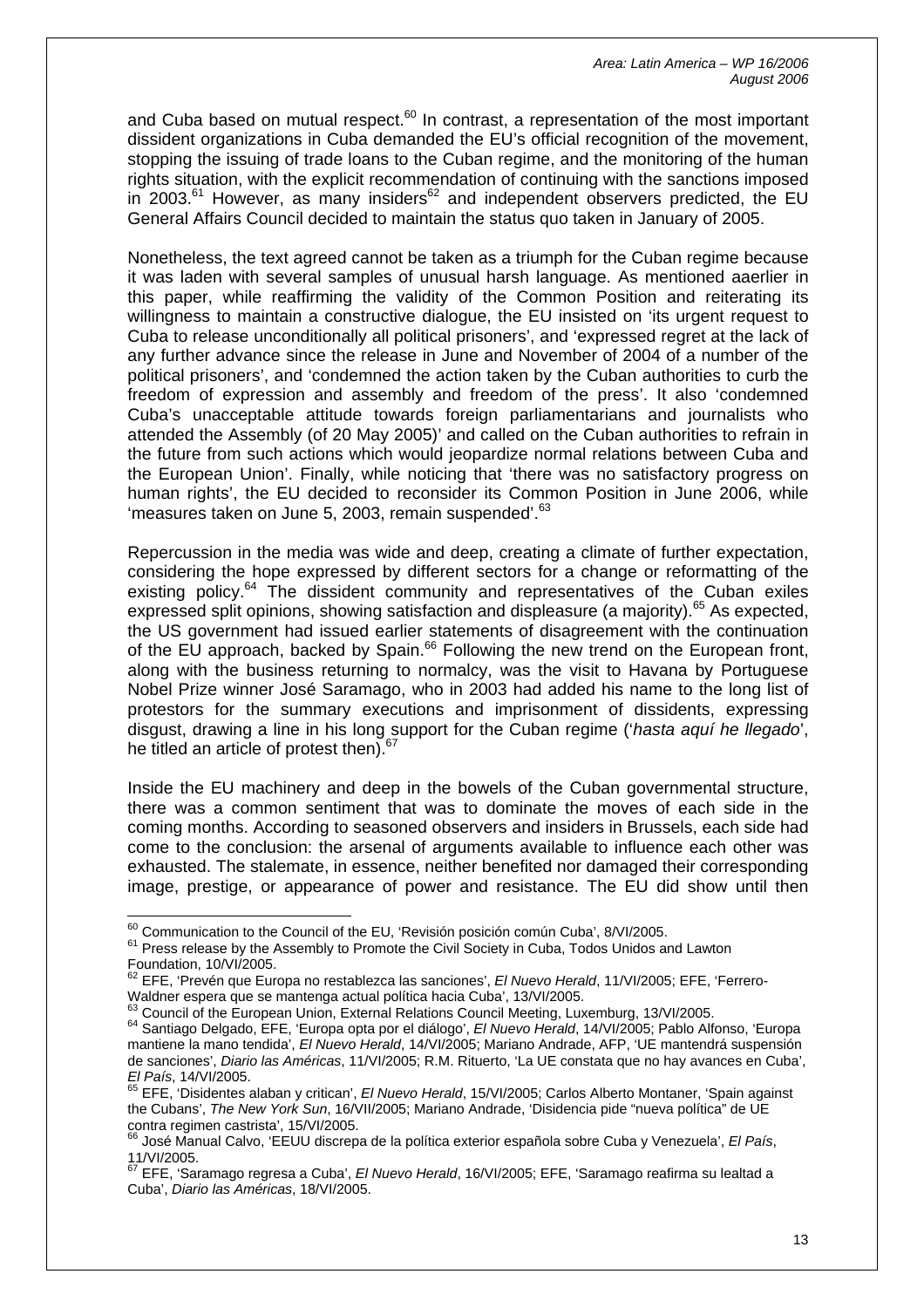enough evidence that it tried at all cost to maintain the communications lines open. The Cuban regime could proudly say that it had resisted all kinds of pressure and conditions. Both came to the final conclusion they can neither influence the other side the way they had expected, nor can the other side do them any harm that they could prevent. At the end, they stopped communicating, at least on the subject that was central, and still is, so far. It is not that both were happy, but that this is the most they could attain. The EU gave the Cubans one year of trust, which was in spirit rejected by Havana.

No one was then surprised to see that, from mid 2005 to mid 2006, everything seemed to be a sort of business as usual, more of the same. It is also not surprising, then, that while some non EU-Cuba scenarios shown repetitious profiles of past experiences, and some others were fast approaching to fill the vacuum. It was obvious that the world horizons for Cuba were not reduced to the alternatives between Washington and Brussels. While traditional alliances were still courted by Castro, the eyes of Havana turned towards the Americas not fully dominated by the United States. New circumstances provided Castro with a much wider alternative of insertion than the limited scenario offered by the EU in the Caribbean branch of the ACP structure. While the United States and Europe insisted in the old corresponding script of harassment and constructive engagement, the new Bolivarian 'revolution' staged by Chávez in Venezuela gave the Cuban regime a much-needed respite.<sup>[68](#page-14-0)</sup>

## **6. Other Actors and Settings**

 $\overline{a}$ 

The two-year period between the beginnings of the announcement of the first attempts to reformat the EU position to Cuba has revealed the active performance of several Czech officials and former dignitaries of high profile. It can be safely said that the EU attitude is roughly divided between a group of nations actively advocating for the constructive engagement policy, another that expresses a prudent and more conditioned approach, and the Czech Republic. It is not an insignificant factor to note that it was precisely the former Czechoslovak Republic (then including the current Slovakia) that represented the Cuban interests in Washington. It seems that any scenario and setting is valid for what appears to be a constant, untiring policy.

The record includes a full conference held in Prague, under the aegis of the International Committee for Democracy in Cuba (CIDC), presided by former president Vaclav Havel, attended by an impressive array of former presidents of mostly Christian Democratic affiliation, and former prime ministers of European countries, such as Spain's José María Aznar (one of the main backers), Luis Alberto Lacalle of Uruguay, Luis Alberto Monge of Costa Rica, Patricio Aylwin of Chile, Kim Campbell of Canada, and former Secretaries of State of the United States Jeanne Kirkpatrick and Madeleine Albright.<sup>69</sup> While most of the dissident organizations expressed support for the Prague meeting, some issued statements of scepticism.

Subsequent incidents between the two countries have included a constant campaign by the Czech embassy in Washington, with high profile Ambassador Paulus frequently attending as sole diplomat White House or State Department functions announcing new measures against Cuba, seminar, lectures, and press briefings held in Miami in contrast with the customary usual diplomatic pattern that normally avoids dealing with the business

<span id="page-14-0"></span> $^{68}$  For a commentary on the Castro-Chávez relationship, see: Daniel P. Erikson, 'Hugo Chavez Cuba's Kingmaker?', *Los Angeles Times*, 13/VIII/2006.

<span id="page-14-1"></span><sup>69</sup> Ariel Remos, 'Cumbre mundial en Praga apoyará oposición en Cuba', *Diario las Américas*, 16/IX/2004; Pablo Alfonso, 'Plan de apoyo a la libertad de Cuba', *El Nuevo Herald*, 19/IX/2004; Wilfredo Cancio Isla, 'Payá a favor de la cumbre de Praga', *El Nuevo Herald*, 21/IX/2004; Carlos Alberto Montaner, 'Praga y el problema cubano', *El Nuevo Herald*, 19/IX/2004.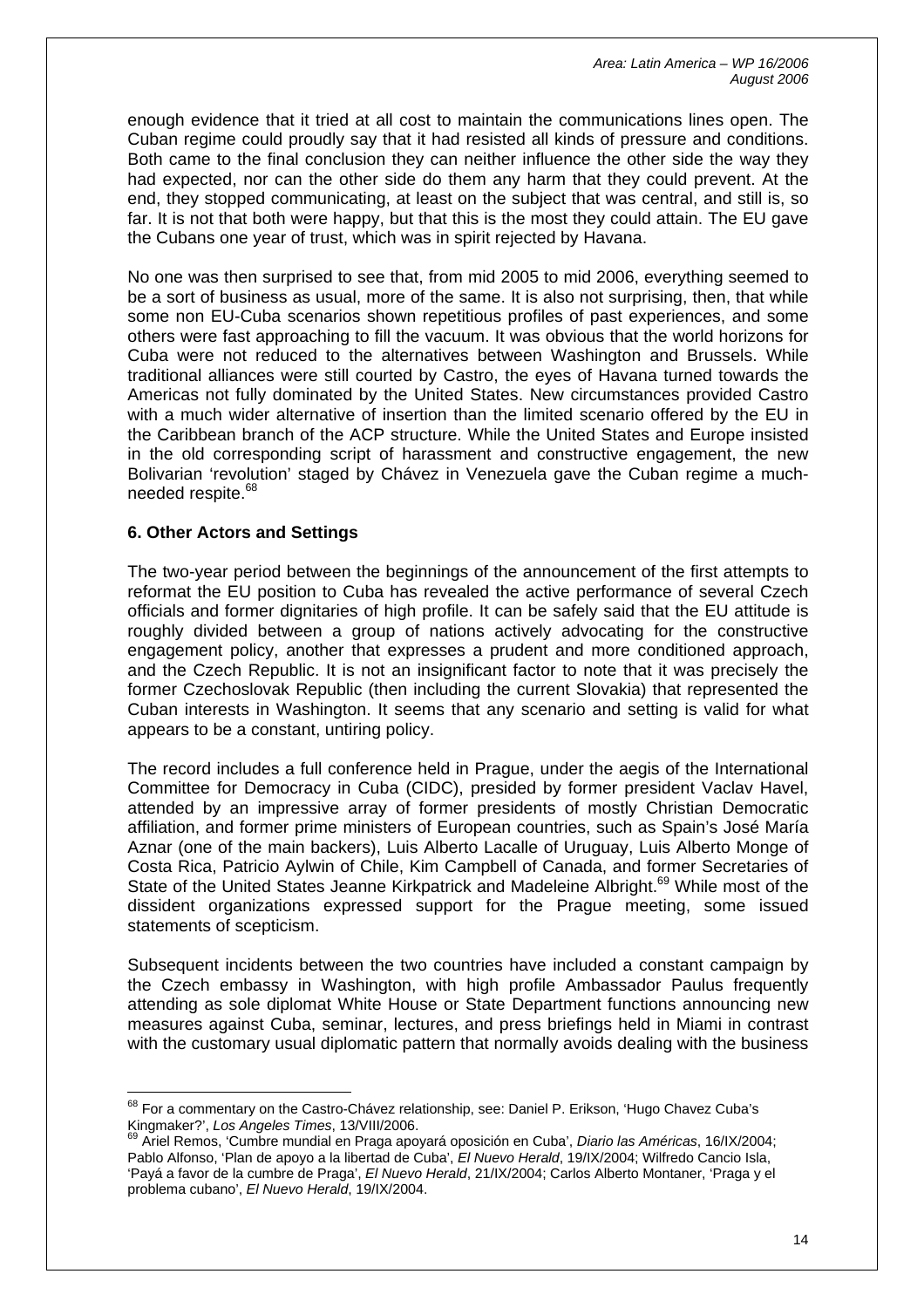of third countries.<sup>70</sup> The notorious string of incidents on both sides of the Atlantic included alleged threats made against the Foreign Minister for his criticism against Castro, $7<sup>1</sup>$  the expulsion of the first secretary of the Czech embassy in Havana for alleged spy activities,<sup>72</sup> the cancellation by the Cuban govern of a reception in a Havana hotel organized by the Czech embassy in its national day in retaliation for issuing invitations to dissidents.<sup>73</sup> This scenario was set in the background of the frequent columns and collective declarations signed by Vaclav Havel, published world wide in dozens of newspapers.[74](#page-15-4) As a rule, Prague has issued frequent public declarations, before and after the meetings of the EU Council, pressuring the European members for a revision of the consensus in the policy towards Cuba, filtering details of the negotiations to the press, and making the work of the EU body very difficult, much to the displeasure of the inside staff and representatives of the governments.<sup>[75](#page-15-5)</sup>

The life of the dissident movement did not seem to improve in the second semester of 2005 under the British presidency of the EU. In spite of the fact that France led a motion in the direction of the Cuban government by inviting officials to the high profile reception of 14 July,  $76$  the Castro government unleashed a new wave of harassment (executed by 'turbas') against the opposition around the anniversary of the revolution on 26 July.<sup>77</sup> The British EU presidency issued a declaration of concern, demanding the release of the new imprisoned dissidents.[78](#page-15-8) Although about 30 dissidents were detained, 18 were released shortly.<sup>79</sup> The president of the Popular Party in the European Parliament judged the new EU policy as an error.<sup>80</sup> Dissident leader Oswaldo Payá denounced that the government had started 'a campaign of repression' against him and his movement that included interrogation visits to signatories of his Proyecto Varela.<sup>81</sup> Subsequently, governmentsponsored groups placed obstacles for a meeting of representatives of the dissidents in the EU delegation in Havana, an incident that was interpreted by Brussels as a direct disdainful message to the efforts of keeping the communications lines open with both the government and the dissident sectors.<sup>[82](#page-15-12)</sup>

Within this timeframe, exile scholar Rafael Rojas wondered why the Cuban regime still enjoyed so much support in Latin America. His conclusion was that the Cuban myth persisted because it feeds with nostalgia on the resistance against the United States in an increasingly unipolar world. Castro insisted on presenting himself 'as a Latin American David, confronting an Anglo-Saxon egotistical Goliath, in other words as moral nemesis of the United States. He knows that the small authority left for Havana is only a gift from his most intransigent enemies<sup>'83</sup> It was not a simple coincidence that on 28 July, the State Department made the announcement of the appointment of Caleb McCarry as 'Coordinator of the Cuban Transition', a position to be inserted in the structure created by the Commission for the Assistance to a Free Cuba', set in 2004 with the purpose of

<span id="page-15-0"></span><sup>&</sup>lt;sup>70</sup> Ariel Remos. 'Hay que buscar posición común contra Castro', Diario las Américas, 19/X/2005.

<span id="page-15-2"></span><span id="page-15-1"></span>

<sup>71</sup> Wilfredo Cancio Isla, 'Amenazan al canciller checo por crítica a Cuba', El Nuevo Herald, 11/XI/2005.<br><sup>72</sup> AFP, 'Diplomático checo acusado de espiar para EEUU abandona Cuba', Diario las Américas, 18/IV/2006;<br>EFE. 'Tensió

<span id="page-15-3"></span>

<span id="page-15-4"></span>

<span id="page-15-5"></span>

<span id="page-15-6"></span>

<span id="page-15-8"></span><span id="page-15-7"></span>

<sup>&</sup>lt;sup>73</sup> El Nuevo Herald, 'Checos firmes contra Castro', 5/XI/2005.<br><sup>74</sup> 'El discreto terror de Fidel Castro', *El País*, 1/VI/2006.<br><sup>75</sup> EFE, 'Checos piden a Europa más presión sobre Castro', *El Nuevo Herald*, 7/VI/2006.<br><sup>7</sup>

<span id="page-15-9"></span>

<span id="page-15-10"></span>

<span id="page-15-12"></span><span id="page-15-11"></span>

<sup>&</sup>lt;sup>80</sup> EFE, 'El PP critica la postura de España', *El Nuevo Herald*, 26/VII/2005.<br><sup>81</sup> AFP, 'Payá denuncia fuerte ola represiva', *El País*, 6/VIII/2005.<br><sup>82</sup> Wilfredo Cancio Isla, 'Turbas castristas asedian a opositores', meeting usurped', *The Miami Herald*, 6/VIII/2005; Andrea Rodríguez, 'Simpatizantes del gobierno se apropian de cita opositora', *El Nuevo Herald*, 5/VIII/2005.

<span id="page-15-13"></span><sup>83</sup> Rafael Rojas, 'La persistencia del mito cubano', *El País*, 25/VII/2005.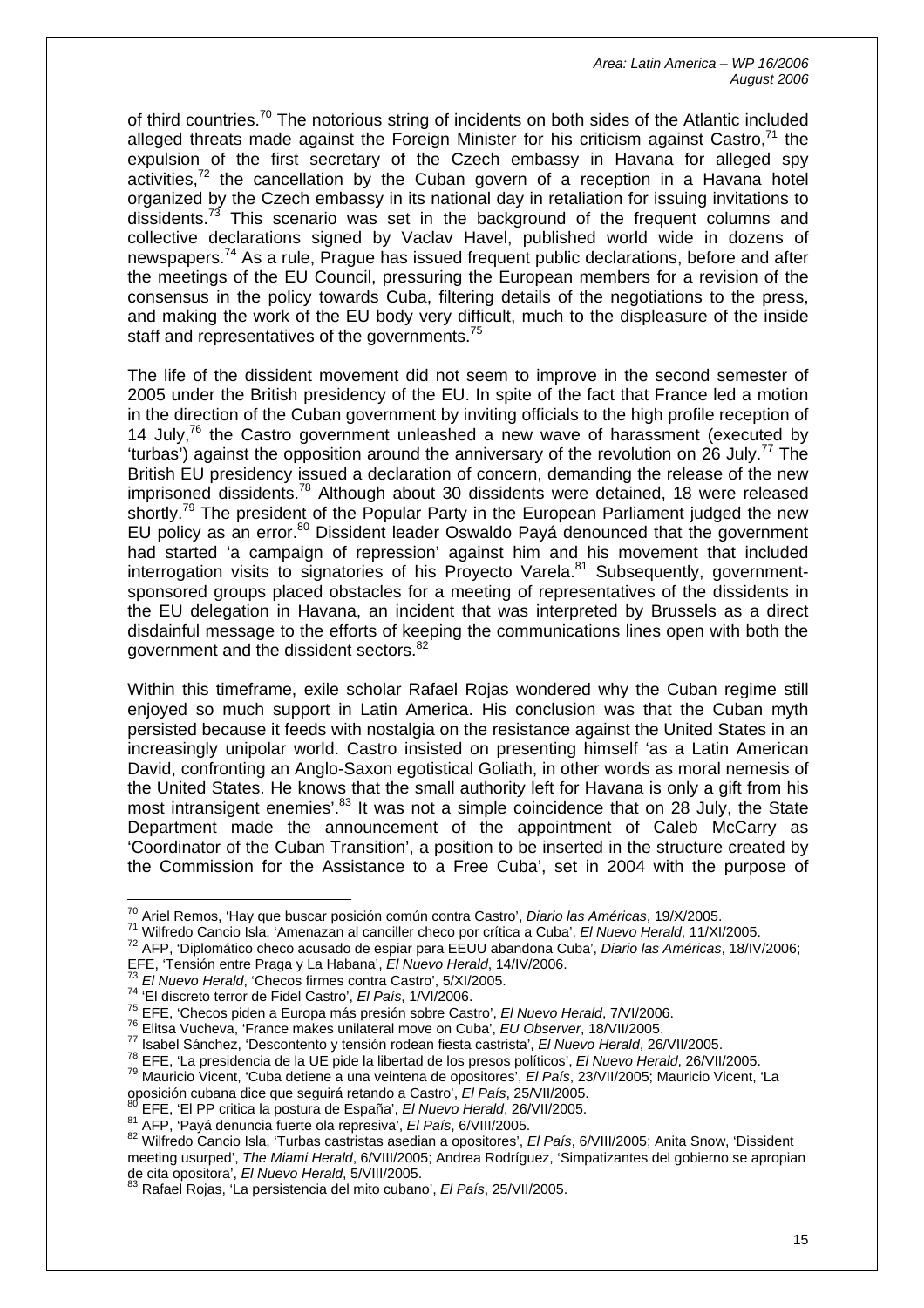coordinating the efforts of several US agencies in providing support to a new government in Cuba at the moment of the political transition.<sup>84</sup> Secretary Rice and McCarry publicly and singly recognized the presence of Czech Ambassador Paulus as sole diplomat in attendance.<sup>[85](#page-16-1)</sup>

This assistance is supposed to be conditioned to the implementation of a set of measures and criteria according to the lines of liberal democracy and a market economy. The essence and the letter of the conditions are not different than the ones included in Title II of the Helms-Burton act. Significantly, McCarry was at the time of the congressional approval of the law an assistant of Roger Noriega, chief of the office of Senator Helms. It is a significant detail that Title II (never suspended, even temporarily as Title III is every semester by authority of the President) contemplated the implementation of a coordinator figure very similar to the one bestowed on McCarry. Among the new measures taken by the US government in this setting was the drastic restriction on travel from the United States to Cuba, adding to the perennial resistance of the Cuban government for its citizens to freely emigrate. Human rights organizations and international observers heavily criticized this US move.<sup>86</sup> As this essay will later show, the Commission issued an update report in mid 2006.<sup>[87](#page-16-3)</sup>

Although the relationship has been long, during this same term frequent news about a reinforced partnership between Cuba and Venezuela began to worry the US government. This trend coincided with an increase in complications in the Middle East once the celebrations of Bush's reelection were over. As developments later would show with the membership of Venezuela in Mercosur after leaving the Andean Community, Cuba elected a much wider theatre of operations than the limited scenario of the Caribbean. Castro and Chávez embarked in an ambitious operation of swapping their much precious human and material resources. While the Cuban leader provided free social, educational, and medical assistance, Venezuela backed the Cuban economy with oil.<sup>[88](#page-16-4)</sup>

It is not surprising then, as a confirmation of the new low priority given by Castro to the European scene, that he finally elected not to attend the Ibero-American summit held in the Spanish city of Salamanca, in spite of the lobbying made by the Spanish government to obtain a record participation. Although the exile community made preparations for protests, Castro decided to follow the pattern of remaining absent since the summit held in Panamá in 2000. He gave as an excuse that he had to concentrate in the efforts of delivering Cuban help to Central America and Pakistan in times of natural disasters.<sup>[89](#page-16-5)</sup> Although threats of an attempt against his life were mentioned as a justification and the fact that a potential court order could place him arrested as Pinochet in London, the more plausible explanation was that the occasion did not merit his efforts. He preferred instead to concentrate his energies in selected travels where he would obtain the reward of unquestioned stardom, not subject to hidden conditions in order not to embarrass his hosts, among them King Juan Carlos and the new prime minister of Spain.<sup>90</sup> Nonetheless

<span id="page-16-0"></span><sup>84</sup> Commission for Assistance to a Free Cuba, Report to the President, May 2004.

<span id="page-16-2"></span><span id="page-16-1"></span>

<sup>85</sup> Announcement of Cuba Transition Coordinator Caleb McCarry, 28/VII/2005.<br>86 Pablo Alfonso, 'Critican a Cuba y EEUU por límites a los viajes', *El Nuevo Herald*, 20/X/2005; 'Human Rights Watch pide a Cuba y EEUU abolir restricciones de viajes', *Diario las Américas*, 20/X/2005; Janette

<span id="page-16-3"></span>Habel, 'Cuba entre presiones externas y bloqueos internos', *Le Monde Diplomatique*, June 2004.<br><sup>87</sup> For a critical assessment, see Dan Erikson, 'The Commission for Assistance to a Free Cuba: Oops, They Did it Again', *FOC* 

<span id="page-16-4"></span>AP, 'Castro y Chávez cambian médicos cubanos por petróleo venezolano', 1/VIII/2005; Mauricio Vicent, 'El consultorio de dos comandantes', *El País*, 22/VIII/2005; Mauricio Vicent, 'Castro y Chávez refuerzan su plan de integración al de EEUU', *El País*, 21/VIII/2005. 89 Ariel Remos, 'Querella contra Castro', *Diario las Américas*, 15/X/2005.

<span id="page-16-5"></span>

<span id="page-16-6"></span><sup>90</sup> Ciaran Giles, 'Castro highlights summit's guest list', *The Miami Herald*, 10/X/2005; *El Nuevo Herald*, 'Prevén presencia de Castro', 10/X/2005; AFP, 'Castro no toma el avión', *El Nuevo Herald*, 14/X/2005; Ariel Remos, 'Inician exiliados cubanos campaña', *Diario las Américas*, 13/X/2005.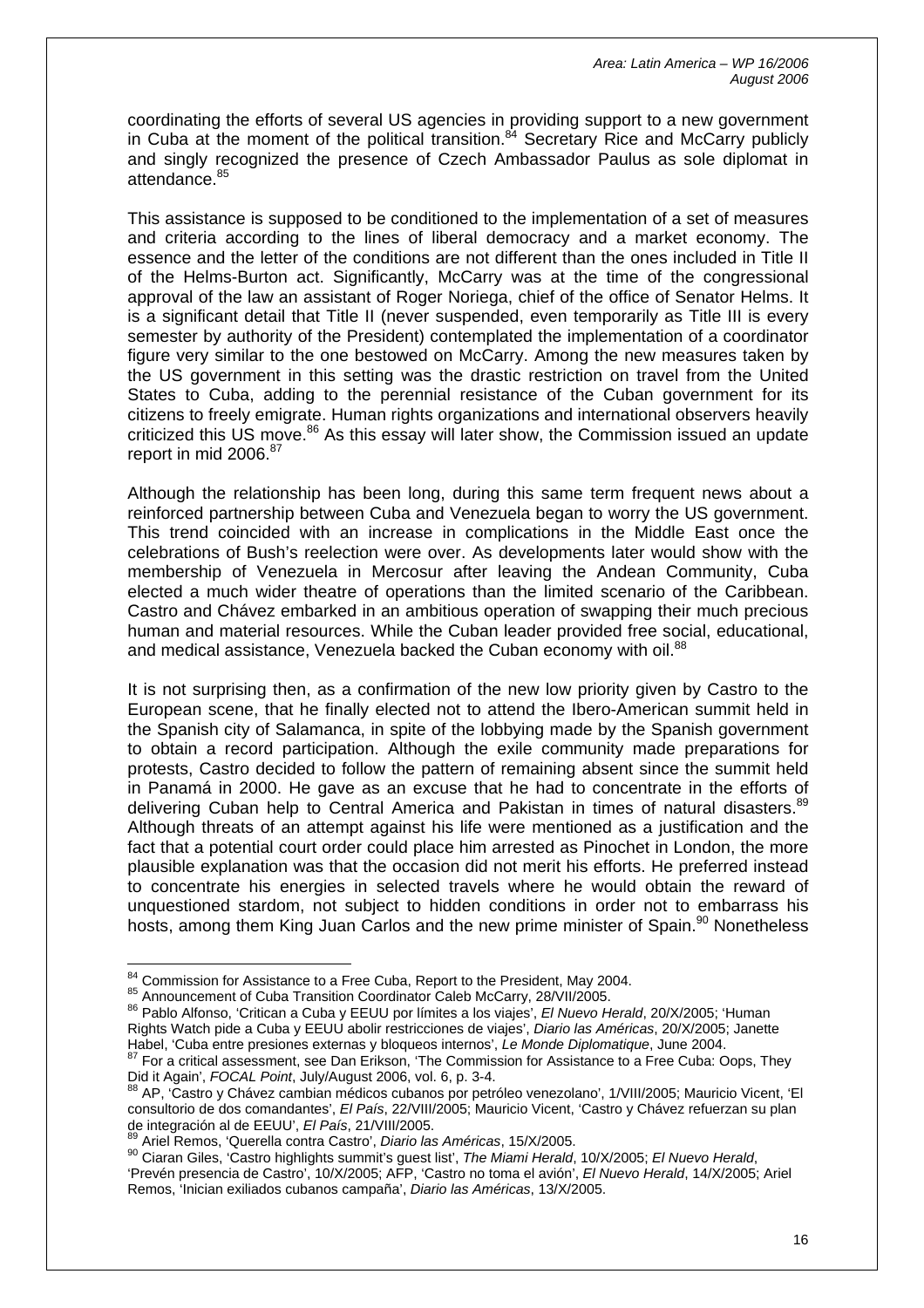the gathering could be considered a positive milestone for the Cuban government not only by the fact that no critical remarks were made on the human rights situation and no demands or recommendations were given to Foreign Minister Pérez Roque, substituting for Castro, but by virtue of a significant linguistic detail used in the official documentary declarations. For the first time in the history of the Ibero-American submits, the word '*bloqueo*' ('blockade') was used in substitution of the milder term 'embargo' as it is customarily used also in governmental Spanish. '*Bloqueo*' is normally only employed by parties, groups and commentators much inclined to give unconditional support to the Cuban regime. Caught in the media dispute and the concerns expressed by the US administration, the Spanish government and the Ibero-American submit staff stated that the term is regularly used in Spanish in the documents issued by the United Nations.<sup>91</sup>

The 'canapé war' (as the confrontation over the polemic invitation of dissidents to national celebrations in European embassies in Havana is called) was renewed during the month of October as the new EU approach was interpreted in different ways by each one of the governments, now more free to choose an alternative way for maintaining links with the opposition. This policy was under the scrutiny of numerous observers not only in different European countries but also in the Americas.<sup>92</sup> On the one hand, the German embassy elected to have not one reception, but two, one in the morning for the diplomatic corps and a second in the afternoon to receive members of the 'civil society'. But the Cuban government did no like this compromise and boycotted attending the diplomatic gathering. As referred above, at the end of the month, the Cuban government suspended the celebration of the Czech national day in a Spanish Sol Meliá hotel in Havana, an incident that prompted the protest of the dissident movement against the hotel chain, accusing the Spanish business of 'confabulation' with the Cuban government.<sup>[93](#page-17-2)</sup>

On the other hand, the Spanish embassy implemented the new policy. It consisted not inviting the dissidents, but also organizing periodic meetings with them, an approach that apparently received the nodding of the Cuban authorities. Nonetheless, Castro increased his periodic declarations of protest against not only the United States, but also against any efforts of the European countries and the EU to impose conditions on assistance. Simultaneously, the Czech and Slovak governments reiterated their intentions of coordinating efforts in convincing the rest of the EU to reinstate the measures taken in 2003.<sup>[94](#page-17-3)</sup>

However, from mild diplomatic flaps, the confrontation between Cuba's apparent most important link in Europe and the Castro government picked up as the year was closing. The new occasion was the expulsion of two members of the Spanish Association for a Cuba in Transition (AECT), who had been in the country compiling information for a report.<sup>95</sup> His material, including video recording of declarations of the organization Ladies in White (families of political prisoners) demanding the support of the EU Parliament that had awarded them a prize for their activity.<sup>96</sup> The Spanish government protested the

<span id="page-17-0"></span><sup>91</sup> *El Nuevo Herald*, 'Postura antiembargo en la Cumbre', 16/X/2005; *El Mundo*, 'La Cumbre Iberoamericana pedirá a EEUU el fin del embargo a Cuba', 14/X/2005; *El Mundo*, 'EEUU ve "inquietante" la condena del embargo a Cuba', 15/X/2005; *PL*, 'Exito de Cuba en Cumbre Iberoamericana', 14/X/2005; Frances Robles,

<span id="page-17-1"></span><sup>&#</sup>x27;Cuba hails condemnation by summit of "blockade"', *The Miami Herald*, 19/X/2005.<br><sup>92</sup> Danilo Arbilla, '¿Cuán peligrosa es la nueva política europea hacia Cuba?', *El Nuevo Herald*, 13/II/2005.<br><sup>93</sup> AFP, 'Disidentes acusan

<span id="page-17-3"></span><span id="page-17-2"></span>create diplomatic flap', *The Miami Herald*, 6/X/2005; Isabel Sánchez, 'Crece tensión entre Cuba y la Unión Europea', *Diario las Américas*, 6/X/2005; AFP, 'Al rojo la tensión con Europa', *El Nuevo Herald*, 5/X/2005; EFE, 'Cuba valora gesto de España de no invitar a disidentes', 14/X/2005; Peru Egurbide, 'La Embajada en Cuba invitará por separado a autoridades y disidentes', *El País*, 6/X/2005; Pablo Alfonso, 'Castro arremete contra la Unión Europea', *El Nuevo Herald*, 30/X/2005.<br><sup>95</sup> For information on this organization and its reports, see: *<http://www.cubaentransicion.com/>* 

<span id="page-17-4"></span>

<span id="page-17-5"></span><sup>96</sup> EFE, 'Expulsan a activistas españoles que elaboraban informe de derechos humanos', *Diario las Américas*,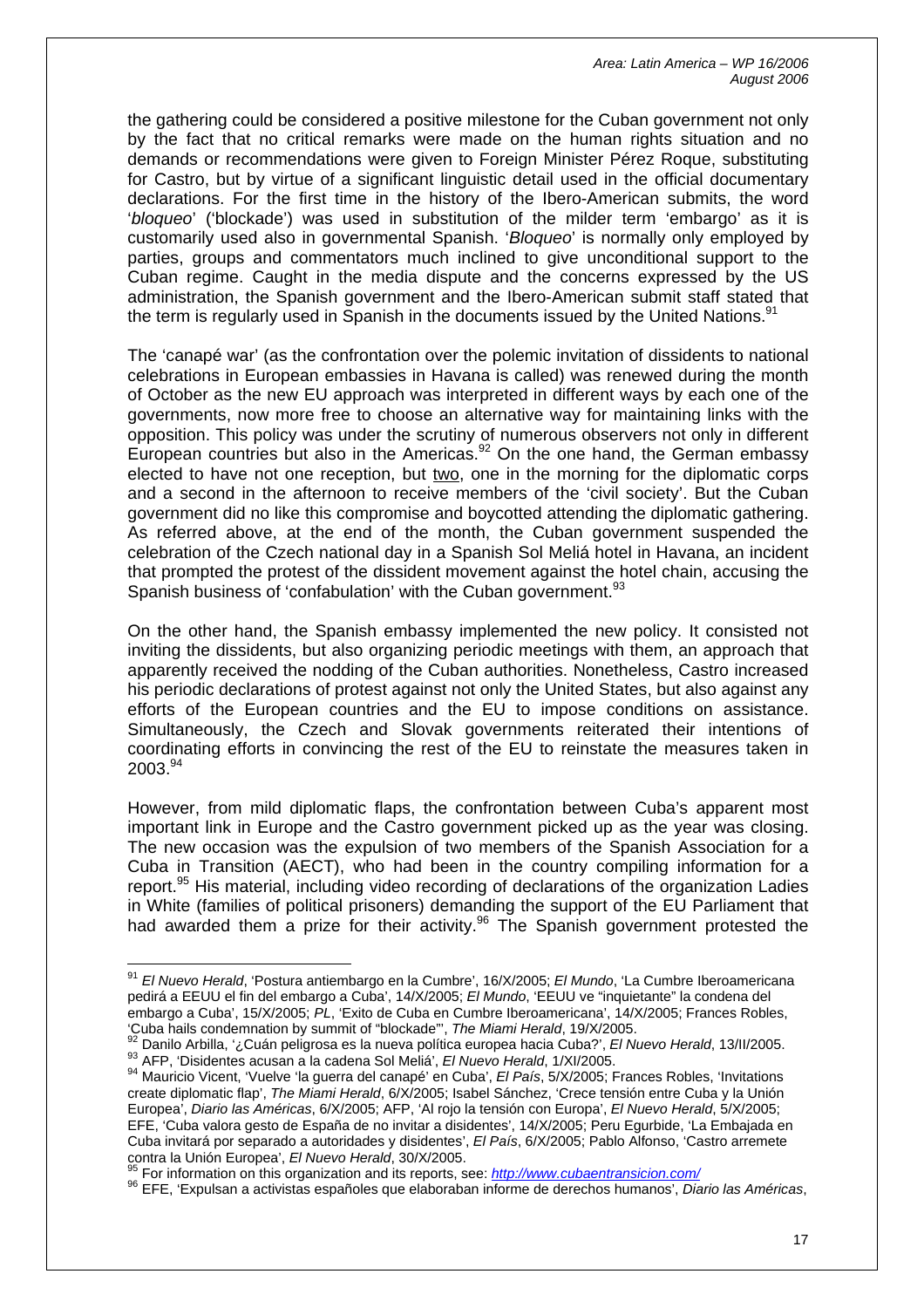expulsion measure, almost just after Fidel Castro used one of his speeches to harshly criticized the comments made by the international relations director of the PSOE, Trinidad Jiménez, who had earlier demanded the termination of the harassment of the Cuban opposition. $97$  Jiménez, who earlier in the year was instrumental in the process for the release and ultimate residence of dissident poet Raúl Rivero in Spain, was this time branded by Castro as 'a functionary of a party that calls itself Socialist or Social Democratic', a rather unusual and disdainful way to refer to the party led in the past by Felipe González and now by José Luis Rodríguez Zapatero, and considered by the Spanish opposition of the PP as friendly to the Cuban regime. It must also be noted that the Ladies in White organization delivered a letter to the British embassy (as EU presidency) asking for the release of political prisoners, while holding press conferences in front of the Spanish embassy.<sup>[98](#page-18-1)</sup>

In this context, it needs to be noted that some protagonists of the dissident movement are more favored than others. For example, former Spanish premier José María Aznar and the Popular Party have shown an inclination for Oswaldo Payá, whose group is backed by Christian Democratic interests.<sup>99</sup> Other political formations in Spain and Europe support, morally or with indirect funding, Social Democratic dissidents, such as the group led by Manuel Cuesta Morúa, and individuals that in an open society could then develop middle of the way Liberal parties. That wide spread of political views generates contrasts between the consensus that the EU Council has to craft when issuing a declaration and the mathematical vote counting that the EU Parliament uses in commissions and in plenary sessions, where the majority of Christian Democratic and conservative members manage to incline the decisions towards a more critical view. Faithful to his backers when he was running for office, Aznar has maintained his support for the CANF. When the crisis of Castro's illness exploded, Aznar pledged his support and the resources of his FAES foundation for the efforts of the organization.<sup>100</sup>

In a series of roundtables held in Brussels on 8 November 2005, in what appeared to be a compact recording of the different attitudes of the several sectors from different countries that had a saying on the evolution of the Cuban regime and the measures applied to influence, persuade, or coerce it, several representatives of the EU institutions and European governments issued unusual statements rarely ventured in public. Among US government and scholars, and a handful of European observers and researches, Karl Buck, a pivotal staff member of the EU Council and head of its Latin American unit, responded to the usual criticism that the European front was divided regarding the policy to be applied to Cuba by pointing out that the US sector was equally divided, with interest in food exporting states opposed to the US embargo strategy. Javier Sandomingo (who years ago was the acting Spain's ambassador for three years when Castro rescinded the placet to the newly-named envoy Josep Coderch), now director of the Latin American division in the Spanish Ministry of Foreign Affairs, deflected the accusation that Spain only acted by economic interests in espousing the new policy of 'constructive engagement'. He pointed out that Spain was surpassed by Canada in investments, and by the United Kingdom and Italy in tourism, while in trade Spain is behind Venezuela… and even the United States.<sup>101</sup> He admitted that it is very difficult for the EU to maintain a real Common Position, because that does not exclude that each of the Member States have its own

 $\overline{a}$ 

<span id="page-18-4"></span>101 In reality, in global figures covering the period 2005-06, trade financing records show Venezuela well ahead with US\$2.05 billion, followed by China with US\$1.1 billion, and France and the Netherlands also surpassing Spain.

<span id="page-18-0"></span>

<sup>11/</sup>XII/2005; EFE, 'Malestar por expulsión de dos españoles', *El Nuevo Herald*, 11/XI/2005.<br><sup>97</sup> EFE, 'Madrid protesta por expulsión de dos españoles de Cuba', *Diario las Américas*, 12/XII/2005; EFE,

<span id="page-18-2"></span><span id="page-18-1"></span>

<sup>&#</sup>x27;Castro arremete de nuevo contra Europa y EEUU', Diario las Américas, 8/XII/2005.<br><sup>98</sup> EFE, 'Esposa de disidente preso apela a Europa', *El Nuevo Herald*, 20/XII/2005.<br><sup>99</sup> See also, for example, the support given by forme President Vaclav Havel. 'The Cuba's people must be heard', *The Miami Herald*, 13/VIII/2006.<br><sup>100</sup> *El País*, 'Aznar ofrece su apoyo a la oposición en el exilio', 6/VIII/2006.

<span id="page-18-3"></span>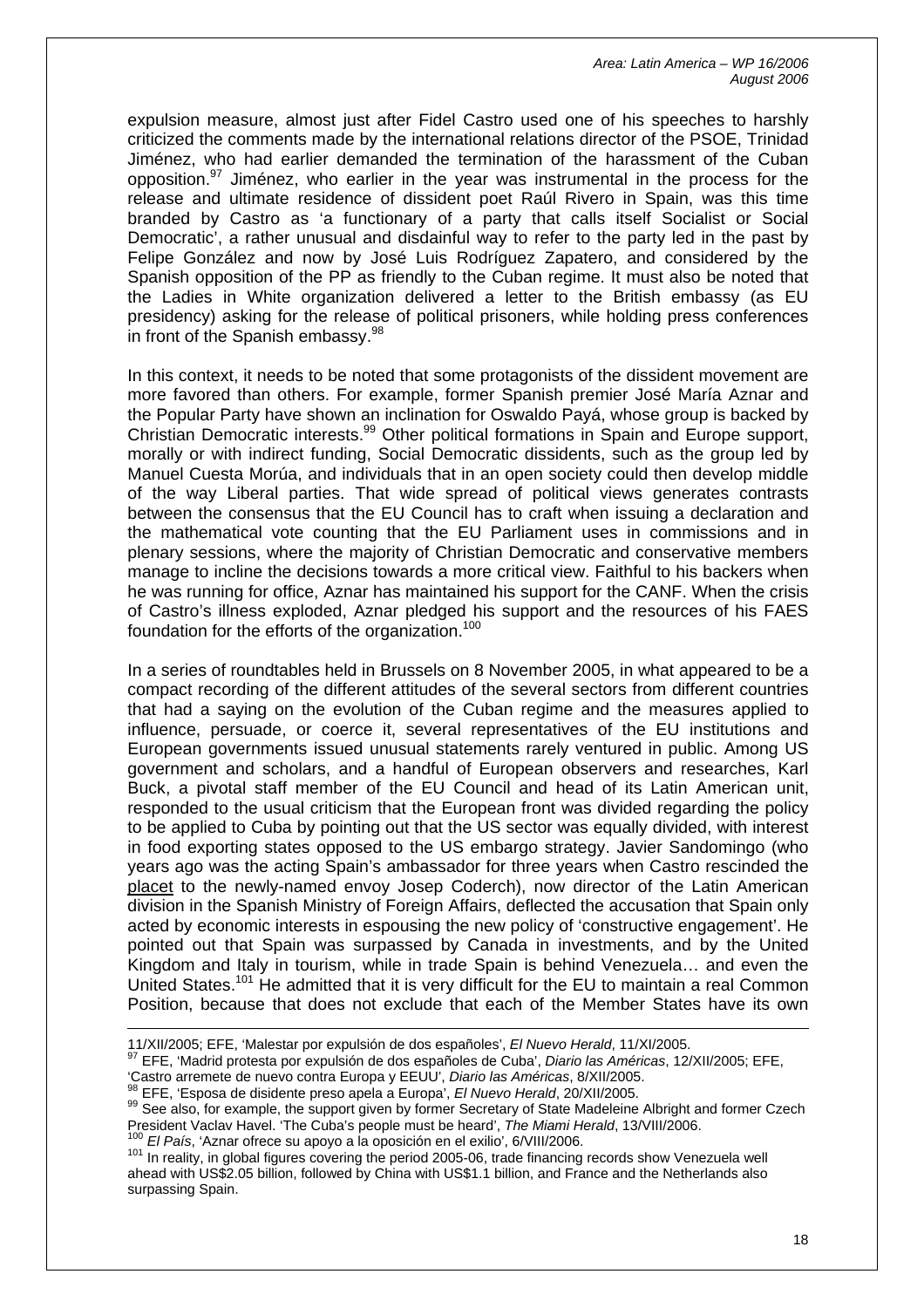policy, including countries such as Spain with a long history of intimate relations with Cuba and others that barely can place this country on the map. Rejecting the notion that Spain gave the Cuban regime legitimacy, while admitting that the open communication policy has obtained the expected results, the economic reforms promoted by Spain in the early 90s resulted in an improvement of the livelihood of ample sectors of the Cuban population, an aspect that only time will show if in the future would be accepted as positive for the transition. Tomás Duplá, director of the Latin American area in the Commission, in a rare public statement for a non-political staff member, admitted that the EU and the United States share common features regarding their corresponding policies towards, among them the promotion of economic recovery and the support of civil society and the opposition, but the tactics employed do not coincide. While European investments aim to construct a more open system, the US extraterritorial laws tend to close it. While the dialogue with the Cuban government is part of the equation, it is not an end in itself. For different reasons, Cuba has become a domestic issue in both continents and this factor has contributed to the difficulties to find a common ground.<sup>[102](#page-19-0)</sup>

# **7. A New Stormy Season**

The year 2006 responded to the expectations with the battle lines well drawn between the Cuban government and the outside actors, each one well assured and resigned that the most important factor in a considerable change of the profile and behavior of the Cuban regime would only come within the framework of the political transition. While for some this goal was aimed to be within the reaching range, considering the age of Castro (to be 80 in August), for others the calendar was not to be central issue, but the appropriate record of measures to be taken. Nonetheless, all actors had their agendas well set in anticipation and hidden cards were difficult to be thrown on the table. That is the main explanation for what appeared to be a de-escalation of the diplomacy behavior that had central stage in a portion of the previous years. Assured that its priorities were going to be placed in other regions where play it cards, the Cuban government did not lose any opportunity to actively question any move of the EU, and most specially Spain, that was not in line with the potential benefit for the Castro regime.

For example, when the President of the Autonomous Community of Madrid, Esperanza Aguirre, visited Miami on a trade promotion mission, and vowed 'support for a future democratic Cuba,', *Granma* accused her of financing the Cuban American National Foundation and its branch in Madrid, where Cuban Ambassador Velazco denounced her for meeting with 'torturers of Batista'. When US Senator Mel Martínez visited Madrid and was received by Spain's heir Prince Felipe, Velazco called Martínez 'a representative of the Miami terrorists'. Consequently, the Spanish Ministry of Foreign Affairs sent a protest.<sup>103</sup> Concurrently, a representation of the Cuban National Foundation was invited to participate in a seminar organized by the Jaime Vera Foundation of the PSOE in Madrid.<sup>[104](#page-19-2)</sup>

Press reports revealed what it was already a well known trend by the keen observers of the Spanish-Cuban contradictory scene: many children and close family (called '*quedaditos*') of current and former high level Cuban officials have been residing in Spain

<span id="page-19-1"></span>Treceño, 'Aguirre: 'Podrán contar conmigo para una Cuba libre y democrática', *La Razón*, 5/IV/2005; EFE, 'Reprochan a embajador cubano críticas a la Presidenta de Madrid', *Diario las Américas*, 7/IV/2005; EFE, 'Mel Martínez no se siente ofendido por acusaciones de Cuba', *Diario las Américas*, 23/II/2005; EFE, 'El canciller español protesta por crítica del embajador cubano', *El Nuevo Herald*, 7/IV/2005.

<span id="page-19-0"></span> $\overline{a}$ <sup>102</sup> FRIDE, '¿Objetivos comunes, estrategias diferentes? Opciones para una agenda transatlántica sobre Cuba', Informe de Conferencia, 8/XI/2005. 103 EFE, 'Cuba critica financiación de la Comunidad de Madrid', *Diario las Américas*, 15/VI/2005; Jaime

<span id="page-19-2"></span><sup>104</sup> Soren Triff, 'Socialistas españoles y exiliados cubanos juntos?', *El Nuevo Herald*, 29/VI/2005.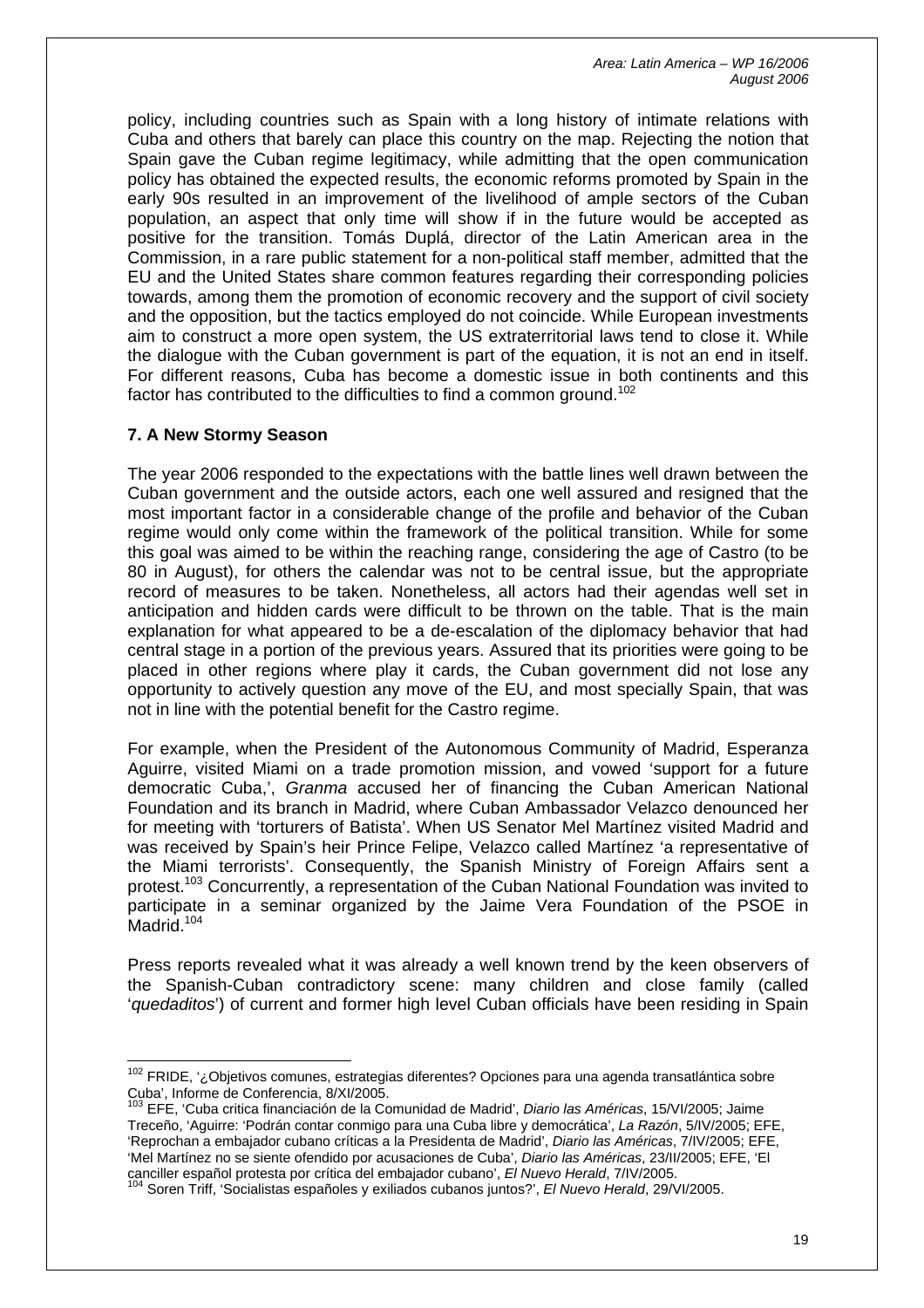with a status that ranges from exile to temporary residence and full time jobs.<sup>105</sup> The roll call is really impressive and includes the children of two commanders of the Cuban Revolution (Ramiro Valdés and Juan Almeyda), an uncle of US congressmen Lincoln and Mario Díaz-Balart, and the son of Havana's historian Eusebio Leal, leader of the tourism and preservation projects. It is estimated that there are more than 200,000 Cubans living in Spain, of which 60,000 have Spanish citizenship, making them the largest Cuban population outside of Cuba with the exception of the United States, where close to one million Cubans live.

In expectation of the forthcoming IV Summit of the EU-Latin America-Caribbean to be held in Vienna and the revision of the Common Position due in June, the Spanish government received expected pressures from the domestic opposition.<sup>106</sup> However, in spite of the reported difficulties suffered by small Spanish enterprises in Cuba, a group of companies were preparing contracts worth €180 million.<sup>[107](#page-20-2)</sup>

The patience of the EU Parliament with Cuba ended and the customary division between the Socialist group and the Conservative-Christian Democratic-led majority did not function in view of the slow progress made by the Castro government in matters of human rights. By an unprecedented overwhelming majority of 560 votes for, and only 33 against and 19 abstentions, on 2 February 2006, the EU body 'condemned the strengthening of repression, the increase of the number of political prisoners (from 294 in 2004 to 333) and the prohibition for the Ladies in White to come to Strasburg to receive the Sajarov Prize'. The EU Parliament wondered about the success of the lifting of the measures in 2005.<sup>[108](#page-20-3)</sup>

In the apparently dormant front of the Torricelli and the Helm-Burton legislation, a grave incident erupted in Mexico when the US government ordered the Sheraton Hotel in Mexico City to evict 16 Cuban representatives who were in town to meet with US oilmen, in a rare application of the embargo legislation that prohibits trade and deals with Cuba. The Mexican government then retaliated by ordering the closure of the hotel.<sup>109</sup> This world famous US legislation has only its Title III suspended every six months regarding the potential execution of a clause by which US citizens could sue foreign companies making deals with former summarily expropriated US properties. Subsequently, the US and the EU authorities designed in 1998 an agreement of 'understanding' freezing the possibility of actions against European companies. However, Latin American and Canadian businesses are not free of this threat, because it only applies to EU-US controversies.

On the strictly US-Cuba front, the escalation of the mostly verbal and juridical mutual harassment seemed to show some interesting angles, although they have been within the historical parameters. In the fringes of the US territory, the US and Cuba came to a draw with a significant different outcome in the academic and sports terrains. While the US government had to bow to international pressure and allow the Cuban baseball team to participate in the World Cup in Puerto Rico and California, the State Department denied once more the necessary visas for over 70 Cuban academics to attend the Latin American Studies Association (LASA) convention held in San Juan, partially under the justification that the paper presenters are in fact government employees. Observers pointed out that the banning of the baseball team could render the expulsion of the United

<span id="page-20-0"></span><sup>&</sup>lt;sup>105</sup> G. Hedgecoe, 'Los hijos de castristas se quedan en España', El Nuevo Herald, 17/VI/2005.

<span id="page-20-1"></span>

<span id="page-20-3"></span><span id="page-20-2"></span>

<sup>106</sup> El Nuevo Herald, 'Critican política española', 23/IV/2005.<br><sup>107</sup> EFE, 'Empresas españolas negocian contratos con Cuba', *Diario las Américas*, 7/V/2006.<br><sup>108</sup> R.M. de Rituerto, 'El Parlamento Europeo cuestiona la polít 2/II/2006.

<span id="page-20-4"></span><sup>109</sup> Kenneth Emmond, 'Sheraton incident highlights absurdity of Helms-Burton Act', *El Universal/The Meherals*, Mexico, 19/II/2006; Pablo Bachelet, 'US hotel chain discuss handling Cuba sanctions', *The Miami Herald*, 18/II/2006; AFP, 'Clausuran el Sheraton que expulsó a cubanos', *El Nuevo Herald*, 1/III/2006; Joaquim Ibarz, 'Tormenta en el Sheraton', *La Vanguardia*, 11/II/2006; APF, 'Rechazan que empresas de EEUUpuedan aplicar la ley Helms-Burton', *Diario las Américas*, 8/II/2006.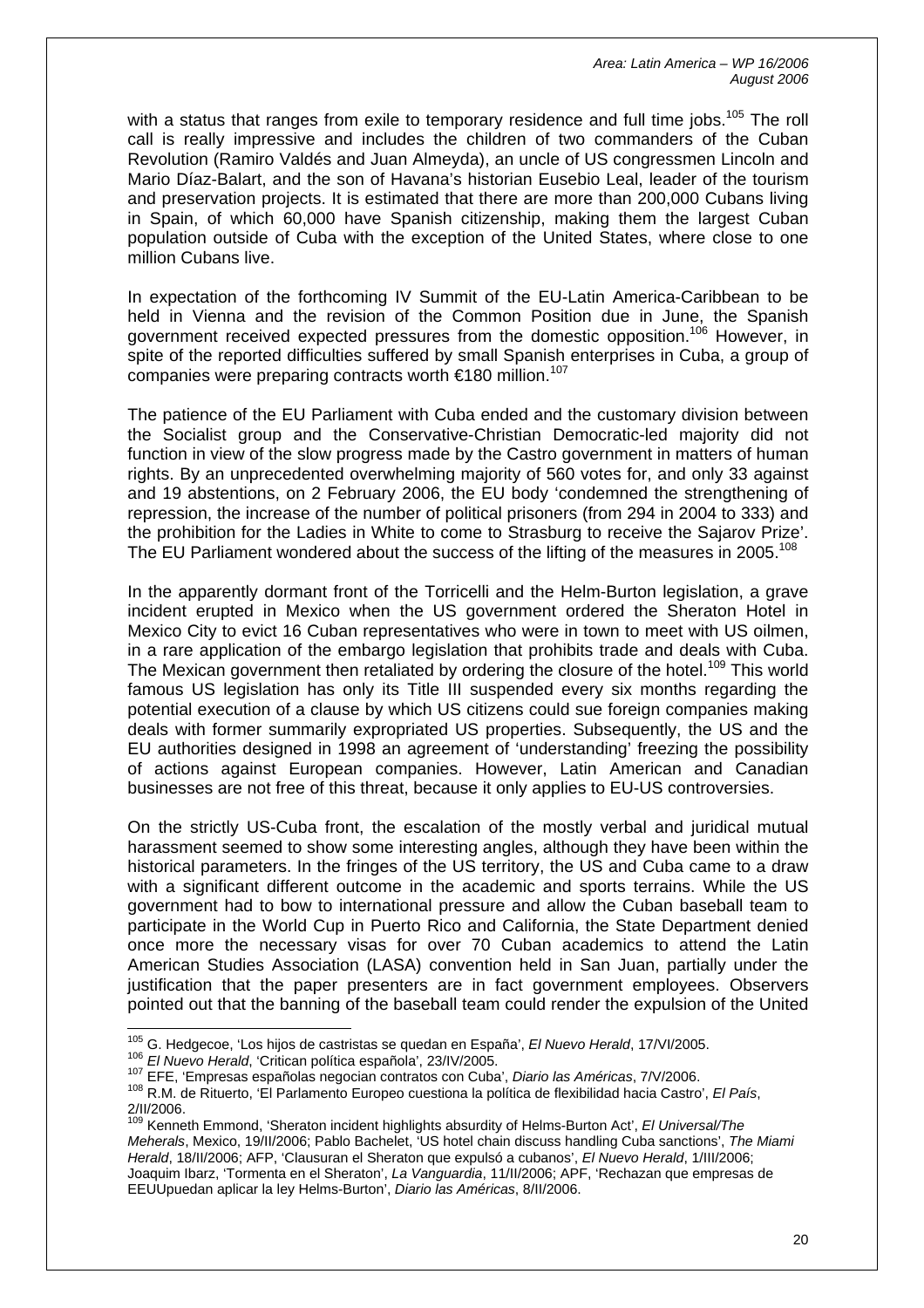States from world sport organizations, while the academic sector does not enjoy a similar political and financial clout.<sup>110</sup> As a consolation for defenders of academic freedom, LASA voted in an unprecedented move (with considerable economic cost) to move the September 2007 from Boston to Montreal, Canada, where the Cubans could attend without the requirements of US visas.

# **8. The Evolution and Transfiguration of the Embargo Legislation**

All the global strategy of the US government towards Cuba received a new and invigorated shape with the presentation of the new Report drafted by the Commission for Assistance to a Free Cuba. The result of the work of more than one hundred officials in 17 different agencies, the new document of only 90 pages refines the arguments of the previous voluminous 2004 report of over 400 pages, claimed a budget of US\$80 million destined to 'support civil society, 'academic exchanges, 'projects to break the Castro government information blockade', broadcasting operations (Radio and TV Martí), and aid to the opposition.<sup>111</sup> While the Coordinator of the Commission Caleb McCarry praised the report and representatives of the Cuban exile community lauded its release,  $12$  the Cuban government unleashed its wrath with a new round of harsh epithets against the US policy,<sup>113</sup> and the opposition showed new signs of split regarding the measures and scope of the new policy, with the hardest criticism coming from prominent members of the dissident movement pointing out that the content of the report would only benefit Fidel Castro.<sup>[114](#page-21-4)</sup>

The document enjoyed a sudden thrust in the media limelight when the alarming news of the illness and temporary withdrawal of Fidel Castro were announced. The initial scant statements coming from Washington focused on the report. Under the co-authorship of Secretary of State Condoleezza Rice and her colleague in Commerce, Cuban-American Carlos Gutiérrez, is simply a series of recommendations for President Bush in support of Cuba's transition to democracy. It looks like an honest offer for a future government, but while the present dictatorship is in place, the invitation is void.

The sudden stardom of the document in the context of Castro's temporary trouble confirmed a subtle tactic of the White House and the Department of State to upgrade the status of this declaration of intentions to the level of law. In fact, the report reiterates the proposal of the previous, more voluminous, document of 2004, then under the sole authorship of Colin Powell. Although the Commission was established a year earlier under the co-chair of a Cuban-American member of the Bush cabinet, Mel Martínez, he ceased to serve when he became US Senator. However, the new document still had the background inspiration of the main advocate of the most important legislation on the US

<span id="page-21-0"></span><sup>110</sup> William M. Leogrande, 'Cuban ballplayers wield a bigger policy bat', *The Miami Herald*, 7/III/2006; Mauricio Vicent, 'El béisbol enfrenta a Cuba y EEUU', *El País*, 11/III/2006.<br><sup>111</sup> See web: *[www.cafc.gov](http://www.cafc.gov/)*. Pablo Bachelet, 'Report urges funding Castro foes', *The Miami Herald*, 30/VI/;

<span id="page-21-1"></span>José Manuel Calvo, 'Dólares para apoyar la vía democrática', *El País* , 16/VII/2006; José Manuel Calvo, 'EEUU diseña un plan para la transición en Cuba', *El País*, 11/VII/2006; Guy Dinmore, 'US sees regime change in Cuba', *The Financial Times*, 7/VII/2006; Pablo Bachelet and Frances Robles, 'Plan for change in Cuba gets OK', *The Miami Herald*, 11/VII/2006. 112 Emilio J. López, 'EEUU apoya a elecciones libres en Cuba', *Diario las Américas*, 14/VII/2006; Jorge

<span id="page-21-2"></span>Sanguinetty, 'Informe sobre el infierno', *Diario las Américas*, 15/VII/2006. 113 César Muñoz Acebes, 'EEUU ofrece incentivos económicos para una Cuba sin Fidel', *Diario las Américas*,

<span id="page-21-3"></span><sup>12/</sup>VII/2006; José Luis Paniagua, 'Recomendaciones en EEUU Cuba abren nuevo capítulo de tension', *Diario las Américas*, 2/VII/2006; Frances Robles, 'Bush plan decried as land grab', *The Miami Herald*, 13/VII/2006; Mauricio Vicent, 'La Habana compara el plan Bush para Cuba con el "Mein Kampf" de Hitler', *El País*, 14/VII/2006; Ricardo Alarcón de Quesada, 'El Mein Kampf de Bush y la Bella Durmiente', *Granma*, 18/VII/2006.

<span id="page-21-4"></span><sup>114</sup>Carlos Batista, 'Critican plan de "Asistencia para una Cuba Libre"', *Diario las Américas*, 11/VII/2006; Miriam Leiva, 'We Cubans must decide', *The Miami Herald*, 15/VII/2006, and 'El mejor regalo para Castro', *El Nuevo Herald*, 15/VII/2006.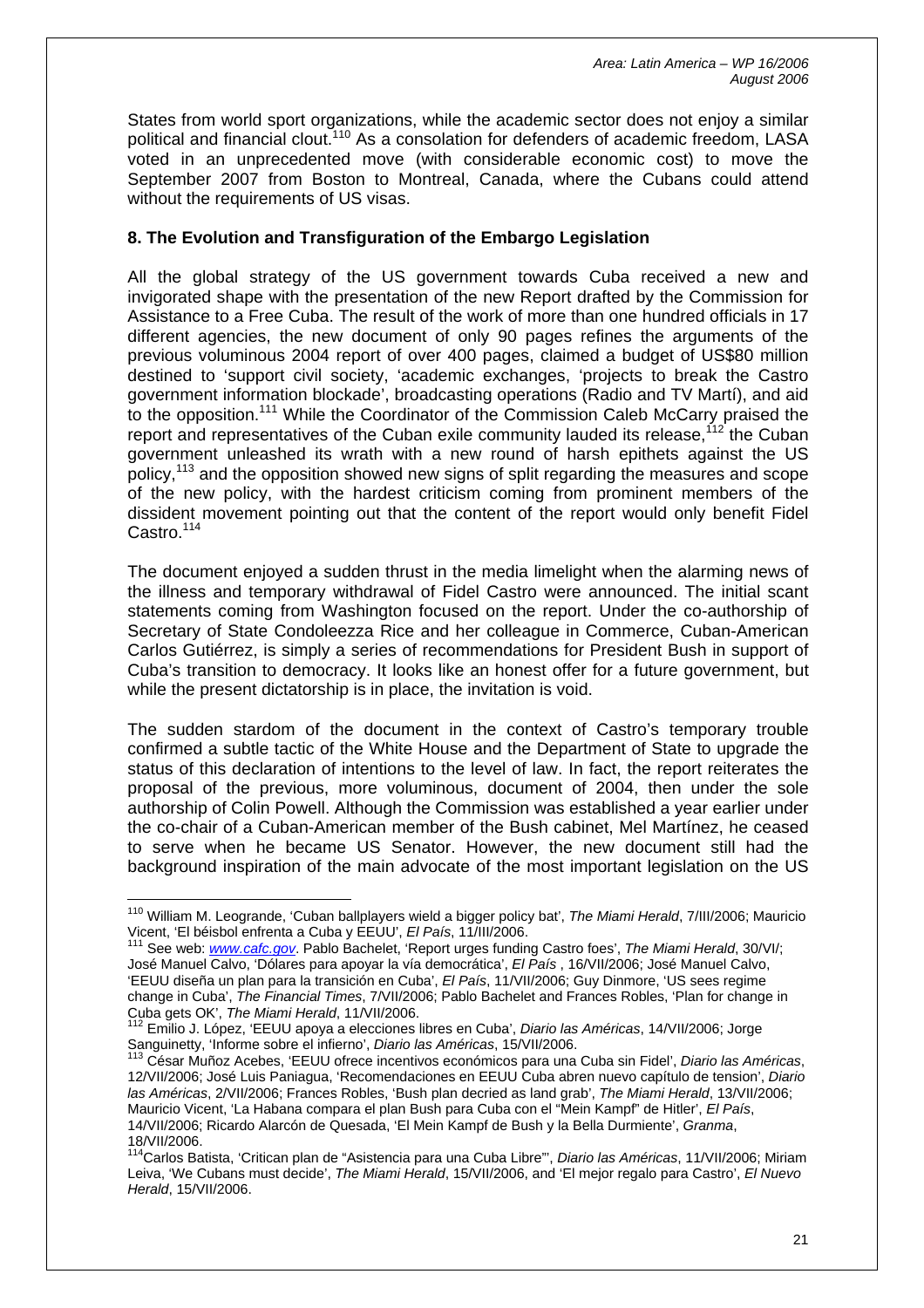embargo, Cuban-American Senator from New Jersey, Bob Menéndez.<sup>115</sup> Filled by technical details, but laden with political content, the report was to be interpreted as one of the Washington mistakes that led to the approval of the Helms-Burton act, universally received with irritation and lament. The result was that Helms-Burton has been in mothballs since then.

An exploration of the web of the Commission (*[www.cafc.gov](http://www.cafc.gov/)*) in the digital space of the State Department strangely reveals that Helms-Burton is not mentioned at all as part of the legislation on the US embargo (*[www.cafc.gov/leg/](http://www.cafc.gov/leg/)*). In contrast, it explicitly includes the Cuban Adjustment Act and the Cuban democracy Act of 1992 (better known as the 'Torricelli' law). This absence is significant, since H-B is the codification of the historical embargo, when it transformed what was subject to the free will of the President since the 60s to federal law in 1996.

This neutralization would seem as a gesture to the EU, reaffirming the understanding of 1998 to freeze the threat against investments in Cuba. But the true reason may be to hide the darker aspects of its Title II. In contrast with III, addressed to foreign investors daring to 'traffic' with expropriated properties, II was designed for a future Cuban government to be dutifully certified in good transition to democracy. It demands the return of all confiscated properties to their original owners, in a plan that is economically and socially unfeasible for any government. But, as a federal law, it is still in place and guarantees the continuation of the embargo. Ironically, designed as a shackle for President Clinton, of dubious loyalty to Cuban exile causes, it now hovers over Bush's head in uncertain times. In order to supersede it with different measures and decisions on the embargo, it has to be officially and procedurally repealed.

A careful reading of Title II is a revealing lesson, in contrast with the language used in the new report. In its origin, Title II was a separate bill sponsored by then New Jersey congressman Bob Menéndez. Its original name significantly was 'Support for a Free and Democratic Cuba'. Failing to pass the corresponding committee of the House, its was transfigured as the second part of the final Helms-Burton approved in 1996 in the aftermath of the shot down of the Brothers to the Rescue places. A listing of conditions on a democratic Cuba it was added to a threat (Title III and IV) against foreign investors. Economic compensation and financial restitution were then backed by altruistic democracy-seeking aims.

The parallel reading of Title II and the recommendations of the report show that the direct and harsh language of H-B has been softened considerably. Title II prescribes that, in order to accept a Cuban government in good standing to enjoy the lifting of the embargo, it demands that the new government is 'taking appropriate steps to return to United States citizens property taken by the Cuban Government from such citizens and entities on or after 1 January 1959, or to provide equitable compensation to such citizens and entities for such property'.

In the preface of the first report, Colin Powell outlined the conditions for an acceptable government: legalize all political activity, free political prisoners, call for free elections, and the banning of Fidel and Raúl Castro. There is not a single word on the property issue, a delicate item that reappears later inside the text. The new report advises at the end 'to reassure the Cuban people that the US Government will not support any arbitrary effort to evict them from their homes'. Then it warns that 'action on confiscated property is best postponed until a fully legitimate democratic government is elected'. In other words, it reverses the order of priority given in Title II of H-B where the condition of restitution is

<span id="page-22-0"></span><sup>&</sup>lt;sup>115</sup> From 2003 to 2006 he served in the House, becoming a Senator filling the vacancy of Jon Corzine, who became Governor.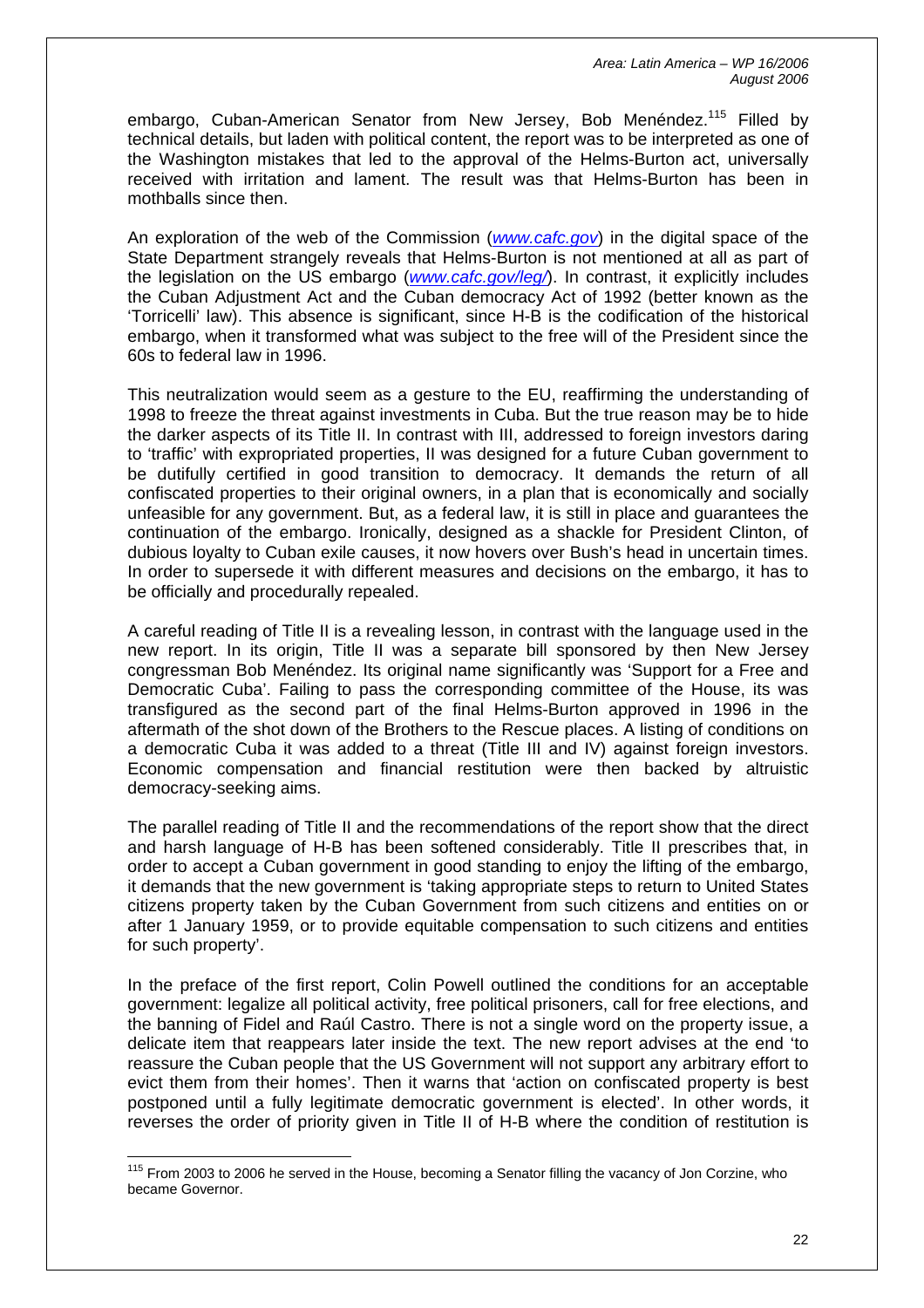placed before the new government is recognized as democratic and worthy of the lifting of the US  $\overline{\text{embargo}}$ .<sup>[116](#page-23-0)</sup>

However, just in case, facing the prospects of a renewed effort by the US Congress sector that has been pressing to end the embargo, a further plan to re-codify the recommendation enshrined in the reports of the Commission took the shape of the socalled Cuba Transition Act. Introduced by Senator John Ensign (R-NV) and co-sponsored by Senator Mel Martínez and others, failed to be considered by Congress before adjourning for the August recess.<sup>117</sup> Senator Martínez held a press conference as soon as Castro's illness was announced in which he stated that Helms-Burton 'does not speak as to aperson, but speaks as to an attitude of the Cuban government'. He added that once 'the Cuban government begins the process of transitioning… the conditions are also in Helms-Burton to begin a process for us to reciprocate in kind'. Close readers of Helms-Burton would detect a contradiction in this statement, because the text explicitly prohibits the presence of Fidel or Raúl Castro in any future Cuban government. Martínez further ventured that the United States 'should not feel constrainted by Helms-Burton, which is now a decale-old piece of legislation… we could act at any moment to enact new legislation'.[118](#page-23-2) Similar contradiction could be detected when Assistant Secretary of State Thom Shannon reminded in a press conference held on 23 August the offer made by President Bush to lift the embargo: 'free political prisoners, respect human rights -especially those rights most important for the effective exercise of democracy -- … permit the creation of independent organizations such as political parties, trade unions, civic associations that were dominated by the state,…. to create a mechanism and a pathway towards elections'. Having met these conditions, 'we would look in consultation with our Congress for ways to lift the embargo and begin a deeper engagement with the Cuban state.<sup>'119</sup> In other words, the United States could consider lifting the embargo without Cuban meeting one of the key conditions of Title II of Helms-Burton, that any future government in transition should not include either Fidel or Raúl Castro.

Legal experts may comment that although for a new legislation to be in place, the old one does not have to be repealed (only the latest would supersede the old one), it would odd if Helms-Burton, as a codification of the embargo, is then contradicted by fragments of a new legislation dealing with specific items. In any event, and in spite of all optimistic hope, prospects of an energized life of Martínez's new bill in the fall, close to elections, are slim, in addition to the uncertainty created by the Castro's crisis. Same can be said of Shannon's offer while midterm legislative elections were approaching. These moves only dramatize further that the legal maze of the embargo measures are closely linked with not only the political aims of different interests, but also with the economic objectives of others.

<span id="page-23-0"></span><sup>&</sup>lt;sup>116</sup> The literature on the Cuban Revolution is inmense, of different value and point of views. For a sample of analysis as to how and why Fidel Castro came to power and then the break with the United States erupted partially as a result of the action-reaction over sugar quotas and expropriations, see first the analysis on the cultural and social environment previous to Castro's take over, by Louis A. Pérez, *On Becoming Cuban: Identity, Nationality and Culture* (University of North Carolina Press, Chapel Hill, 1999). For an overall panorama of the contemporary history of Cuba and the Revolution, see Marifeli Pérez-Stable, *The Cuban* 

<span id="page-23-2"></span><span id="page-23-1"></span>

<sup>&</sup>lt;sup>117</sup> Press Release, Mel Martinez office, 4/VIII/4, 2006.<br><sup>118</sup> 'Senator Martinez holds a news conference on Cuba', CQ Transcripts Wire, The Washington Post,  $1$ /VIII/2006.<br> $119 -$ 

<span id="page-23-3"></span><sup>119</sup> Thomas Shannon, 'US Policy Toward Cuba', Foreign Press Center Briefing, Washington, DC, 23/VIII/2006, *<http://fpc.state.gov/fpc/71065.htm>*; Lauren Monsen, 'Slow-Motion Transfer of Power', *News from Washington*, 23/VIII/2006, *[http://usinfo.state.gov/xarchives/display.html?p=washfile-](http://usinfo.state.gov/xarchives/display.html?p=washfile-english&y=2006&m=August&x=20060823175843GLnesnoM1.052493e-02)*

*[english&y=2006&m=August&x=20060823175843GLnesnoM1.052493e-02](http://usinfo.state.gov/xarchives/display.html?p=washfile-english&y=2006&m=August&x=20060823175843GLnesnoM1.052493e-02)*; see also press reports: Lesley Clark, 'US: Democracy could end embargo', *The Miami Herald*, 24/VIII/2006.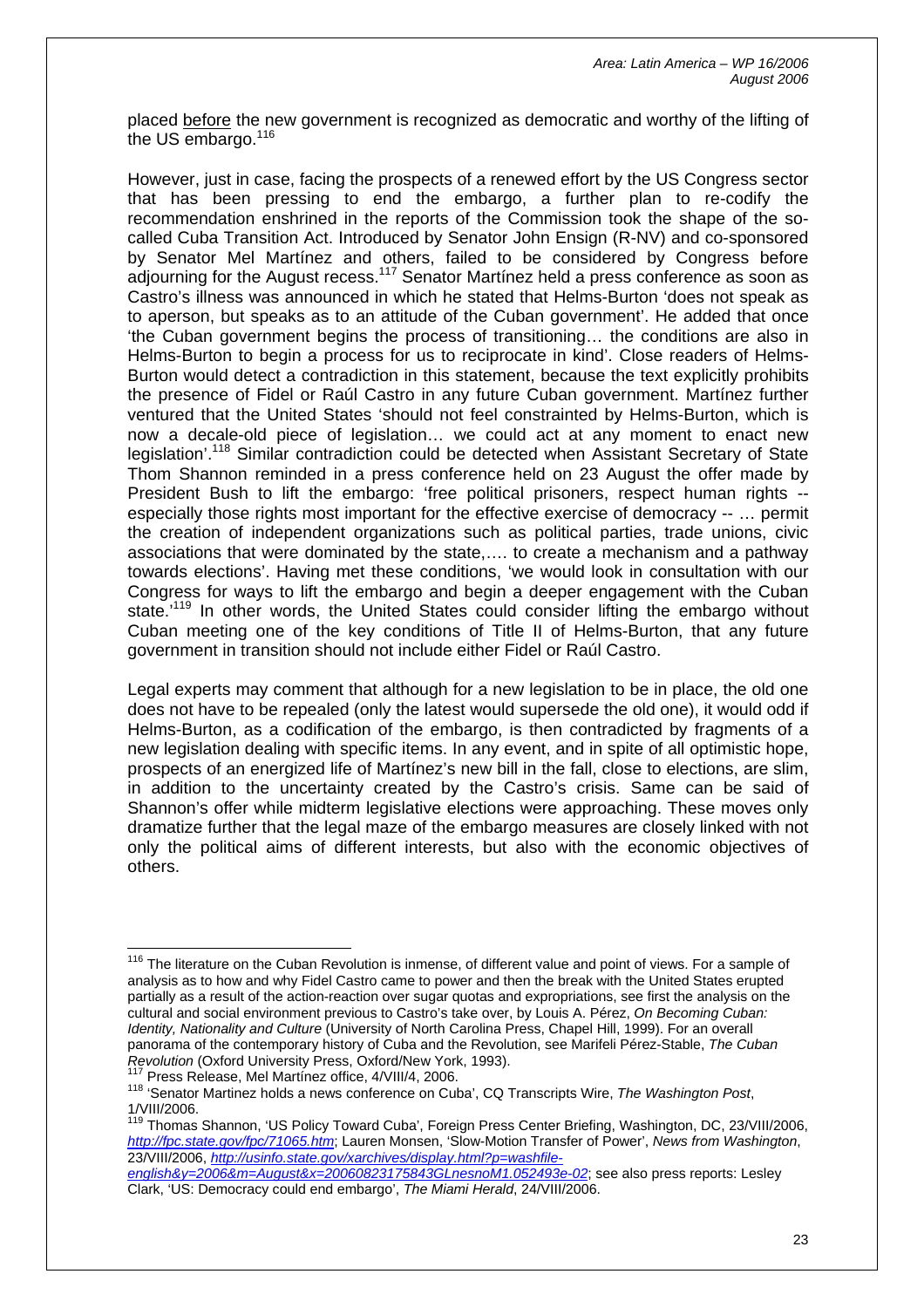In consequence, with Title III frozen, IV simply as a theoretical threat to deny visas, and II demoted (Title I is a simple introductory declaration), what is left of the codification of the embargo? Seasoned observers and scholars have an answer: nothing. That is why the Commission vanished Helms-Burton from the web space. Meanwhile, as soon as the news of the Castro's illness were announced, numerous editorials and columns calling for the end of the embargo appeared in newspapers of Europe and the United States, authored not only by usual critics in the cradle of the Cuban exile community,  $120$  but by a wide spectrum of ideological inclinations that even included, among other US media, *The*  Wall Street Journal,<sup>121</sup> and internationally, London's Financial Times.<sup>[122](#page-24-2)</sup>

During the first days of Castro's crisis, President Bush had a golden opportunity to end the embargo and challenge Raúl with an offer he could not refuse. However, after advising the Cuban leadership to act fast towards democracy, he warned that the United States would take note of whoever placed obstacles on the path to a democratic transition. But the message was also dressed with moderation considering the circumstances, inviting the Cuban people to work together for a democratic change, words that were echoed by Secretary of State Rice. In addition, he later advised the Cuban exiles to put off the question of restitution of property until a fully democratic government is in place. The most explicit decision made by the US government were clear signs that Washington was priming the national interest and the security of the country, keeping the plans of the exile community in the backburner. As a confirmation of this cautious and realistic attitude, Senator Mel Martínez had an unsual presentation for a gathering of his colleagues in the Peter Pan operation, when he advised the representatives of the exiles that came to the United States as children escaping from Cuba's communism in the early 60s, of having extreme 'patience' in dealing with the stalemate created by Castro's illness, waiting for a clear outcome that may take months.[123](#page-24-3) Simultaneously, Alfredo Durán, a former president of the association of veterans of the Bay of Pigs invasion force, and a leader of the moderate centrist sector of the exile community, considered as erroneous a US policy of refusing to have a dialogue que Raúl Castro.<sup>124</sup>

As first measure taken after the crisis erupted, the White House announced the confirmation of the immigration policy within the legal framework and numbers (about 21,000 per year), priming family ties, and stressing that illegal migration was not going to be tolerated.<sup>125</sup> As a collateral message and a threat directed to Venezuela's Chávez, the plan included an expansion of asylum spots reserved for Cuban doctors working as volunteers in Latin America. Several sectors of the exile community did not receive well this news, labeling the new reformatted strategy as opportunist and an offering of a escape valve to Raúl Castro.<sup>126</sup> In addition, confidential reports indicated that military plans were in place to stop a remake of the Mariel of the 1994 boat migration by shear force of the US Navy, while ground forces would occupy some keys off Cuba mainland to convert them into transitory detentions.

These signs of prudence were replicated when on Sunday, 13 August, significantly Castro's birthday, the Cuban media printed photographs of him while recovering, along a signed message,<sup>127</sup> and Venezuelan President Hugo Chávez arrived in Havana to spend the day. In addition to this, Raúl Castro reappeared in public receiving the Venezuelan

<span id="page-24-0"></span><sup>&</sup>lt;sup>120</sup> Aleiandro Armengol, 'Cambiar la Helms-Burton', El Nuevo Herald, 7/VIII/2006.

<span id="page-24-1"></span>

<span id="page-24-2"></span>

<span id="page-24-4"></span><span id="page-24-3"></span>

<sup>121</sup> AVIII/2006.<br>
123 Senador Martinez urges patience over Cuba', The Miami Herald, 16/VIII/2006.<br>
123 Senador Martinez urges patience over Cuba', The Miami Herald, 16/VIII/2006.<br>
124 Barbara Celis, 'Negarse a dialogar con

<span id="page-24-5"></span>Bauzá, 'Cambios migratorios para los cubanos', *Diario las Américas*, 13/VIII/2006; Rui Ferreira, 'Cambios en la política migratoria', *El Nuevo Herald*, 8/VIII/2006.<br><sup>126</sup> Seren Triff (EELILLefrece "véhude de assessa" e D

<span id="page-24-6"></span>Soren Triff, 'EEUU ofrece "válvula de escape" a Raúl Castro', *El Nuevo Herald*, 11/VIII/2006.

<span id="page-24-7"></span><sup>127</sup> *Juventud Rebelde*, 'Me siento muy feliz', 13/VIII/2006, *<http://www.juventudrebelde.cu/>*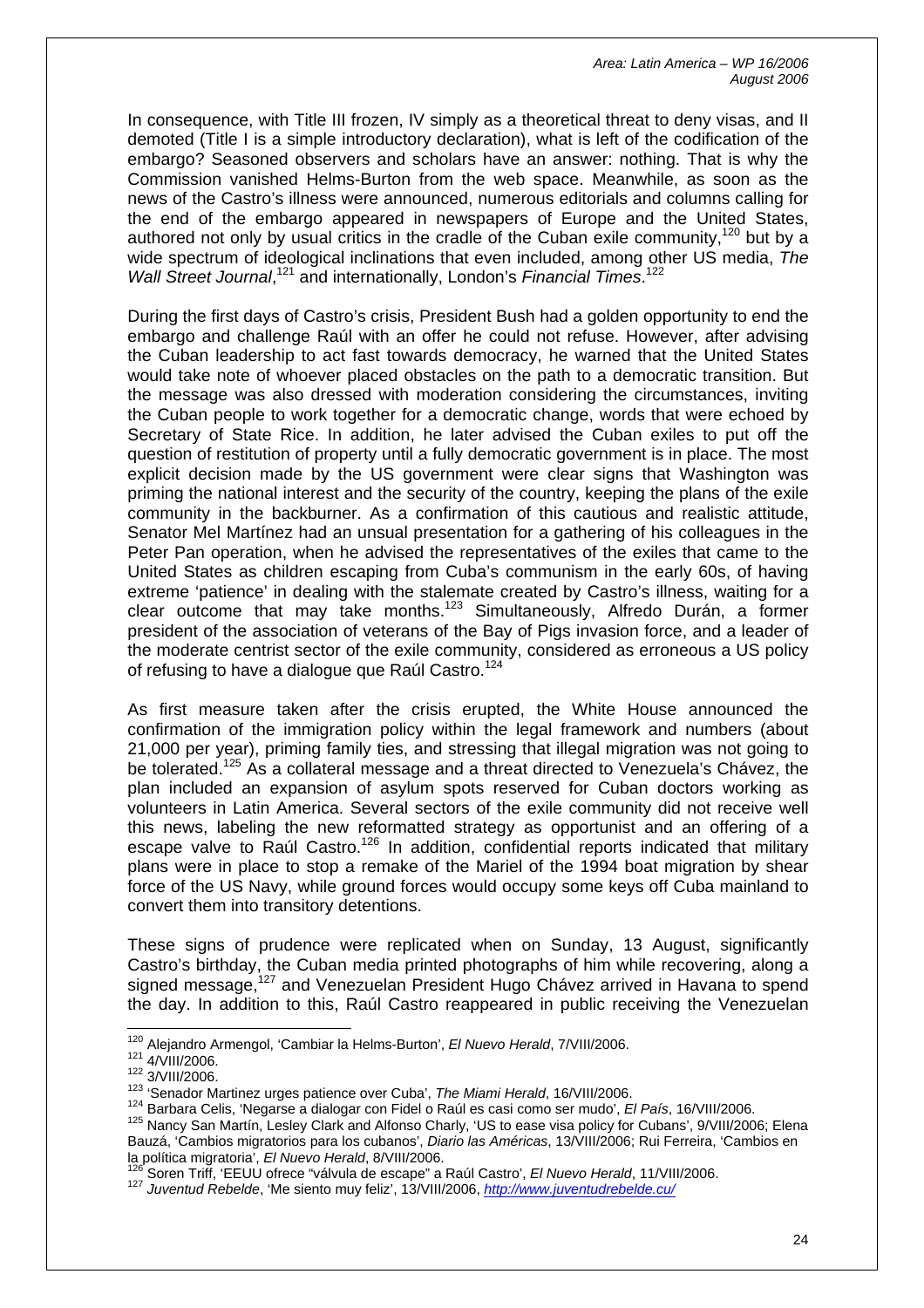president at the airport.<sup>128</sup> The highly publicized meeting and gift exchange in Castro's hospital room generated word-wide commentaries and interpretations regarding not only his health<sup>129</sup> but also the actual role played by his brother Raúl. Significantly, editorials of major Spanish newspapers had extreme critical evaluation of what was perceived as a 'spectacle' and a sign that nothing substantial had changed.[130](#page-25-2) Castro's temporary successor went back into obscurity to reappear again in a interview on the Granma newspaper where he combined warnings against foreign intervention, reassurances that things were normal in Cuba, and a guarded offer of dialogue to the United States on equal footing[.131](#page-25-3) Speculation increased regarding Raúl's realistic chances to reinforce his temporary power and chances of inheriting the influence enjoyed by his brother for almost half a century.<sup>132</sup> Meanwhile, the US government announced the creation of a joint job to coordinate the intelligence functions for Cuba and Venezuela, with the resulting irritation of the Venzuelan regime and a degree of humor emanating from President Chávez.<sup>[133](#page-25-5)</sup>

However, the overall cautionary approach coming from Washington reflected the fear of the US government facing a frenzy of retaliation and plans to demand the return of expropriated properties. This perception would trigger the expected exploitation by the Castro regime of the anxiety of the Cuban people for future eviction of their current dwellings. Groups and individuals in the exile community rushed to clarify that there was not the intention of the potential returnees to force the current tenants to leave. While attorneys advising the US companies that had their business expropriated considered that innovative solutions (such as using US aid funds to compensate former owners) could be explored, individual former owners expressed intentions to receive either compensation or restitution for rural and urban properties, but to the exclusion of residences.<sup>[134](#page-25-6)</sup>

In an unrelated development to the crisis generated by the Castro's illness, a latent pending issue closely linked to the controversy of the expropriations came suddenly to the surface when the US patent and trademark office ruled that the Cuban government could not claim any rights to the Havana Club rum brand in the United States because its registration had expired. In turn, that means that Bacardí, the rum empire that bought the US rights from the original Arechabala family, can claim to be entitled to market in the United States a made in Puerto Rico Havana Club product, opening for a world wide competition with the product made and marketed by a partnership forged by the Cuban government and the French company Pernaud Ricard.<sup>[135](#page-25-7)</sup>

<span id="page-25-0"></span><sup>&</sup>lt;sup>128</sup> Rui Ferreira. 'Raúl recibe a Chávez', El Nuevo Herald, 14/VIII/2006.

<span id="page-25-1"></span><sup>&</sup>lt;sup>129</sup> The Miami Herald, 'Turning 80, ailing Fidel vows to "fight", 14/VIII/2006; AFP, 'Cubans get an eyeful of Castro recuperating', *The Miami Herald*, 15/VIII/2006; EFE, 'Castro aparece en cama', 15/VIII/2006.<br><sup>130</sup> *FLD* 

<span id="page-25-3"></span><span id="page-25-2"></span><sup>&</sup>lt;sup>130</sup> *El País*, 'Autoretrato', 15/VIII/2006; *El Mundo*, 'El crepúsculo de un tirano', 15/VIII/2006.<br><sup>131</sup> Lázaro Barredo Medina, 'No enemy can defeat us', *Granma Internacional*, 18/VIII/2006; Nancy San Martín, 'Raúl Castro hints at readiness for dialogue with Washington', *The Miami Herald*, 19/VIII/2006; Rui Ferreira, 'El Castro 'light' da su primera entrevista', *The Miami Herald*, 19/VIII/2006; Ariel Remos, 'Raúl rompió el silencio', *Diario las Américas*, 19/VIII/2006; Mauricio Vicent,'Raúl Castro movilizó al Ejército cubano al

<span id="page-25-4"></span>Among the literature that received a sudden attention was the recent book (with special attention to Raúl) published by Brian Latell, a former CIA expert with over years of experience on Cuban affairs, *After Fidel* (Palgrave/MacMillan, New York, 2005). Among the classic biographies of Castro, the book by Tad Szulc, *Fidel: A Critical Portrait* (Avon, New York, 1987), is specially recommended. 133 AFP, 'EEUU nombra un "jefe" de inteligencia especial para Cuba y Venezuela', 19/VIII/2006. Jack Patrick

<span id="page-25-5"></span>Maher, the interim director of the new post, was immediately called 'Jack, the Ripper' by Chávez, adding this nickname to 'Condolencia' (for Secretary of State Rice) and 'Mr Danger' (a character in Rómulo Gallegos' novel *Doña Bárbara*) as a reference to President Bush. 134 Barbara Celis, 'El exilio de Miami echa cuentas', *El País*, 9/VIII/2006; *Encuentro*, 'La enfermedad de

<span id="page-25-6"></span>Castro reaviva la discusión sobre el tema de las expropiaciones', 10/VIII/2006; Randy Nieves-Ruiz, AFP, 'EEUU podría terminar pagando las expropiaciones', *Diario las Américas*, 10/VIII/2006.

<span id="page-25-7"></span><sup>135</sup> Elaine Walker, 'Bacardí wins 10-year war over Havana favorite', *The Miami Herald*, 8/VIII/2006; EFE, 'Ron Havana Club se venderá en Florida', *Diario las Américas*, 9/VIII/2006; Jenny Wiggins, 'Bacardí seeks global rights to Havana Club', *Financial Times*, 9/VIII/2006; Elaine Walker, 'A rumble over rum', *The Miami Herald*, 8/VIII/2006.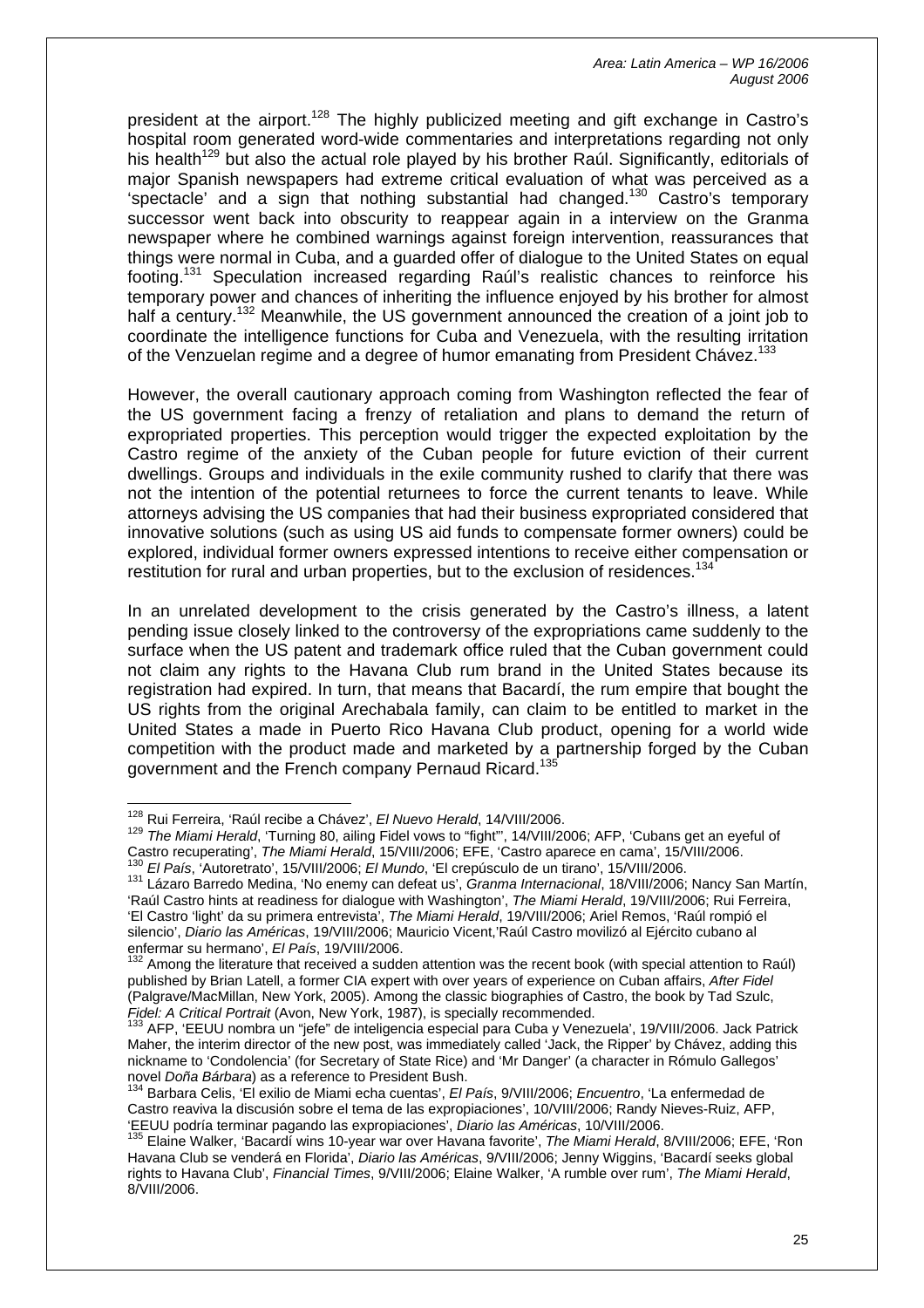### **9. Cuba Snubs the EU, Rediscovers Latin America**

Returning to the evolution of the EU-Cuba relationship, as referred above, and in spite of the evident lack of progress of the Cuban human rights record, the EU decided on 12 June 2006, to continue with the parameters of its policy towards Cuba, framed on the 1996 Common Position (to be reviewed every six months) and the extension of the suspension of the June 2003 measures. The new Conclusions, as usual, were not free of harsh language against Cuban policies and behavior. The text 'deplored the further deterioration of the human rights situation', 'noted that the number of political prisoners had risen' (to more than 330), 'urged to unconditional release of all political prisoners', pointing out 'concern' for 'several dozen acts of violent harassment and intimidation, and 'that the government had rolled back reforms leading to a tentative economic opening'. The Council finally announced 'to start working on a mid-and long-term strategy on Cuba<sup>', 136</sup> Exile organizations and human rights groups expressed dissatisfaction with the continuation of the EU approach.<sup>137</sup> The Cuban government blasted the EU with a new round of protests for the decision, calling the announcement a sign of 'pathetic' alliance with the United States, and labeling the EU as a 'lackey' of President Bush,<sup>138</sup> arguments that were already advanced by the Cuban government in the context of the IV Summit of European Union. Latin America-Caribbean held in Vienna.[139](#page-26-3)

The Cuban government's assessment of an alleged coalition formed by the EU and Washington could in a way be backed by remembering the fact that the US presidents Clinton and Bush have been suspending every six months Title III to the point that it ceased to be news, and sometimes was hidden in irrelevant pages of newspapers, but dutifully reported by the Cuban media.<sup>140</sup> On top of that, the US government has been basically complying with the agreement made with the EU for not trying to harass European businesses that for one reason or another may have deals related to the formerly expropriated properties. While from time to time there have been news about attempts to deny visas to executives of Spanish companies, and some had legal expenses related to threats in that direction, no news have erupted that would signal a potential trade war.

In this context, Spanish companies did not seem to be under special pressure. Sol Meliá announced that it was establishing a joint venture for a chain of 'Floridita' bars in Europe, under a system of franchising. The same company has expanded its operations in Cuba. While divesting itself of hotels in the Canary Islands, it has invested further in Cuba, where 30% of all tourists who visit the country stay in Sol Meliá hotels. Globally, during the first quarter of 2006, the chain experienced a gain in profits of 55.6% over the same period the year before.<sup>[141](#page-26-5)</sup>

At the same time Cuba has been able to afford to antagonize European interests. It has enjoyed the luxury of rejecting development aid, equalizing the demands of conditions imposed by Brussels and different European governments with the historical pressure applied by the United States. Subsequently, Castro had obviously rediscovered additional dimensions in the more ample Latin American continent. Considering the Caribbean as too narrow for its operations, Cuba embarked on a strategy that is intimately linked to an

<span id="page-26-3"></span>

<span id="page-26-4"></span>

<span id="page-26-0"></span><sup>&</sup>lt;sup>136</sup> Council Conclusion, External Relations, 12/VI/2006.

<span id="page-26-1"></span> $137$  Reporters without Borders, 'Dismay at the European Union's decision not to reimpose Cuba sanctions',  $14$ /VI/2006.

<span id="page-26-2"></span><sup>&</sup>lt;sup>138</sup> Ariel Remos, 'Arremete el régimen castrista contra la UE', Diario las Américas, 24/VI/2006.<br><sup>139</sup> Pablo Alfonso, 'Cuba arremete contra la Unión Europea', *El Nuevo Herald*, 15/V/2006.<br><sup>140</sup> Granma, 'Bush postpones ap

<span id="page-26-5"></span><sup>141</sup> See: *<http://www.hechosdehoy.com/articulo.asp?idarticulo=8812>*, A.N., 'Sol Meliá se reorganiza para potenciar el negocio inmobiliario', *El País*, 12/VII/2006; Mauricio Vicent, 'El 30% de los turistas que visitan Cuba se alojan en hoteles de Sol Meliá', *El País*, 29/V/2006.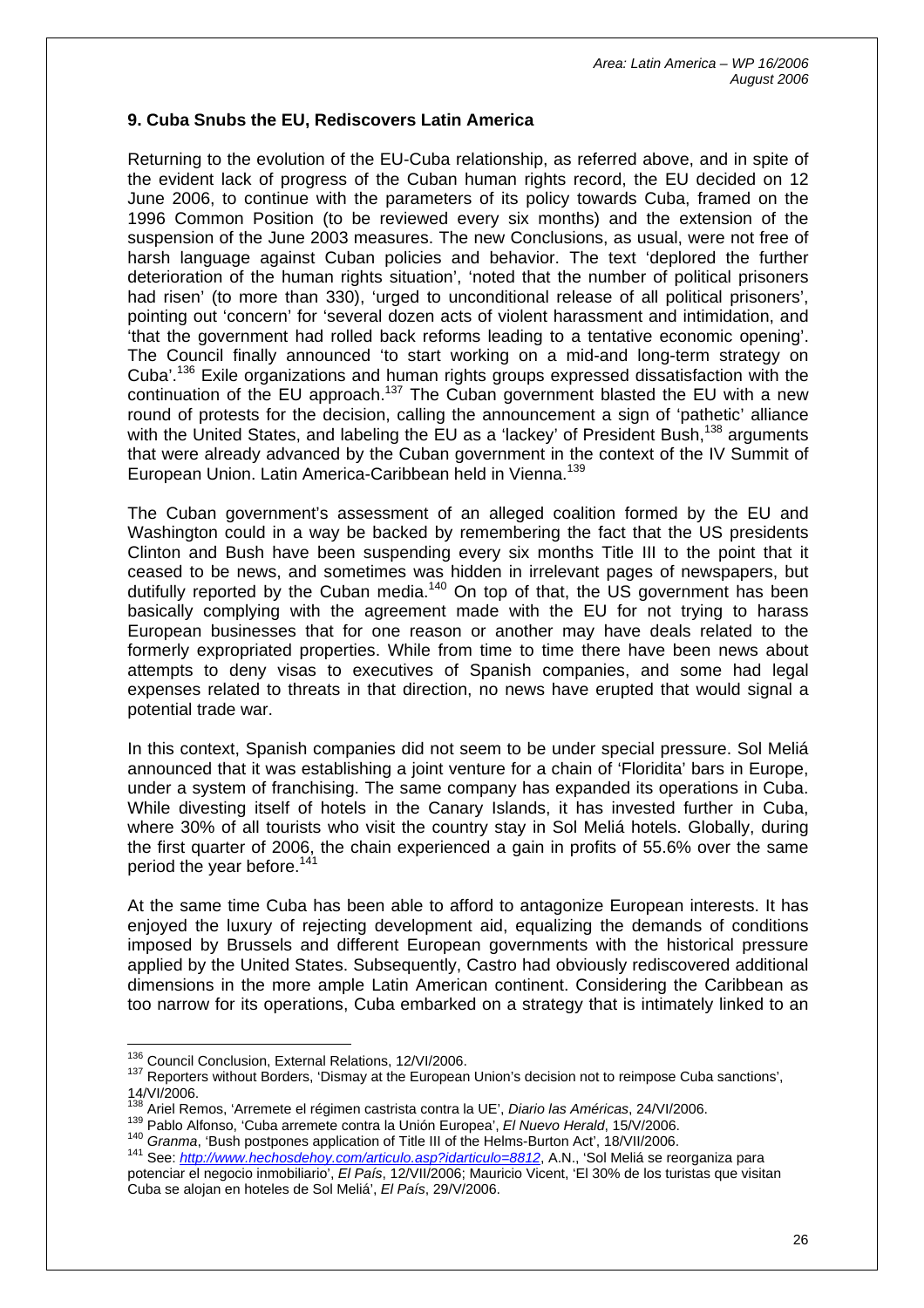unexpected ally –Venezuela. It also began its infiltration of MERCOSUR, a subregional organization that some years ago seemed to have objectives to be too economic and capitalist for Castro's taste. Slowly but tenaciously, Castro has turned to be the most solid ally of Venezuela's Hugo Chávez. In his company, Cuba began to act as a *de facto* member of MERCOSUR, when Venezuela left the Andean Community, and right after defecting became an instant member of the Southern Cone regional integration network. Attending the trade pact's gathering in Córdoba, Argentina, Castro signed an Agreement of Economic Complementarity (ACE) by which Cuba will be able to purchase some 2,700 products at advantageous tariffs and prices. Meanwhile, Venezuela, the new star member of MERCOSUR, provides 98,000 barrels of oil to Cuba at a price one third below the market. In return, Castro lends 30,000 doctors for Chávez's social programmes.

Although political and economic observers have been scratching their heads regarding the feasibility of not only Cuba's effective linkage with MERCOSUR, but also about the outcome of Venezuela's performance in a group where Brazil is already showing signs of uneasiness, the fact is that no one has been to correct the political validity of either Chávez's or Castro's bold statements. While the Venezuelan strongman has vowed that with his country's entry, a new and different MERCOSUR has been born, Castro ventured that Cuba can become a member any time he wishes. In any event, the fact remains that Cuba has changed course in prioritizing the scenarios Castro needs to face, once more in time, the power of the United States.

Simultaneously, on a terrain that is equally important for Europe and the United States, significant developments erupted signaling either a considerable erosion of the embargo pressure or precise movements to eliminate it altogether, besides the subtle textual maneuvers mentioned above. What are the main reasons for the apparent change of world priorities for Cuba in seeking support and new scenarios for its economic and political ventures? What could be the subject that links both phenomena –the weakening of the embargo and the expanded field of operations for Cuba in Latin America with hands tied to Venezuela? The answer is simple: oil. More precisely, it is not only the oil wealth enjoyed by Venezuela, but the discovery of important potential reserves in Cuban waters very close to the United States.

For the time, the European and Canadian interests seem to have an advantage, a situation that is obviously due to the embargo banning. But things may change in the near future if the US oil companies apply as much energy in circumventing the US legislation as the food producing states have been investing with the result of profiting from this loophole that allows certain US companies to sell goods to Cuba under the humanitarian exception. The whole story began when Cuba ceased to be a totally barren land in oil reserves and production. Since 1971, when with the help of the Soviets, oil reserves were discovered off Varadero, Cuba has managed to cover about 40% of its consumption with this rather heavy and of poor quality oil, prompting Castro to rely on Venezuela to fill in for the vanishing of imports from the defunct Soviet Union. But in 2004, the Spanish-Argentine conglomerate Repsol-YPF began to make perforation of rich reserves just about 20 miles off the Cuban north coast. Subsequently Repsol entered a partnership with CUPET (Cuba oil company) and Norwegian HYDRO and India's ONGC Videsh.[142](#page-27-0)

Consequently, US congressmen favoring the hardening of the embargo retaliated by presenting legislation and pressure to deny visas to executives of the oil companies, in a variation of the application of Title IV of the Helms-Burton legislation, under the justification that oil exploration so close to the Florida coast would be environmentally damaging. They were faced by equally energetic colleagues in Congress, Rep. Jeff Flake,

<span id="page-27-0"></span><sup>142</sup> Mauricio Vicent, 'Repsol comparte riesgos en Cuba con dos nuevos socios extranjeros', *El País*, 24/V/2006.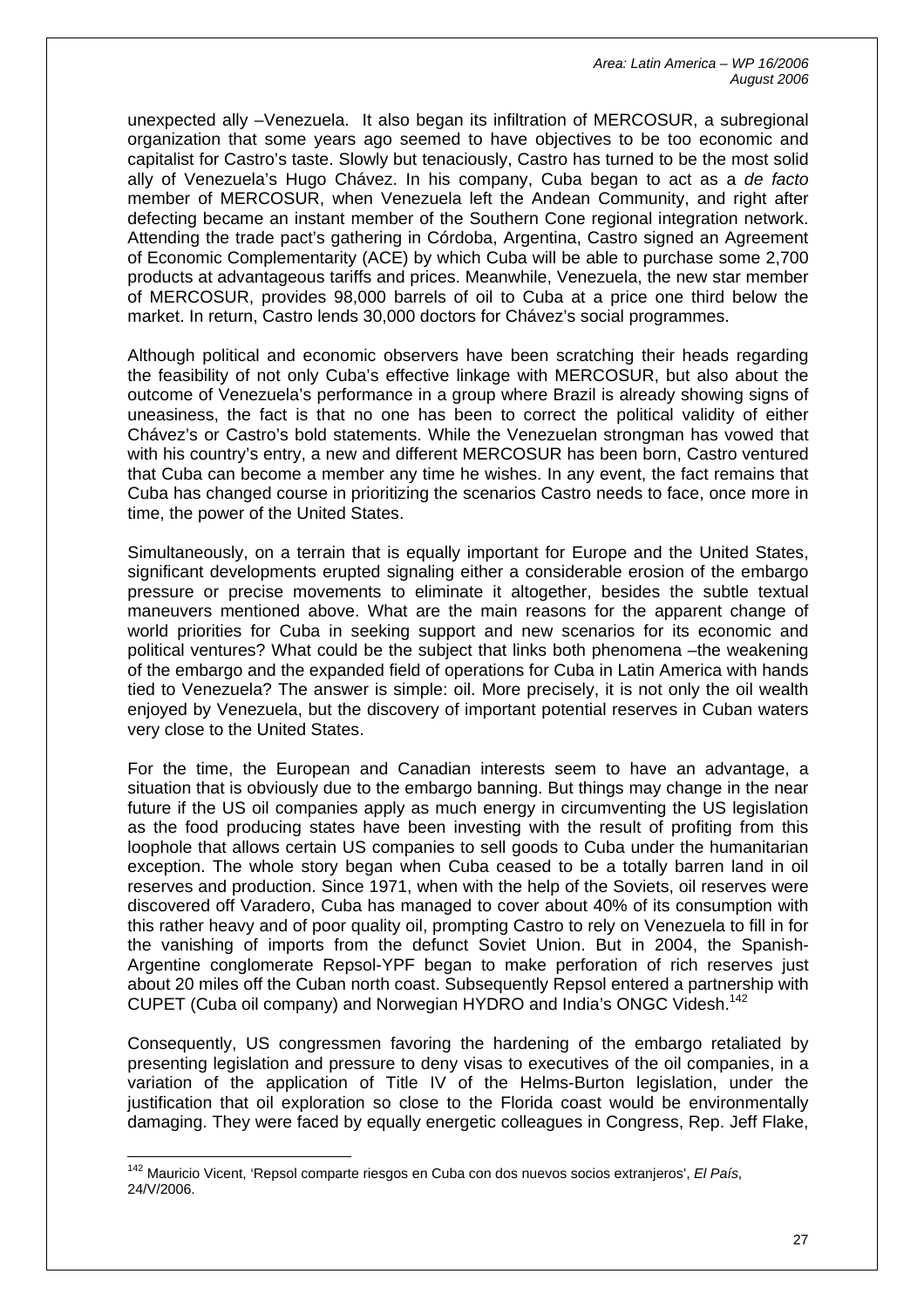R-Arizona, and Sen. Larry Craig, R-Idaho, introducing a bill that would exempt oil exploration and trade from the embargo. While experts warn that discovery of oil reserves does not guarantee its fast refining and marketing, not to speak about its use in Cuba itself, the danger for US interests is to be one day totally absent in his new development. Meanwhile, Castro is consolidating its intimate link with Venezuela.<sup>[143](#page-28-0)</sup>

The consensus in both sides of the Atlantic regarding the attitude to be taken or already in motion with the expected Cuban transition or succession (depending of the corresponding political inclinations and realism) includes as part of the common denominator the prevalent sentiment of a wait and see tactic. However, all the agreement ends here, because for the US government and the hard sector of the Cuban exile community the code to be followed is enshrined, as we have seen above, in the report of the transition commission or in fragments of the embargo legislation still valid, such as Title II of the Helm-Burton act.

With the panorama of mutual attitudes as outlined above, the EU structure and most European governments went into the usual slowdown for the summer vacation (only to be disturbed considerably by the Lebanon crisis) for studying the drafting of a strategy towards Cuba. Although there is the possibility of a hardening of the conditions imposed, in case that the Castro government would like to enjoy an extension of the 'constructive dialogue' offered, the reasonable and cautionary approach is the maintaneance of the existing scope and language.

# **10. The Eclipse of the Patriarch**

In this context, the 31 July stunning news of Castro's illness and temporary retirement from power hit the EU dormant institutions preparing for the summer break and most influential governments on the Cuban issues with surprise. In contrast with the vocal reactions generated in the exile community and the echoing made by the US government with certain restraint and a subtle warning to both sides for not provoking any kind of unusual migration, the EU institutional structure offered a subdued message of observation.

Although customary statements were expected for expressing diplomatic wishes for a fast recovery, there was a polite silence regarding the political evolution of the regime. No explicit declarations of (unnecessary) support for the temporary heir were detected. In some countries where Cuban affairs have become in recent years a domestic issue, such as the notorious case of Spain, the expected gentle diplomatic comments made by high officials were met by a round of critical evaluations by the opposition.

In general, it is safe to say that a consensus of caution developed showing that no political faction of sector wanted to be on record as contributing to the worsening of the situation. With the exception of the vocal commentaries made by second level figures of the PP and the leadership of Izquierda Unida (defending the 'conquests' of the Castro revolution), the attitude in Spain was prudent and respectful. Any other more active pattern could be interpreted as meddling in the internal matters of a country in a delicate situation. In more concrete terms, Spain's foreign minister Miguel Angel Moratinos wished the recovery to Castro, while Spain's ambassador in Havana, Carlos Alonso Zaldívar, in Havana reiterated that the future of Cuba will be determined 'by Cubans and only by Cubans'. The PSOE spokesman in the Spanish Parliament was unusually blunt when he shared his party's wish for Cuba 'to direct itself towards full democracy, that today does not exist', and that process should be done 'without external interfering of any sort'. For its part, the

<span id="page-28-0"></span> $\overline{a}$ <sup>143</sup> *The Globe and Mail*, 'Should the US break its Cuba trade embargo?', 27/VII/2006.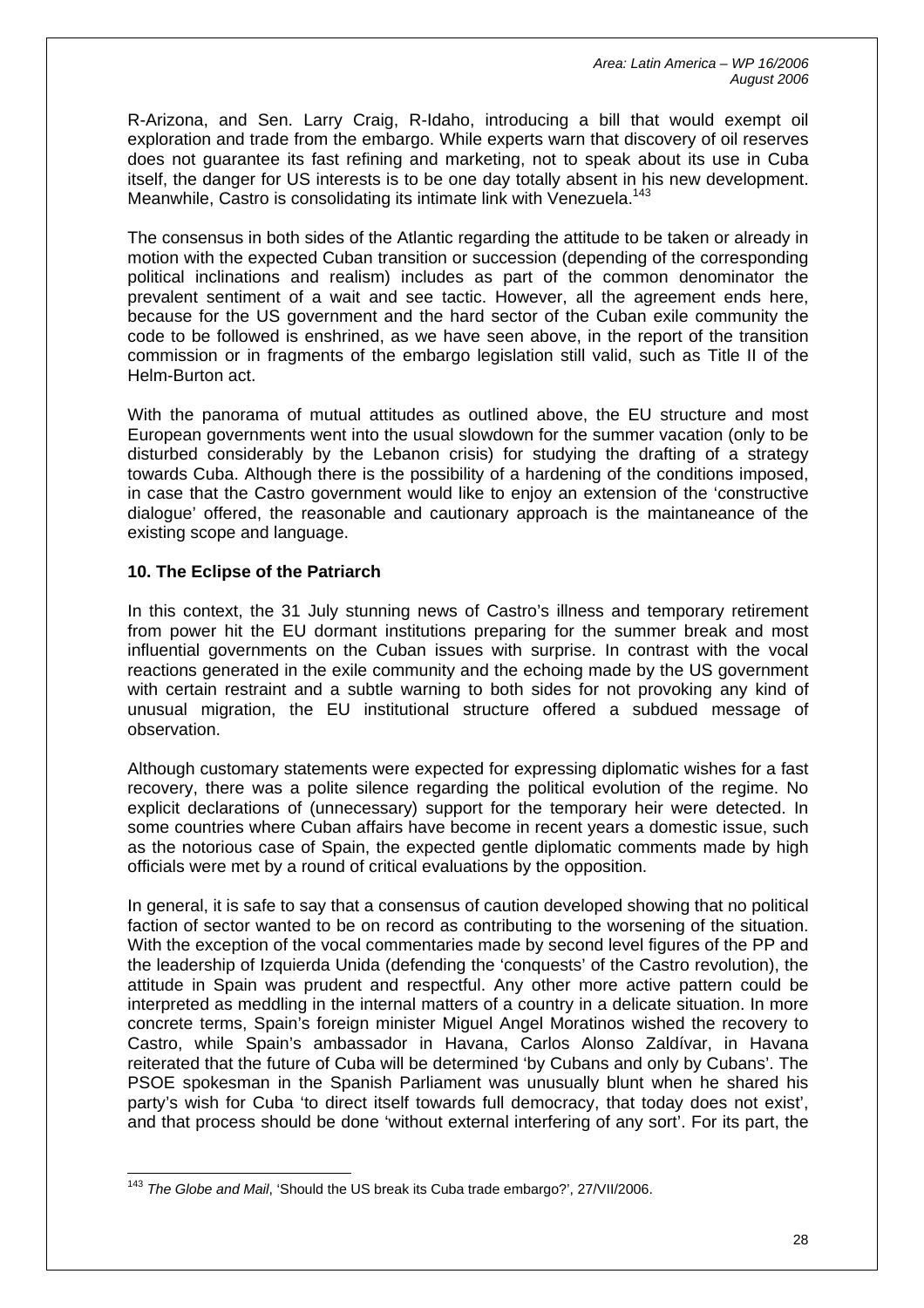PP representatives called the Castro regime 'an hereditary dictatorship' and demanded of the Spanish government a clear message to Cuba for betting for a pacific transition'.<sup>[144](#page-29-0)</sup>

On the business and tourism front, reactions to Castro's illness news were prudent and did not show any noticeable concern for changes. While plans for tourist travel to Cuba were not affected in the heavy season of the month of August, business sectors evaluated as secured important investments made in Cuba, still under the impact of the apparent strategy executed in 2005 by the Cuban government for priming large companies instead of small and medium enterprises. It was then recorded that 99 joint businesses were cancelled and 67 were scheduled to be terminated.<sup>145</sup> However, the new crisis did not seem to raise fears in the important Spanish businesses established in Cuba. Trade balance in 2005 was extremely positive for Spain: while Cuba sold €137.8 million of goods to Spain, it imported €488 million. More than 200 small and medium enterprises from Spain still operate in Cuba, while large conglomerates such as Melià, Altadis, and Repsol show an increase in the activities in the hotel and tobacco and oil exploration industries[.146](#page-29-2)

It is in this pragmatic and market-oriented context where the current state of the relations between Spain and Cuba take a new profile facing the uncertainties posed by the Castro's illness and impasse. Reflecting a wide range of analytical approach by a number of scholars and think-tank staff, samples of documents stress that there was never the intention of the 'creative and critical engagement and dialogue' with Cuba to generate a change of regime, but still a sense of dissatisfaction exists in the minds of the high echelons of the Spanish government. Facing this dilemma, under the accusation of the PP that the open dialogue policy espoused by the PSOE-led administration, two alternatives are presented, further dramatized in the new panorama presented after 31 July. The first is a return to the policy of the subtle and vocal policy of pressure applied in the last years of the Aznar administration and most especially from mid 2003 to mid 2004. It is valued as unrealistic and it would mean that in order to be coherent it should also to be applied to varied regimes that violate human rights equally or worse than in Cuba. The alternative of a withdrawal of an active policy towards Cuba is contrary to the historical links. However, while Spain is probably the country in the world that has the highest number of experts in a variety of Cuban fields, there is not a definite policy and strategy towards Cuba that matches intimate links that unite both civil societies (or traces of it). The time may have come, in view of the novel panorama posed by the expectations towards a real transition, for the construction of an individualized approach to a new Cuba. This may be perfectly in tune with a new EU attitude.

### **11. The EU Wish Castro and Cuban Democracy a Speedy Recovery**

EU spokesmen and other anonymous staff members reaffirmed a scrupulous policy of caution, coinciding with one of the strategies expressed by the US government on the need to avoid any source of a chaotic development that would provoke a massive exodus. Reminding observers that the EU had agreed to draft a long-term strategy paper, this was seen now even more difficult than before the Castro crisis, with countries such as the Czech Republic, Poland and Slovakia pressuring for a position closer to the United State attitude. In spite of the persuasion executed by Spain, the Cuban govern has shown 'an incapacity or unwillingness to evolve toward democracy'. In spite of this, the EU will be

<span id="page-29-0"></span><sup>&</sup>lt;sup>144</sup> El País, 2/VIII/2006.

<span id="page-29-1"></span><sup>144</sup> *El País*, 2/VIII/2006. 145 José María Tríper, 'El giro político de Castro "expulsó" de Cuba a las pymes españolas', *Expansión*, 13/VI/2005.<br><sup>146</sup> Noemí Navas, 'Sin miedo a la muerte del comandante', *Cinco Días*, 5/VIII/2006.

<span id="page-29-2"></span>

<span id="page-29-3"></span><sup>&</sup>lt;sup>147</sup> Francesc Bayo and Christian Freres, 'Potencialidades y límites de las relaciones entre España y Cuba. Una perspectiva española', paper presented at the Latin American Studies (LASA) Meeting held in San Juan, Puerto Rico, 15-18/III/2006.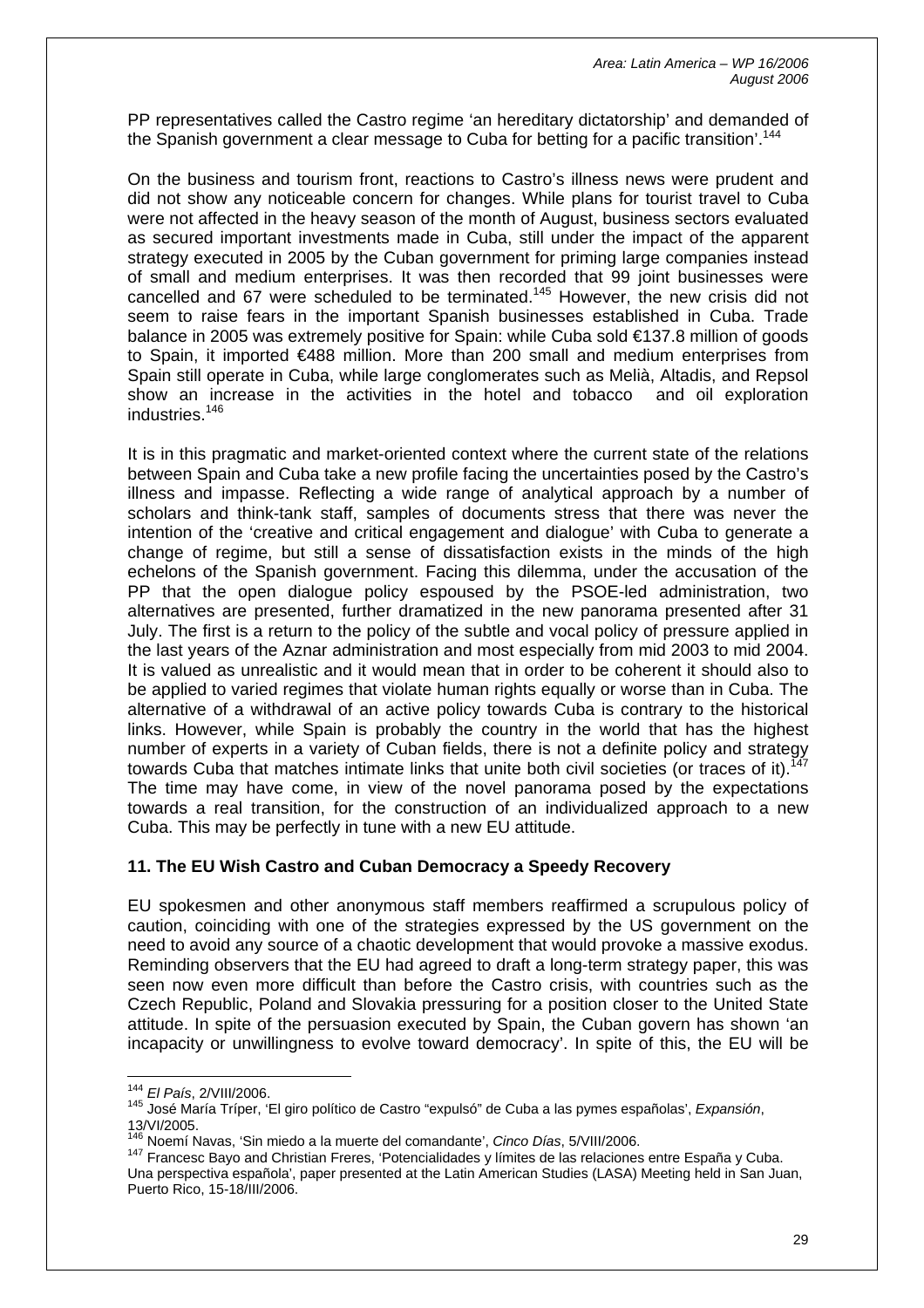always ready to help the Cuban people 'in the event that it asks for assistance'. However, the EU does not wish the Cuban regime 'to succeed itself'. Given a choice, Brussels would like to be able to work with the most moderate sector of the Cuban government, but is does no hold high hopes for a China solution, because Cuba 'does not have the economic capacity and its geographical closeness to the United States' is a factor to consider. The consensus to be built is then to maintain the communication channels open with the government and the opposition. It is taken for granted that the drafting of a new position would irritate the government, because the EU has not declared a common position on any other Latin American country. But Brussels is conscious that it has to send a clear message to Cuba and the exiles, in addition of the fact that it has given the country around  $\epsilon$ 145 billion in assistance since 1993.<sup>148</sup> However, the spokesman of the European Commission Pietro Petrucci made the most innovative and explicit statement. He surprised and amused the Brussels-accredited press by stating that 'the EU desires to President Castro and Cuban democracy a speedy recovery'.<sup>[149](#page-30-1)</sup>

For his part, Javier Solana, High Representative for the Common Foreign and Security Policy, advises 'serenity' and expressed his hope for a transition that should be 'acceptable and correct'. The EU Council staff worked during the month of August on a draft for the new strategy document, but it was not expected to be discussed until the first External Relations meeting at the beginning of September under the EU presidency held by Finland.<sup>150</sup> The EU Parliament was not in session while its most important representatives regarding relations with Latin America were in Colombia meeting with their counterparts of several integration systems in the formation of the Euro-Latin American Parliamentary Assembly.

In any event, still taking into account the new variable inserted by the Castro's illness and temporary withdrawal from active power, some standing pieces should be part of the analysis and have considerable place in the framing of the new strategy. First, the fact remains that the lack of consensus within the EU is not reduced to one country (Spain that wishes to move into a given direction for reasons of historical linkages, political and economic concerns, and the rest that seem not to have a special stake on Cuba. According to a keen analysis provided by Madrid-based Susanne Gratius, the line up can be subdivided into four teams: (1) the advocates of human rights (Northen Europe and the Netherlands), with a policy on Cuba based on principles; (2) the 'engaged' (Belgium, Spain, France, Italy and Portugal), favoring dialogue and discarding the conflictive measures imposed in 2003; (3) the 'atlanticists' (the UK, Germany and Austria), critical of Cuba, an issue not worth a conflict with the United States; and (4) the 'hardliners' (the new members from Eastern Europe, led by the Czech Republic), favoring sanctions, in line with US policy).<sup>151</sup> While each sector will exercise its own influence, the final approach will have to reflect the considerable weigh of the conservative majority of the European Parliament.

However, the final shape of resolutions and positions generated by the Council do not necessarily reflect the results of an open vote, but also reveal the energy and pressure applied by some specific members. The same way that the Common Position decided in 1996 was a reflection of the individual role played by Spain under the leadership of Aznar, nowadays it is also the Spanish government that takes the front seat. While the Cuban issue gives an opportunity to Spanish parties to use it as a domestic topic, the behavior of the Castro regime also gives an excuse to countries that have no direct stake on Cuba. Weather one likes a specific policy of a given country or not, the objective cultural and

<span id="page-30-0"></span><sup>&</sup>lt;sup>148</sup> Andreu Missé, 'La UE apuesta por el consenso', El País, 4/VIII/2006.

<span id="page-30-1"></span><sup>149</sup> Enrique López, 'La UE pide la recuperación de la democracia', La Razón, 3/VIII/2006.<br><sup>150</sup> Antonio Delgado, EFE, 'La UE prepara una estrategia', 4/VIII/2006.

<span id="page-30-2"></span>

<span id="page-30-3"></span><sup>151</sup> Susanne Gratius, '¿Es la Posición Común de la UE sobre Cuba una estrategia válida?', FRIDE, July 2006.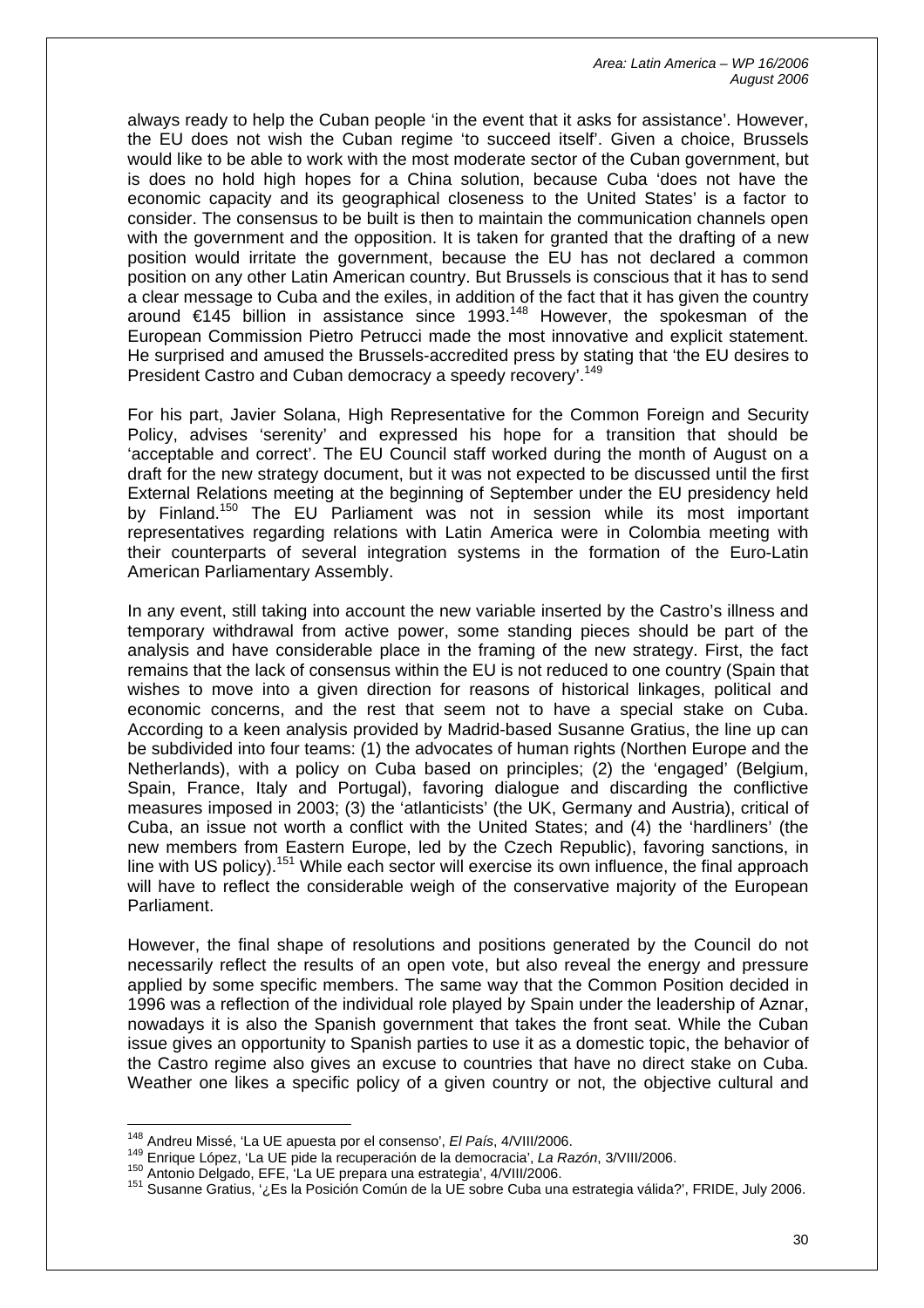historical close links enjoyed by some (such is the case of Spain) make them irreplaceable partners for actions in a pre-transition strategy. This is the reason why seasoned observers have already pointed out that in the context of the need for the United States to seek the help of Europe and Latin America, Bush has now a golden opportunity to reformat the badly damaged relationship with Spain's Rodríguez Zapatero and join efforts in addressing the sensitive issue of Cuba.<sup>[152](#page-31-0)</sup>

This current panorama leaves the EU with three instruments to be used dealing with Havana: a conditioned political dialogue, economic and tourism links, and development aid. Until the Castro's crisis, it was obvious that the first and the third were rejected by the Cubans, leaving only the second that is actually shared by all the European actors. The new scene available by the crisis presents the question about with whom in Cuba the European interests will deal. The enigma resides on knowing if the military will be running the show and effectively as they have been in recent years controlling most of the state enterprises. As with most things related to the Europe-Cuba relationship, only time will say if the approach was correct or doomed to failure as the historical US embargo policy.

As a reflection of the special attitude of Spain on Cuba, it was not surprising that, after recovering from the stunning news, the Spanish press reacted with considerable commentaries and analysis, incorporating a wide range of views from insiders, residents, and foreign writers, with due priority given to Cubans in Miami, Spain and even in Cuba itself, some under the cover of pseudonyms.<sup>153</sup> An exceptional piece was published by US ambassador in Madrid, Eduardo Aguirre, a Houston businessman of Cuban birth, named by Bush to deal with the sensitive US-Spain relations after the war in Iraq.<sup>154</sup> Editorials in the mainstream press offered a notable consensus with an impressive absence of any kind words for a regime that appeared to be with no future. Expressions using a systematic labeling of 'dictatorship' were not limited to the conservative and middle of the way press, but they were used prominently in newspapers with progressive and moderate leftist inclinations. In this context, observers will find it veryt useful the constant updating of the digital edition of the journal *Encuentro*, published in Madrid. Although designed and managed by Cubans, it incorporates views of Latin American and Spanish writers.<sup>155</sup> The nature of the 'biological change' was stressed heavily, while blame for the uncertainty of the future was placed on Castro's resistance to change and reform.<sup>[156](#page-31-4)</sup>

'Eclipse of the patriarch' was the innovative title of an editorial of the influential of Madrid's *El País*, in which a generalized Spanish opinion was summarized outlining some of the reasons for the survival of the regime: the extraordinary internal conditions of Cuba, its

<span id="page-31-1"></span>*<http://www.avui.cat/cgi-bin/resultat?http://www.avui.cat/avui/diari/06/ago/02/237569.htm>*; 'La muerte de Franco y la crisis de Fidel', *Diario Correo*, Bilbao, 3/VIII/2006,

*<http://www.elcorreodigital.com/vizcaya/pg060803/prensa/noticias/Internacional/200608/03/VIZ-MUN-145.html>*; 'Los enigmas de la transición cubana', *El País*, 3/VIII/2006,

<span id="page-31-3"></span>

<span id="page-31-0"></span><sup>152</sup> Andrés Oppenheimer, 'Estados Unidos y el cambio de guardia en Cuba', *El Nuevo Herald*, 6/VIII/2006; 'US should lay low on Cuba', *The Miami Herald*, 6/VIII/2006.<br><sup>153</sup> For sample of my own comments, see: 'Bush, davant la incógnita Raúl Castro', *Avui*, 3/VIII/2006,

*[http://www.elpais.es/articuloCompleto/opinion/enigmas/transicion/cubana/elpepiopi/20060803elpepiopi\\_5/Tes/](http://www.elpais.es/articuloCompleto/opinion/enigmas/transicion/cubana/elpepiopi/20060803elpepiopi_5/Tes/)* ; 'El embargo: la patata caliente para Raúl Castro', *Cinco Días*, 4/VIII/2006,

*[http://www.cincodias.com/articulo/opinion/embargo/patata/caliente/Raul/Castro/cdscdi/20060804cdscdiopi\\_5/](http://www.cincodias.com/articulo/opinion/embargo/patata/caliente/Raul/Castro/cdscdi/20060804cdscdiopi_5/Tes/) [Tes/](http://www.cincodias.com/articulo/opinion/embargo/patata/caliente/Raul/Castro/cdscdi/20060804cdscdiopi_5/Tes/)*; 'Cuba, ¿qué vendrá ahora', *Nueva Mayoría*, 4/VIII/2006,

*<http://www.nuevamayoria.com/ES/ANALISIS/?id=roy&file=060802.html>*; 'Cuba, y ahora ¿qué?', *La Opinión de los Angeles*, 6/VIII/2006, *<http://www.laopinion.com/comentarios/?rkey=00000000000000373480>*; 'El embargo, la oportunidad única', *Encuentro de la Cultura Cubana*, 4/VIII/2006 (EN 060804),

*[http://www.cubaencuentro.com/es/encuentro\\_en\\_la\\_red/cuba/cuba\\_hacia\\_donde\\_y\\_como/se\\_abre\\_una\\_opor](http://www.cubaencuentro.com/es/encuentro_en_la_red/cuba/cuba_hacia_donde_y_como/se_abre_una_oportunidad_unica/(page)/2)*

<span id="page-31-2"></span><sup>&#</sup>x27;El futuro de Cuba', *La Razón*, 3/VIII/2006, reproduced in other newspapers, it was strategically published by *The Miami Herald*[, 'US ready to help Cu](http://www.cubaencuentro.com/)bans in rebuilding their country', 10/VIII/2006. 155 See website: *www.cubaencuentro.com*

<span id="page-31-4"></span><sup>156 &#</sup>x27;El "final biológico" del castrismo', *ABC*, 2/VIII/2006; 'La lenta agonía del castrismo se acerca a su final', *El Mundo*, 2/VIII/2006;'El futuro de Cuba', *La Vanguardia*, 2/VIII/2006.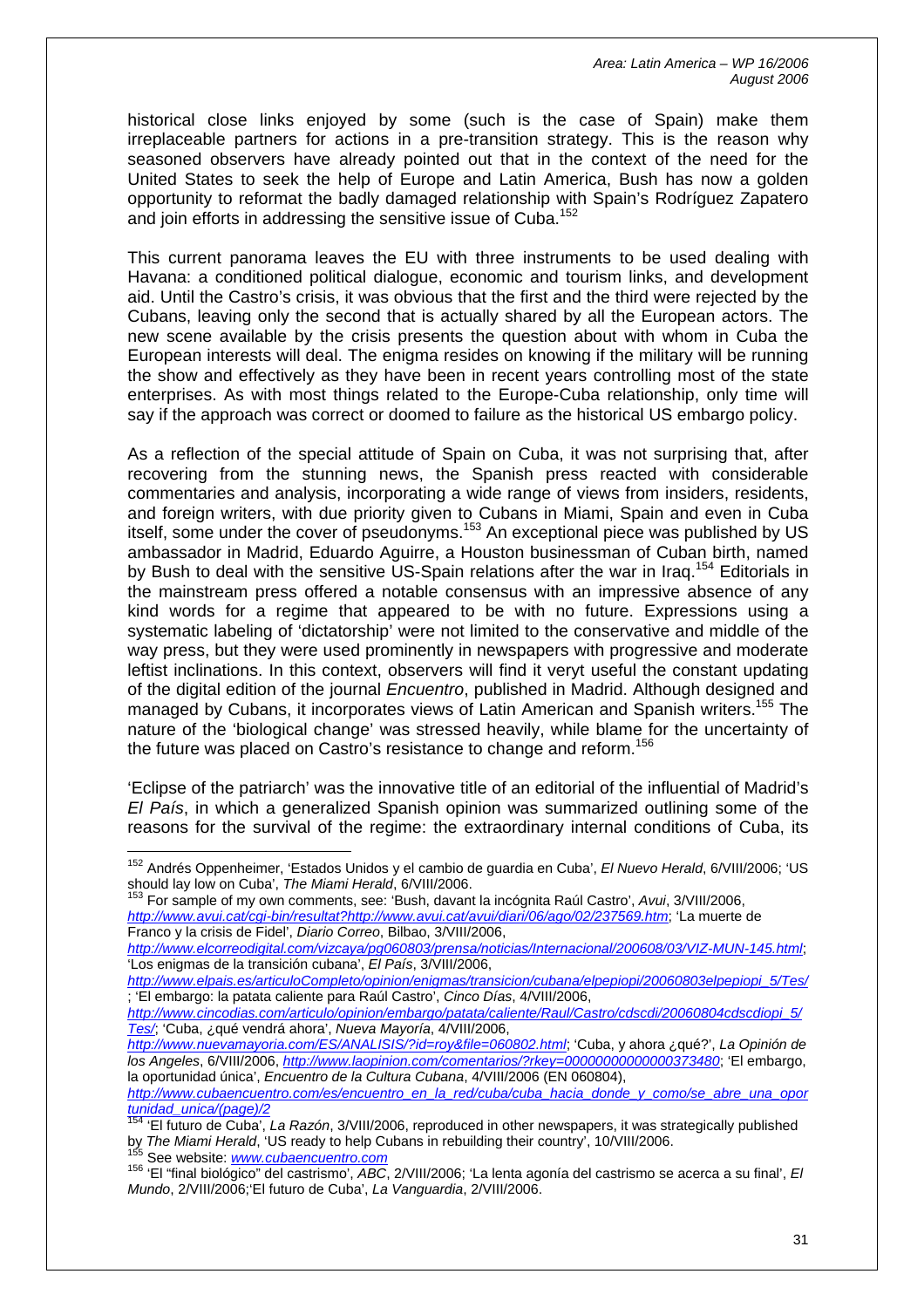proximity to the United States, the US embargo that rendered cohesion to the Castro strategy, internal mobilization with the opposition rudely controlled, and most recently Castro's popular prestige in Latin America reinforced by a wave of populism. However, the editorial ended by assessing that 'Castroism without Castro' is unfeasible, and it is in the interest of all actors to contribute so that the process now open be pacific and controlled by all Cubans. It added that the Cuban Communist party and the White House agree on the need to avoid chaos and a possible migratory avalanche.<sup>157</sup> Reflecting what may be a fitting epitaph, and depending on future developments, another editorial of *El País* considered the temporary disappearance as an 'irreversible event', with lasting consequences. This feeling was widely shared by influential columnist and observers in Europe, Latin America and the United States.<sup>158</sup> It is for this reason that it expressed a wide sense of opinion in Europe to call for prudence in the exile community, because there is going to be transition sooner or later. And efforts should be disposed to help for 'Castroism, after a violent trajectory, ends at least in a peaceful way, giving way to reconciliation and democracy'.<sup>[159](#page-32-2)</sup>

## **12. Conclusion: Last and Least?**

The relationship between the European Union and Cuba, sometimes under the leading role of Spain and the cameo appearances of other EU governments, most especially the Czech, went into a stalemate after the suspension of the measures imposed in 2003. The results expected from the reinstatement of a communications lines between the Cuban regime and European actors were not materialized regarding an expansion of the release of political prisoners and other reform measures in the political behavior of the Castro government. The Cuban government seemed to be more interested in concrete tactics to obtain some specific benefits (such as a positive vote in the UN Human Rights Commission) and in its insistence in demonstrating that it would welcome any kind of conditioned assistance.

While this overall strategy was not a novelty and it faithfully matched past behavior, it was further dramatized when apparently the diplomatic movements taken by Havana took a definite Latin American turn when Castro forged an alliance with Venezuela. The swap of social services given by Cuba and the oil provided by Chávez made the difference. The new setting was then choreographed by the attendance of Castro (a first in months to any international gathering) to the debut of Hugo Chávez in MERCOSUR, after he suddenly decided to leave the Andean Community. When this new trend seemed to disturb lightly the stalemate of the EU-Cuba relations and the Brussels establishment had decided to draft a new strategy towards Cuba to complete the existing Common Position of 2003, the illness and temporary retirement of Fidel Castro forced all actors, and most especially Spain in the case of the paper, to rethink their overall policies and ponder the appropriate actions to be taken.

The initial reactions and possible the nucleus of a future policy reflect the basic points of the Common Position and are precisely summarized in the words of the spokesman of the Commission: the EU wishes Castro and Cuban democracy a speedy recovery. This protocol attitude (mostly on the first item) and sentiment (directly linked to the second) is shared by most of the European governments, and most specifically by the Spanish, for reasons explained above. Once the enigma of Castro's health is clarified, the EU will address how to deal with the second political wish. While the consensus on this second aim is general, the different opinions on how to deal with its outcome will depend on the

<span id="page-32-0"></span><sup>&</sup>lt;sup>157</sup> 'Eclipse del patriarca', El País, 2/VIII/2006.

<span id="page-32-2"></span><span id="page-32-1"></span><sup>157 &#</sup>x27;Eclipse del patriarca', *El País*, 2/VIII/2006. 158 Mario Vargas Llosa, 'El principio del fin', *El País*, 13/VIII/2006; Jorge Castañeda, 'What else ends with Castro', *Newsweek*, 21-28/VIII/2006; Carlos Alberto Montaner, 'Por qué el castrismo morirá con Castro', *El Nuevo Herald*, 13/VIII/2006; Mauricio Vicent, 'El invierno del comandante', *El País*, 13/VIII/2006. <sup>159</sup> 'Cuba inquieta', 6/VIII/2006.